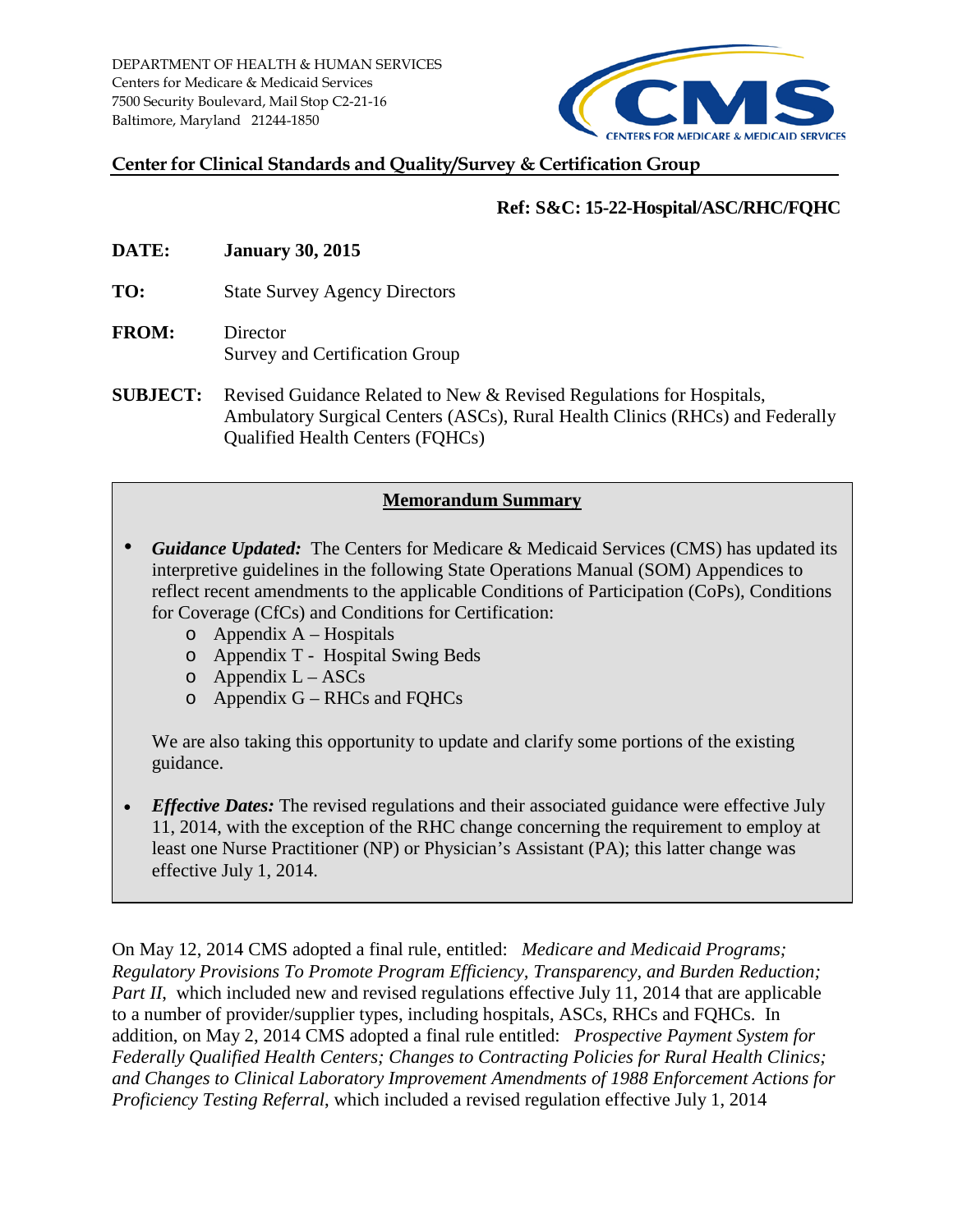#### Page 2 – State Survey Agency Directors

concerning the requirement for RHCs to employ at least one Nurse Practitioner (NP) or Physician's Assistant (PA). We previously issued revised guidance concerning the hospital CoPs for governing body and medical staff (S&C 14-45, September 15, 2014), as well as for the critical access hospital (CAH) CoPs concerning the physician responsibilities and provision of services (S&C 15-19, January 16, 2015). We are now issuing the remainder of the revised hospital guidance as well as the revised guidance for ASCs, RHCs, and FQHCs, reflected in the following SOM Appendices:

- Appendix A Survey Protocol, Regulations and Interpretive Guidelines for Hospitals
- Appendix T Regulations and Interpretive Guidelines for Swing Beds in Hospitals
- Appendix L Guidance for Surveyors: Ambulatory Surgical Centers
- Appendix G Guidance to Surveyors: Rural Health Clinics (RHCs) (also applicable in large part to FQHCs)

We are also taking this opportunity to make technical corrections and clarify and update selected portions of the guidance.

#### **Summary of Key Changes:**

#### *Hospital Conditions of Participation, 42 CFR Part 482 (excluding those related to Governing Body & Medical Staff)*

• Food and dietetic services, §482.28

§482.28 (b)(1) and (2) were revised to permit a qualified dietitian or qualified nutrition professional to order diets if authorized by the medical staff and in accordance with State law governing dietitians and nutrition professionals. This includes therapeutic diet ordering. This means that ordering of diets is no longer restricted to physicians and non-physician practitioners, such as NPs and PAs.

• Nuclear Medicine Services, §482.53

 $§482.53(b)(1)$  was revised to remove the requirement for "direct" supervision of in-house preparation of radiopharmaceuticals is by an appropriately trained registered pharmacist or MD/DO. This means it is no longer required that a supervising physician or pharmacist must always be present when radiopharmaceuticals are being prepared. As discussed in the preamble to the final rule, we expect most hospitals will follow the guidelines of the Society of Nuclear Medicine and Molecular Imaging with respect to use of nuclear medicine technologists. Recommendations are available at:

*[http://www.snmmi.org/files/docs/NMT%20SOP%20Clinical%20Performance%20Standards](http://www.snmmi.org/files/docs/NMT%20SOP%20Clinical%20Performance%20Standards%20June%202013.pdf) [%20June%202013.pdf](http://www.snmmi.org/files/docs/NMT%20SOP%20Clinical%20Performance%20Standards%20June%202013.pdf)*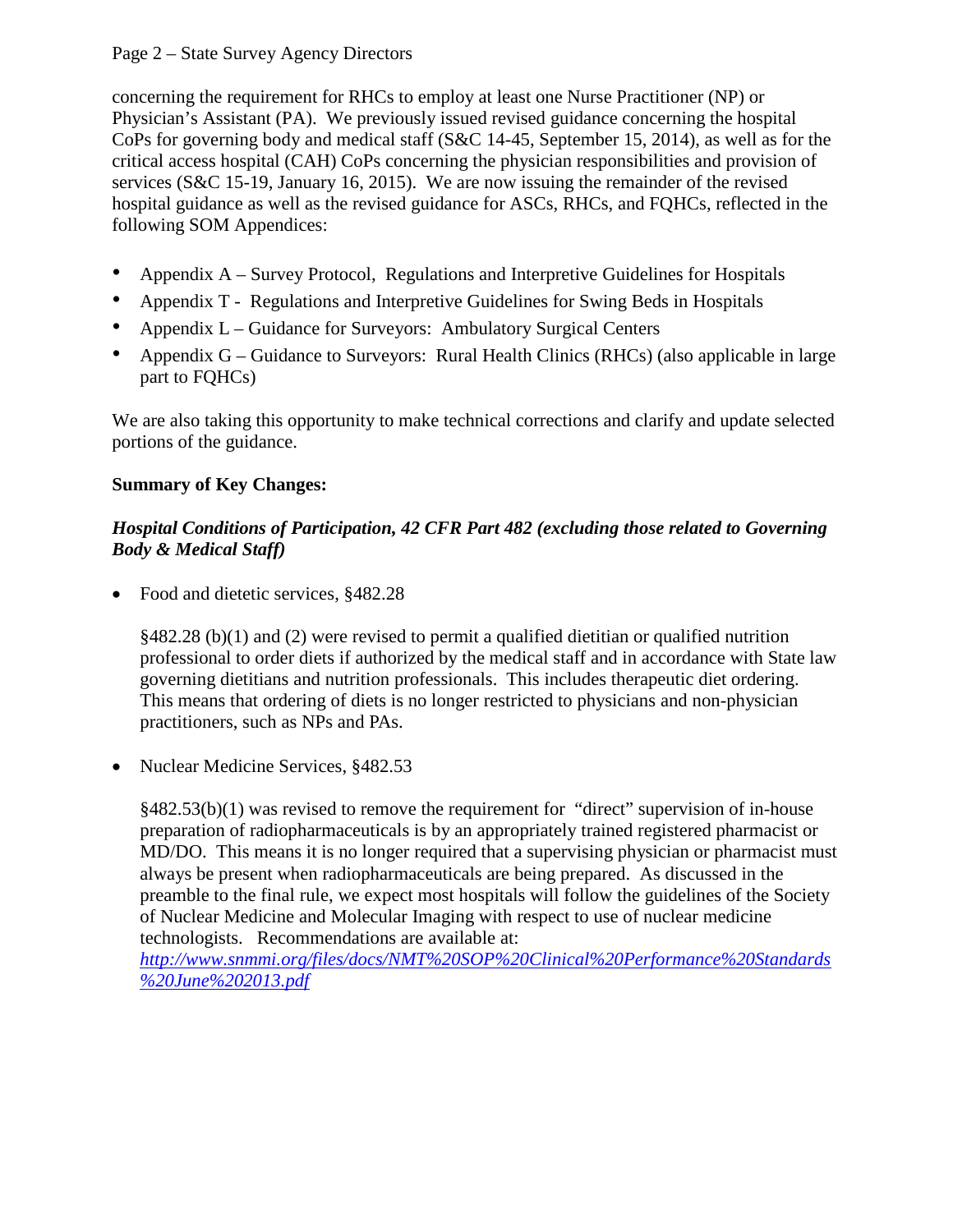• Outpatient Services, §482.54

A new standard at §482.54(c) was added to the hospital Outpatient Services CoP. This standard reflects current SOM Interpretive Guidelines regarding the ordering of outpatient services. Outpatient services may be ordered by any practitioner responsible for the care of the patient, who is licensed and acting within his or her scope of practice in the State where he or she provides care to the patient, and who has been authorized in accordance with State law and by the medical staff and approved by the governing body to order specific outpatient services. This new standard applies to members of the medical staff who have been granted privileges to order outpatient services as well as to practitioners not on the medical staff but who meet the criteria for authorization to order outpatient services.

• Swing-Bed Services, §482.58

The regulation governing swing bed services was moved from Subpart E, concerning Specialty Hospitals, to Subpart D, concerning Optional Hospital Services. This means that CMS-approved Medicare hospital accreditation programs are required to develop and implement standards for swing-bed services, and that separate State surveys of swing-bed services will not be required in deemed status hospitals, once CMS has approved the revised accrediting organization standards.

• Utilization Review, §482.30

There were no changes to this regulation, but we are also taking this opportunity to correct our guidance to reflect statutory changes to Section 1865 of the Social Security Act, enacted as part of the Medicare Improvements for Patients and Providers Act (P.L.110-275, §125, July 15, 2008). Based on these statutory changes, any accrediting organization (AO) seeking CMS approval of its hospital accreditation program must demonstrate that it has standards for utilization review and that its standards meet or exceed the Medicare standards. Thus, we are removing language in our guidance indicating that utilization review CoP compliance must always be assessed by State Survey Agencies (SAs), since this is no longer the case for deemed status hospitals.

#### **ASC Conditions for Coverage, 42 CFR Part 416**

• Surgical Services, §416.42

§416.42(b)(2) was revised to correct a technical error. It now correctly cross-references to §416.42(c) when referencing the regulation permitting ASCs in certain States to be exempt from the requirement for physician supervision of non-physician practitioners who administer anesthesia. We are also introducing a standard-level tag for the regulatory language found in the condition stem statement related to a requirement to perform surgery in a safe manner, to allow citation at either the standard or condition level, as appropriate.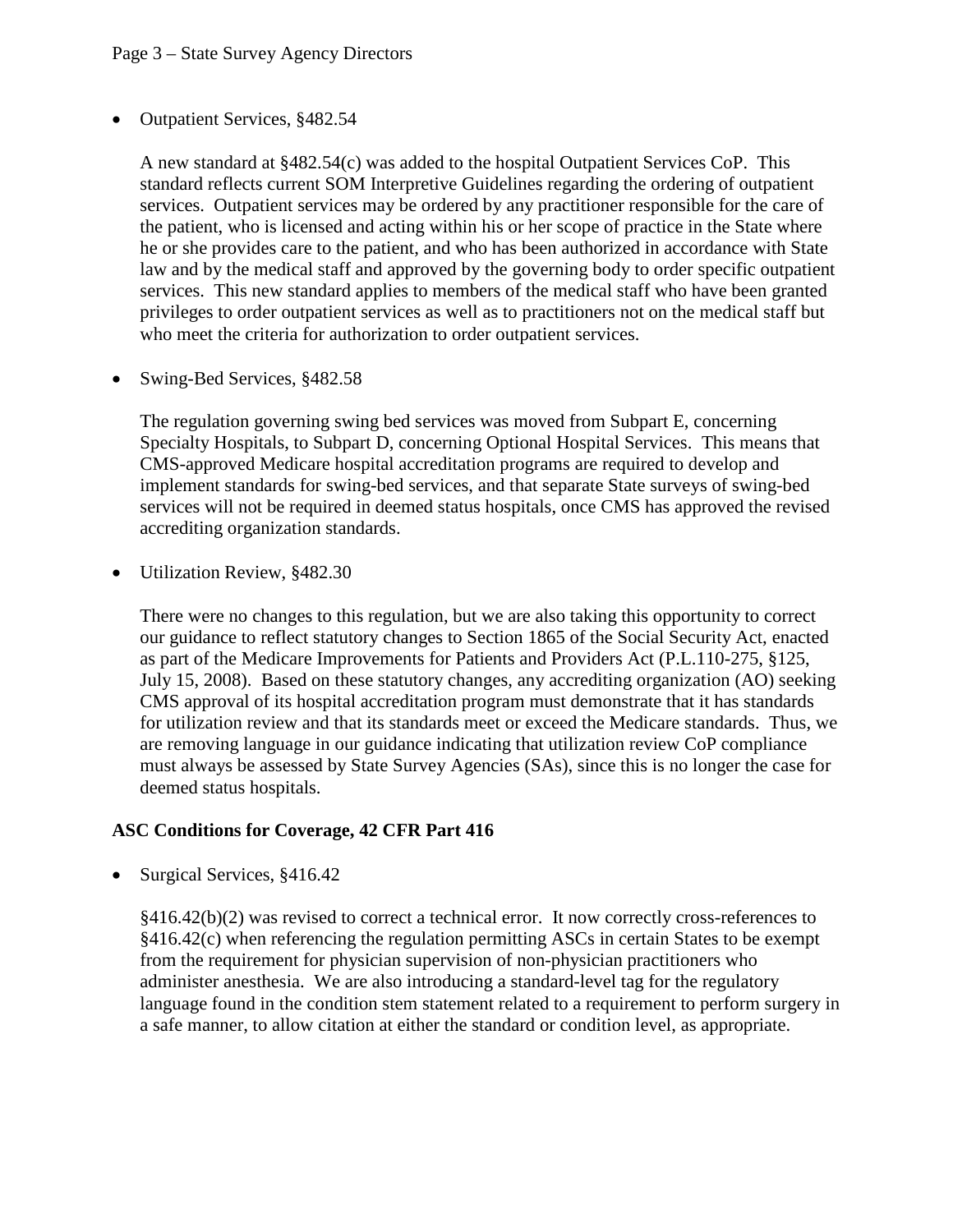• Laboratory and Radiologic Services, **§**416.49

**§**416.49(b) was revised to:

- o Make explicit that radiologic services may only be provided in an ASC when integral to surgical procedures offered by the ASC.
- o Require an ASC providing radiologic services to comply with only the following provisions of the hospital Condition of Participation for radiologic services: §482.26(b) (Safety for patients and personnel), (c)(2) (Only qualified personnel may use radiologic equipment and administer procedures) and (d)(2) (Maintenance for at least 5 years of certain records of radiologic services). The prior regulation required the ASC to comply with the entire hospital radiologic services CoP. As revised, hospital radiologic requirements not expressly listed in §416.49(b), including those related to mandatory provision of radiologic services, supervision of such services by a radiologist, and practitioner signing of radiologic reports, no longer apply to ASCs.
- o Require the ASC's governing body to appoint an individual qualified in accordance with State law and ASC policies who is responsible for assuring that all radiologic services are provided in accordance with the cross-referenced Hospital requirements. In order to assure compliance with this requirement the individual is expected to be qualified, through training and/or experience, to oversee areas including, but not limited to: use of safety precautions (shielding, and appropriate storage, use and disposal of radioactive materials) against radiation hazards; regular equipment inspection and hazard correction; regular review of radiation worker radiation exposure; assuring use of radiologic equipment only by qualified personnel; and maintenance of imaging results or records. The person appointed to oversee radiologic services could be someone already working in the ASC who is qualified in accordance with State law and Federal regulations. Under the medical staff credentialing and privileging requirements at §416.45, the ASC's governing body continues to be required to ensure that the operating surgeon is competent both to perform the surgical procedures for which privileges have been issued by the ASC and to appropriately and safely use the imaging modalit(ies) that are integral to the procedures s/he performs.

In addition, we have updated or clarified ASC guidance related to: emergency transfers; operating room requirements; remove reference to separate medical record systems as a requirement to meet the ASC definition; the current link to the Medicare Beneficiary Ombudsman website; signatures required for informed consent; and discharge orders.

#### **RHCs/FQHCs, 42 CFR Part 491**

• Definitions, §491.2

The definition of a "physician" has been revised to include a doctor of dental surgery or dental medicine, a doctor of podiatry or surgical chiropody, or a chiropractor, within the limitations of services these types of physicians are permitted to offer under Section 1861(r)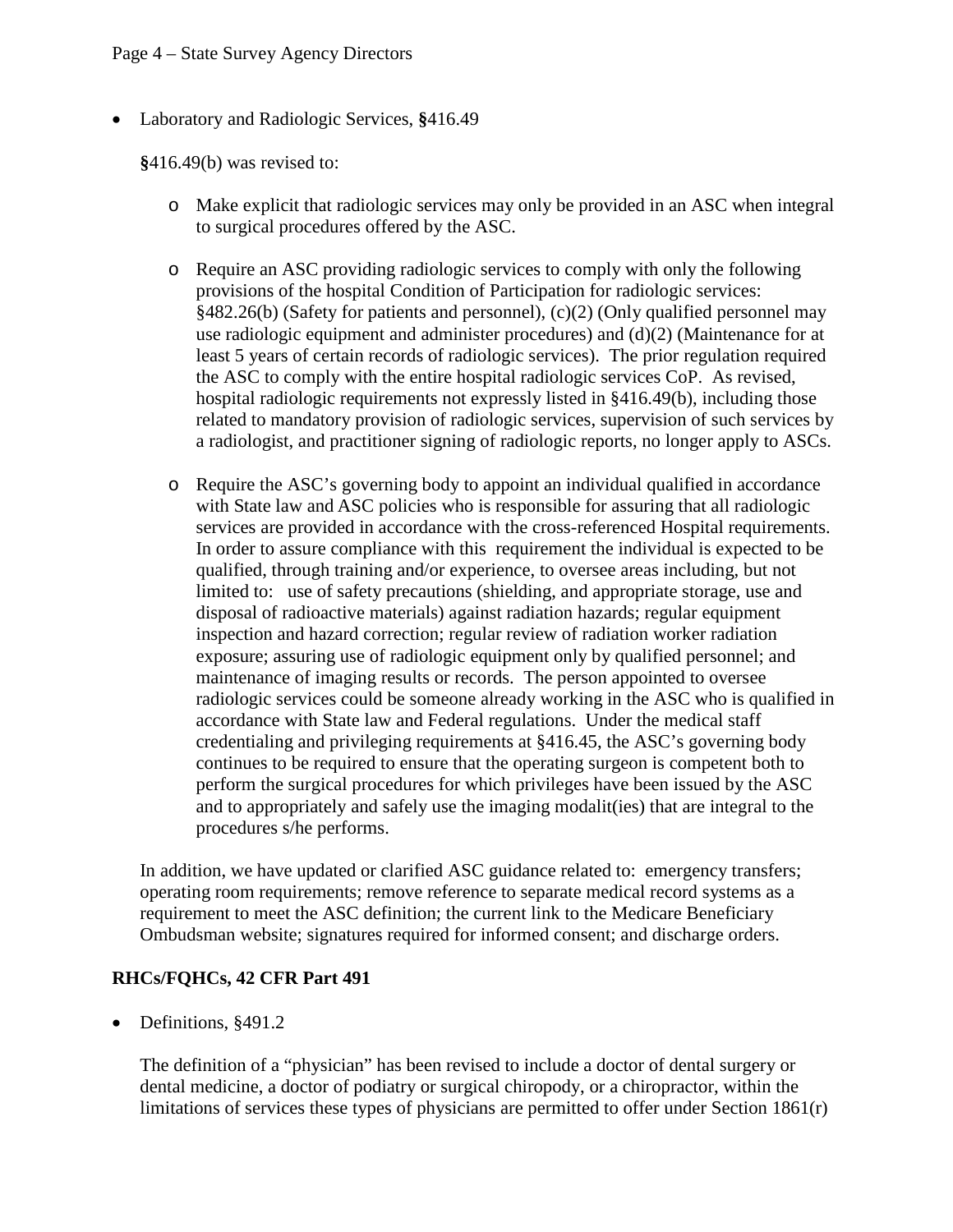Page 5 – State Survey Agency Directors

of the Social Security Act. However, it continues to be the case that only MDs or DOs may fulfill the requirements for supervision, collaboration and oversight of non-physician practitioners in an RHC or FQHC.

• Staffing and Staff Responsibilities, §491.8

 $\S491.8(a)(3)$  was revised to permit an RHC to have a nurse practitioner or physician assistant provide services under contract to the RHC. This increased flexibility does not eliminate the longstanding statutory and regulatory requirement that the RHC must have at least one employee who is a nurse practitioner or physician assistant. *This change was effective July 1, 2014.*

§491.8(a)(6) was revised to require for RHCs that a nurse practitioner, physician assistant, or certified nurse-midwife is available to furnish patient care services at least 50% of the time the RHC operates. This aligns the regulatory language with the current statutory requirement. Note that since the statutory provision was self-implementing, CMS has enforced the 50% standard even prior to this regulation change. (See S&C 09-14)

§491.8(b) has been revised to delete the requirement formerly at §491.8(b)(2) for a physician to be present in the RHC or FQHC at least once every two weeks. This recognizes that many of the physician's required functions may be performed remotely via electronic means, but does not remove the requirement that a practitioner, whether a physician or non-physician practitioner, must be present at all times the RHC or FQHC operates. Provisions formerly at  $§491.8(b)(1)(i) - (iii)$  have been renumbered to be  $§491.8(b)(1) - (3)$ , but are otherwise the same.

We have also removed outdated material and clarified the guidance for §491.8.

An advance copy of the revised portions of SOM Appendices A, T, L and G is attached. At a later date the on-line SOM will be revised, and may include further minor, non-substantive changes.

**Contact**: Questions should be addressed to the following mailboxes concerning:

| Hospitals:         | $hospital \n    seg@ \n    cms.hhs.gov$ |
|--------------------|-----------------------------------------|
| ASC <sub>s</sub> : | ASCSCG@cms.hhs.gov                      |
| RHCs/FQHCs:        | RHC-FOHCSCG@cms.hhs.gov                 |

**Effective Date:** Immediately. This policy should be communicated with all survey and certification staff, their managers and the State/Regional Office training coordinators within 30 days of this memorandum.

> $\sqrt{s}$ Thomas E. Hamilton

Attachment – Advance copy of updates to SOM Appendices A, G, L, and T.

cc: Survey and Certification Regional Office Management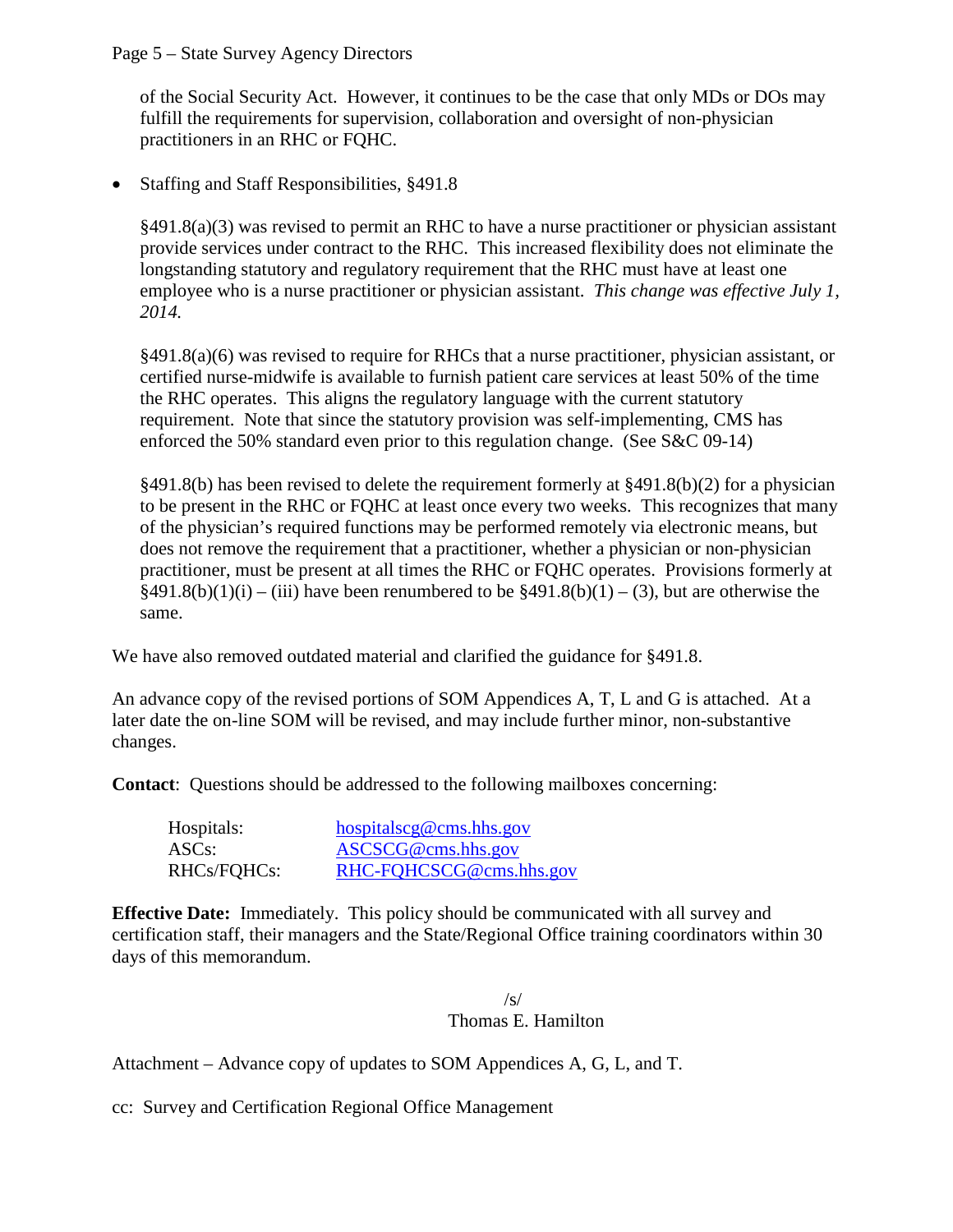# **CMS Manual System** Department of **Department** of **Health & Hums**

## **Pub. 100-07 State Operations Provider Certification**

**Health & Human Services (DHHS) Centers for Medicare & Medicaid Services (CMS)**

**Transmittal (Advance Copy) Date:**

#### **SUBJECT: Revisions to State Operations Manual appendices related to hospitals, , ambulatory surgical centers and rural health clinics**

**I. SUMMARY OF CHANGES:** We are revising the following appendices to reflect recent regulation changes: Appendix A, Survey Protocol, Regulations and Interpretive Guidelines for Hospitals; Appendix T, Regulations and Interpretive Guidelines for Swing Beds in Hospitals; Appendix L, Guidance for Surveyors: Ambulatory Surgical Centers; and Appendix G, Guidance to Surveyors, Rural Health Clinics. We are also taking this opportunity to make clarifications and updates to existing guidance.

#### **NEW/REVISED MATERIAL - EFFECTIVE DATE: Upon Issuance IMPLEMENTATION DATE: Upon Issuance**

*The revision date and transmittal number apply to the red italicized material only. Any other material was previously published and remains unchanged. However, if this revision contains a table of contents, you will receive the new/revised information only, and not the entire table of contents.*

#### **II. CHANGES IN MANUAL INSTRUCTIONS: )**  $(R = REVISED, N = NEW, D = DELETED)$

| R/N/D       | <b>CHAPTER/SECTION/SUBSECTION/TITLE</b>            |  |
|-------------|----------------------------------------------------|--|
| R           | <b>Appendix A Table of Contents</b>                |  |
| D           | Appendix A/A-0628/                                 |  |
| $\bf R$     | Appendix A/A-0629/§482.28(b) & (b)(1)              |  |
| $\bf{R}$    | Appendix A/ A-0630/§482.28(b)(2)                   |  |
| $\bf R$     | Appendix A/A-0652//§482.30                         |  |
| $\bf{R}$    | Appendix A/A-0652//§482.30(a)                      |  |
| $\bf{R}$    | Appendix A/A-1036/§482.53(b)(1)                    |  |
| $\mathbf R$ | Appendix A/A-1076/§482.54                          |  |
| $\bf R$     | Appendix A/A-1080/§482.54(c)                       |  |
| N           | Appendix A/A-1081/§482.54 (Standard Level Tag for  |  |
|             | <b>Outpatient Services Condition</b> )             |  |
| $\bf{R}$    | Appendix A/A-1132/§482.56(b) Standard: Delivery of |  |
|             | <b>Services</b>                                    |  |
| R           | Appendix A/1-1163/§482.57(b)(3)                    |  |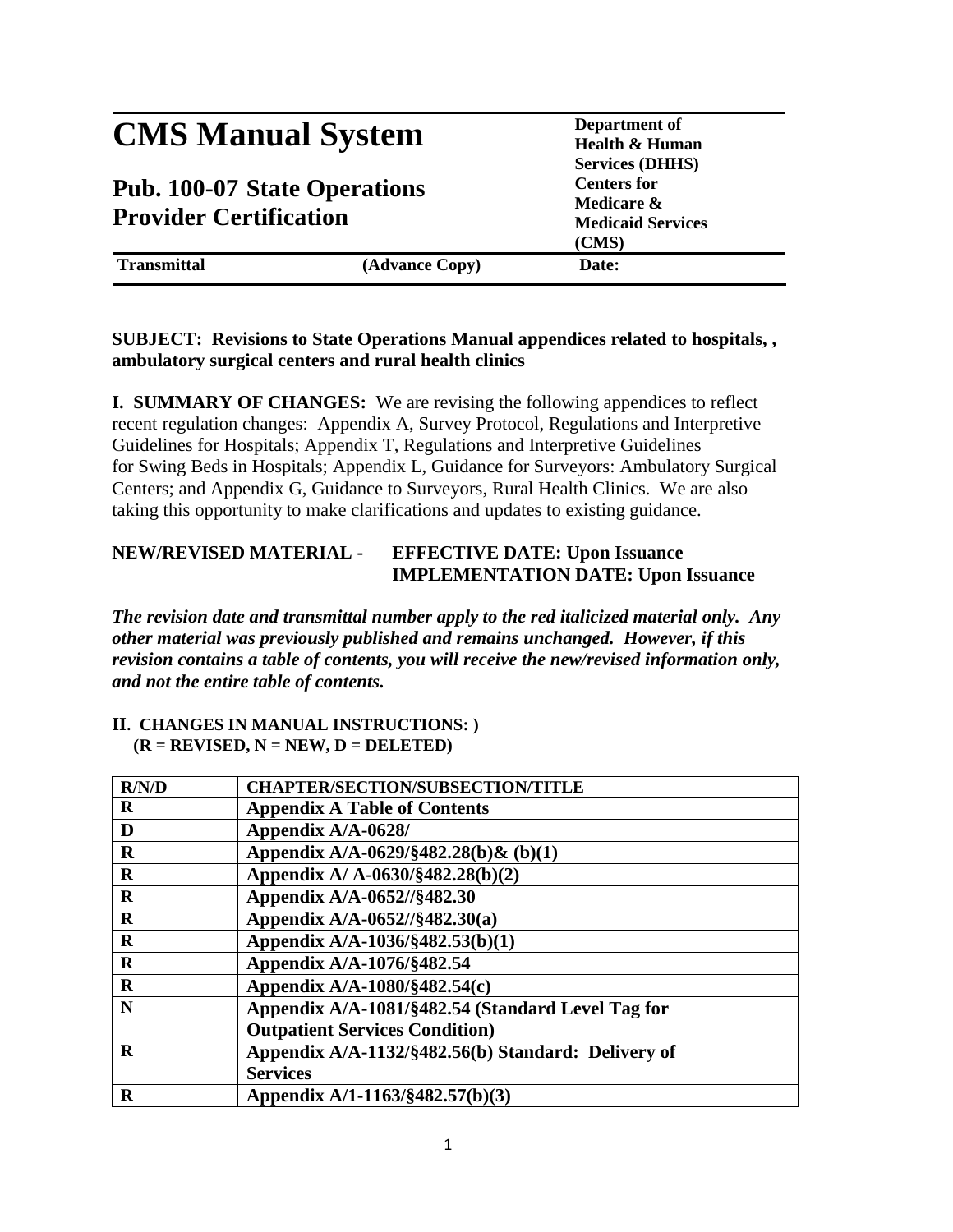| $\mathbf R$  | <b>Appendix G Table of Contents</b>                   |
|--------------|-------------------------------------------------------|
| $\mathbf R$  | Appendix G/§491.8                                     |
| $\mathbf R$  | <b>Appendix L Table of Contents</b>                   |
| $\mathbf R$  | Appendix L/Q-0042/§416.41(b)                          |
| $\mathbf R$  | Appendix L/Q-0060/§416.42                             |
| ${\bf N}$    | Appendix L/Q-0064/Standard level tag for requirements |
|              | found only in Condition stem statement/§416.42        |
| $\mathbf R$  | Appendix L/Q-0101 / §416.44(a)(1)                     |
| $\mathbf R$  | Appendix L/Q-0122/ §416.45(b)                         |
| $\mathbf R$  | Appendix L/Q-0162/ §416.47(b)                         |
| $\bf{R}$     | Appendix L/Q-0202/ §416.49(b)(1)                      |
| ${\bf N}$    | Appendix L/Q-0203/§416.49(b)(1)                       |
| ${\bf N}$    | Appendix L/Q-0204/§416.9(b)(2)                        |
| $\mathbf R$  | Appendix L/Q-0221/ §416.50(a)                         |
| $\bf R$      | Appendix L/Q-0222/ $§416.50(a)(1)(i)$                 |
| $\mathbf R$  | Appendix L/Q-0229/ §416.50(e)(1)(iii)                 |
| $\mathbf R$  | Appendix L/Q-0266/ §416.52(c)(2)                      |
| $\mathbf R$  | <b>Appendix T Table of Contents</b>                   |
| $\bf{R}$     | Appendix T/A-1500/§482.58                             |
| $\mathbf R$  | Appendix T/A-1501/§482.58(a)(1) – (4)                 |
| $\mathbf{D}$ | Appendix T/A-1502/§482.58(a)(2)                       |
| D            | Appendix T/A-1503/§482.58(a)(3)                       |
| D            | Appendix T/A-1504/§482.58(a)(4)                       |
| $\mathbf R$  | Appendix T/A-1505/§482.58(b)                          |

**III. FUNDING: No additional funding will be provided by CMS; contractor activities are to be carried out within their FY 2015 operating budgets.** 

#### **IV. ATTACHMENTS:**

| <b>Business Requirements</b>     |
|----------------------------------|
| <b>Manual Instruction</b>        |
| <b>Confidential Requirements</b> |
| <b>One-Time Notification</b>     |
| <b>Recurring Update</b>          |
| <b>Notification</b>              |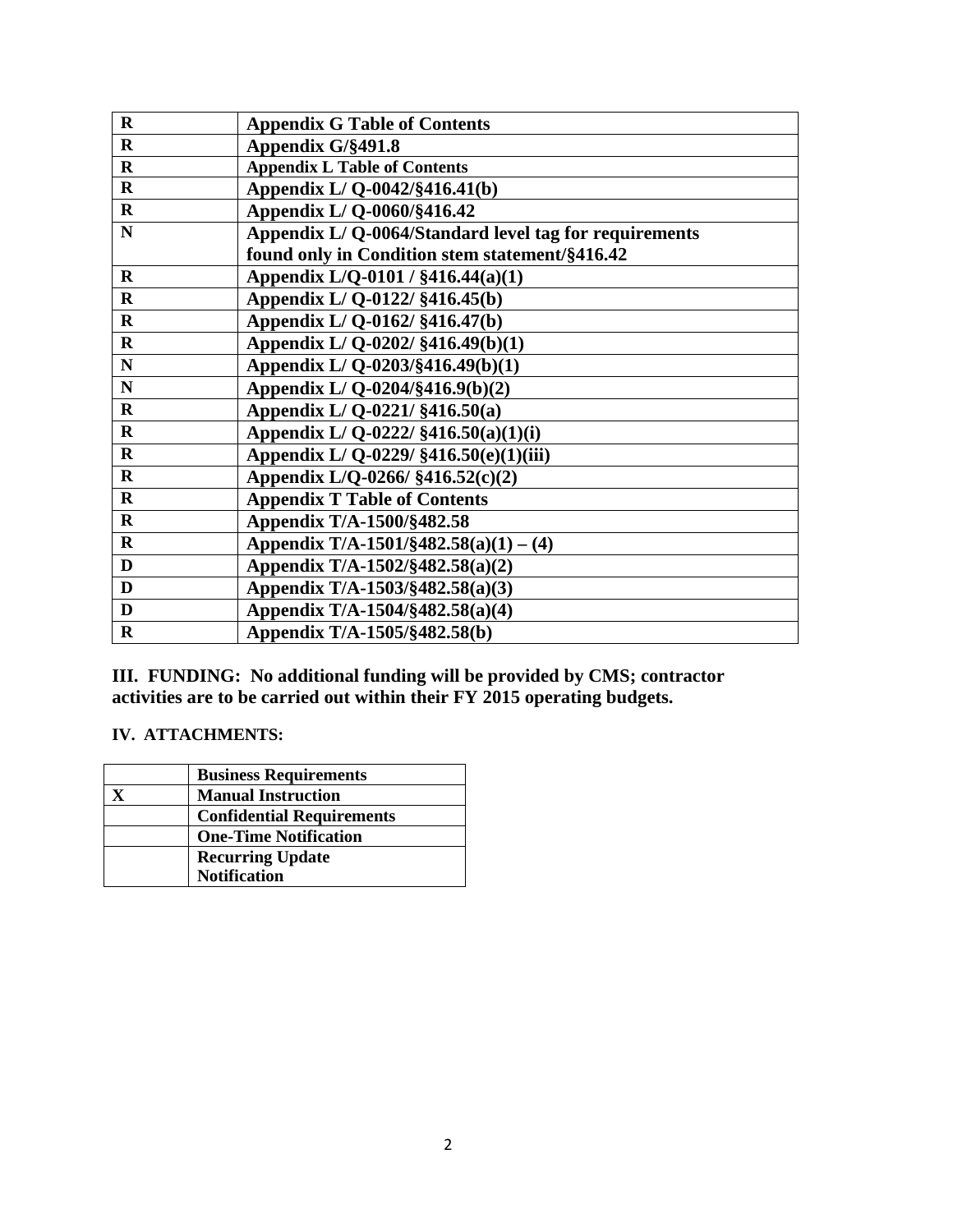## **State Operations Manual Appendix A - Survey Protocol, Regulations and Interpretive Guidelines for Hospitals**

**Table of Contents**

#### *(Rev.)*

#### **Transmittals for Appendix A**

**Survey Protocol**

#### **Introduction**

- **Task 1 - Off-Site Survey Preparation**
- **Task 2 - Entrance Activities**
- **Task 3 - Information Gathering/Investigation**
- **Task 4 - Preliminary Decision Making and Analysis of Findings**
- **Task 5 - Exit Conference**
- **Task 6 – Post-Survey Activities**
- **Psychiatric Hospital Survey Module**
- **Psychiatric Unit Survey Module**
- **Rehabilitation Hospital Survey Module**
- **Inpatient Rehabilitation Unit Survey Module**
- **Hospital Swing-Bed Survey Module**

**Regulations and Interpretive Guidelines**

- **§482.2 Provision of Emergency Services by Nonparticipating Hospitals**
- **§482.11 Condition of Participation: Compliance with Federal, State and Local Laws**
- **§482.12 Condition of Participation: Governing Body**
- **§482.13 Condition of Participation: Patient's Rights**
- **§482.21 Condition of Participation: Quality Assessment and Performance Improvement Program**
- **§482.22 Condition of Participation: Medical staff**
- **§482.23 Condition of Participation: Nursing Services**
- **§482.24 Condition of Participation: Medical Record Services**
- **§482.25 Condition of Participation: Pharmaceutical Services**
- **[§482.26 Condition of Participation: Radiologic Services](#page-37-0)**
- **§482.27 Condition of Participation: Laboratory Services**
- **§482.28 Condition of Participation: Food and Dietetic Services**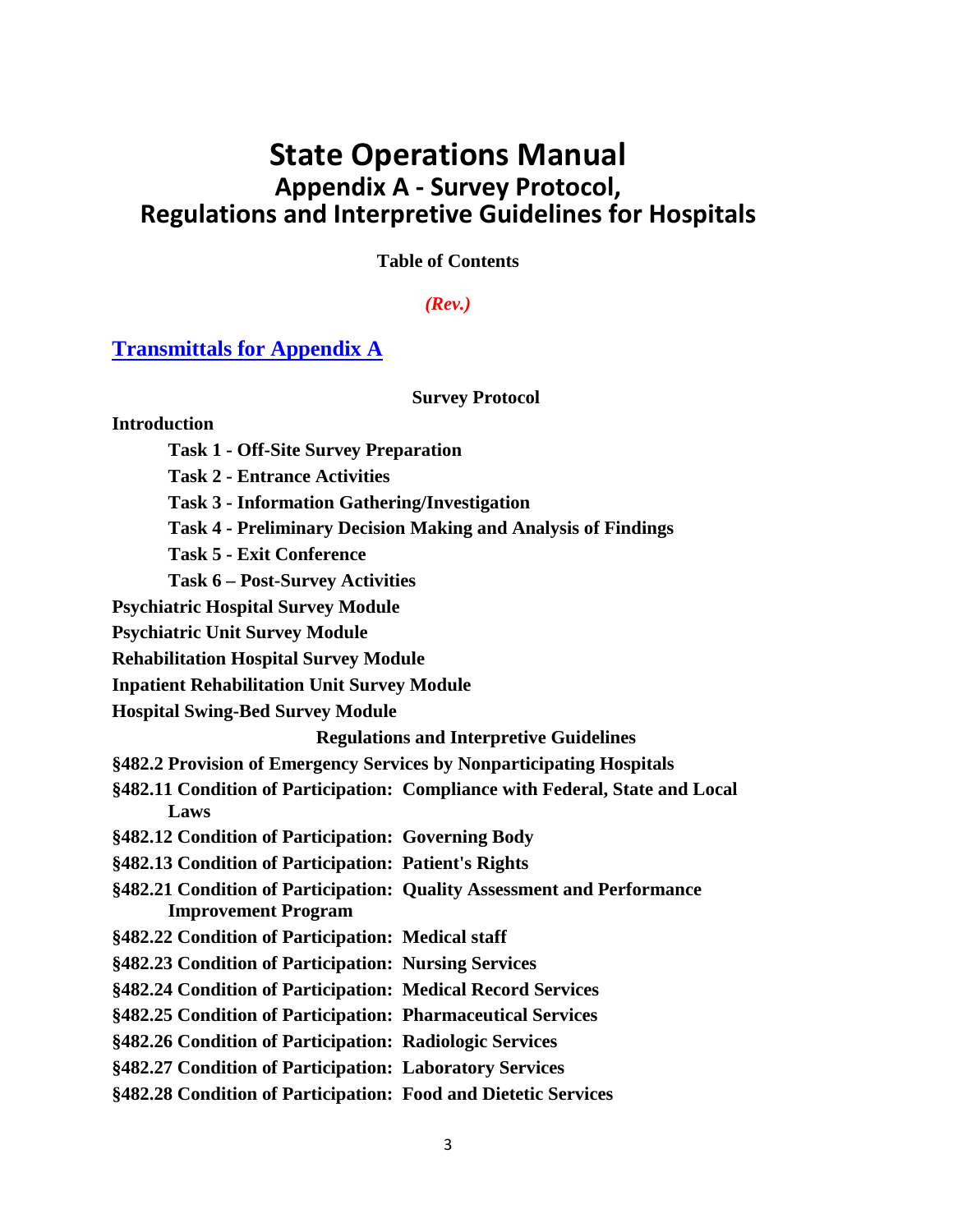**[§482.30 Condition of Participation: Utilization Review](#page-12-0) §482.41 Condition of Participation: Physical Environment §482.42 Condition of Participation: Infection Control §482.43 Condition of Participation: Discharge Planning §482.45 Condition of Participation: Organ, Tissue and Eye Procurement §482.51 Condition of Participation: Surgical Services §482.52 Condition of Participation: Anesthesia Services §482.53 Condition of Participation: Nuclear Medicine Services [§482.54 Condition of Participation: Outpatient Services](#page-18-0) §482.55 Condition of Participation: Emergency Services §482.56 Condition of Participation: Rehabilitation Services §482.57 Condition of Participation: Respiratory Services**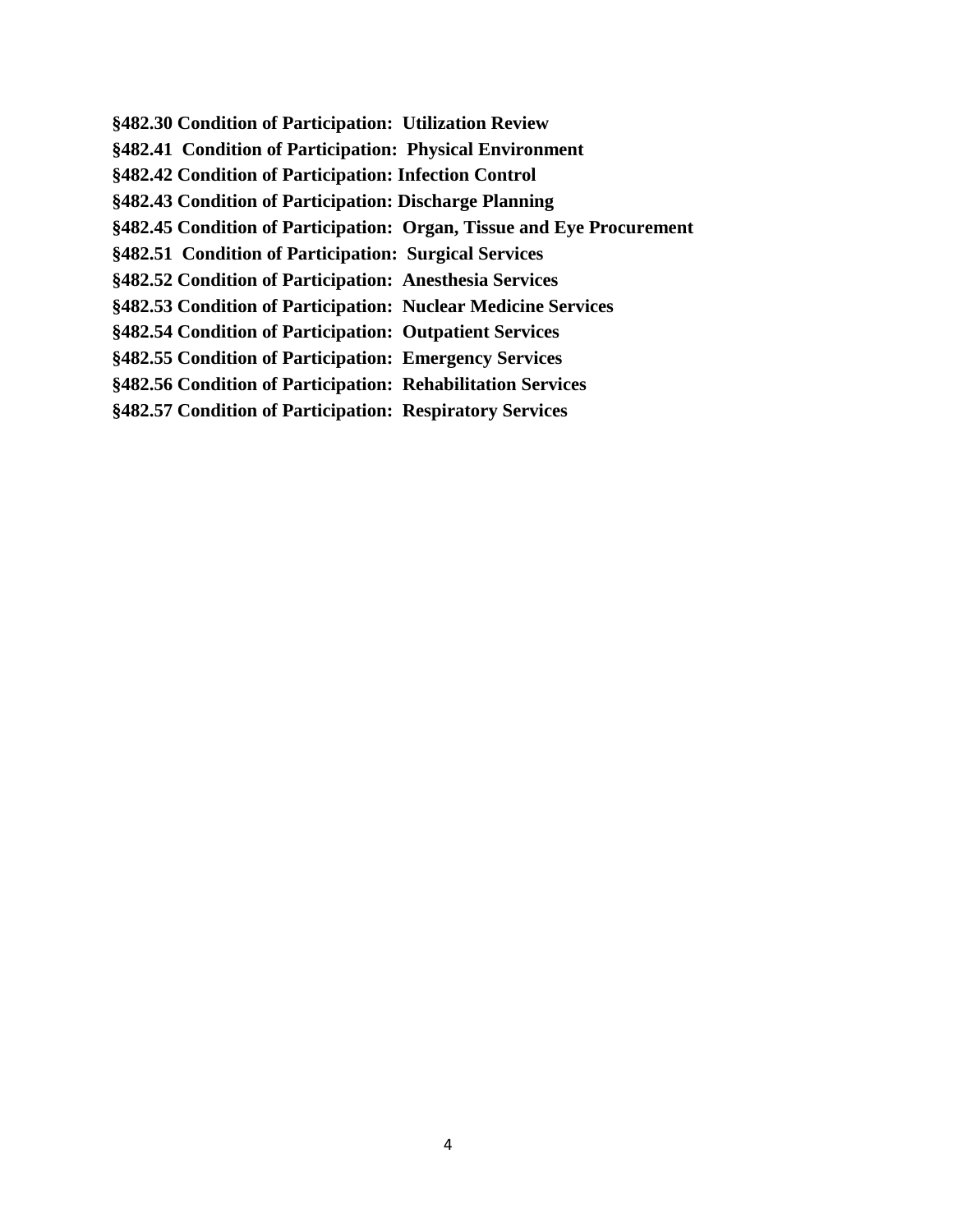#### **A-0629**

*(Rev. )*

#### **§482.28(b) Menus must meet the needs of patients.**

#### **(1**) - *Individual patient nutritional needs must be met in accordance with recognized dietary practices.*

#### **Interpretive Guidelines §482.28(b)(1)**

*Each hospital patient for whom the hospital is providing one or more meals or nutrition must have their nutritional needs met in a manner that is consistent with recognized dietary practices. Affected patients include all inpatients and those patients in observation status whose stay is sufficiently long that they must be fed. According to the U.S. Department of Agriculture's (USDA) Food and Nutrition Center the nationally recognized source for recommended dietary intakes allowances is the Institute of Medicine Food and Nutrition Board's Dietary Reference Intakes (DRIs), which are designed to provide recommended nutrient intakes for use in a variety of settings. The DRIs are a set of four reference values:*

- *Recommended Dietary Allowance (RDA) is the average daily dietary intake of a nutrient that is sufficient to meet the requirement of nearly all (97-98%) healthy persons.*
- *Adequate Intake (AI) for a nutrient is similar to the Estimated Safe and Adequate Daily Dietary Intakes (ESADDI) and is only established when an RDA cannot be determined. Therefore a nutrient either has an RDA or an AI. The AI is based on observed intakes of the nutrient by a group of healthy persons.*
- *Tolerable Upper Intake Level (UL) is the highest daily intake of a nutrient that is likely to pose no risks of toxicity for almost all individuals. As intake above the UL increases, risk increases.*
- *Estimated Average Requirement (EAR) is the amount of a nutrient that is estimated to meet the requirement of half of all healthy individuals in the population.*

*USDA provides access to an interactive DRI tool and DRI tables at <http://fnic.nal.usda.gov/dietary-guidance/dietary-reference-intakes>*

*Meeting individual patient nutritional needs may include the use of therapeutic diets. Therapeutic diets refer to a diet ordered as part of the patient's treatment for a disease or clinical condition, to eliminate, decrease, or increase certain substances in the diet(e.g., sodium or potassium), or to provide mechanically altered food when indicated.*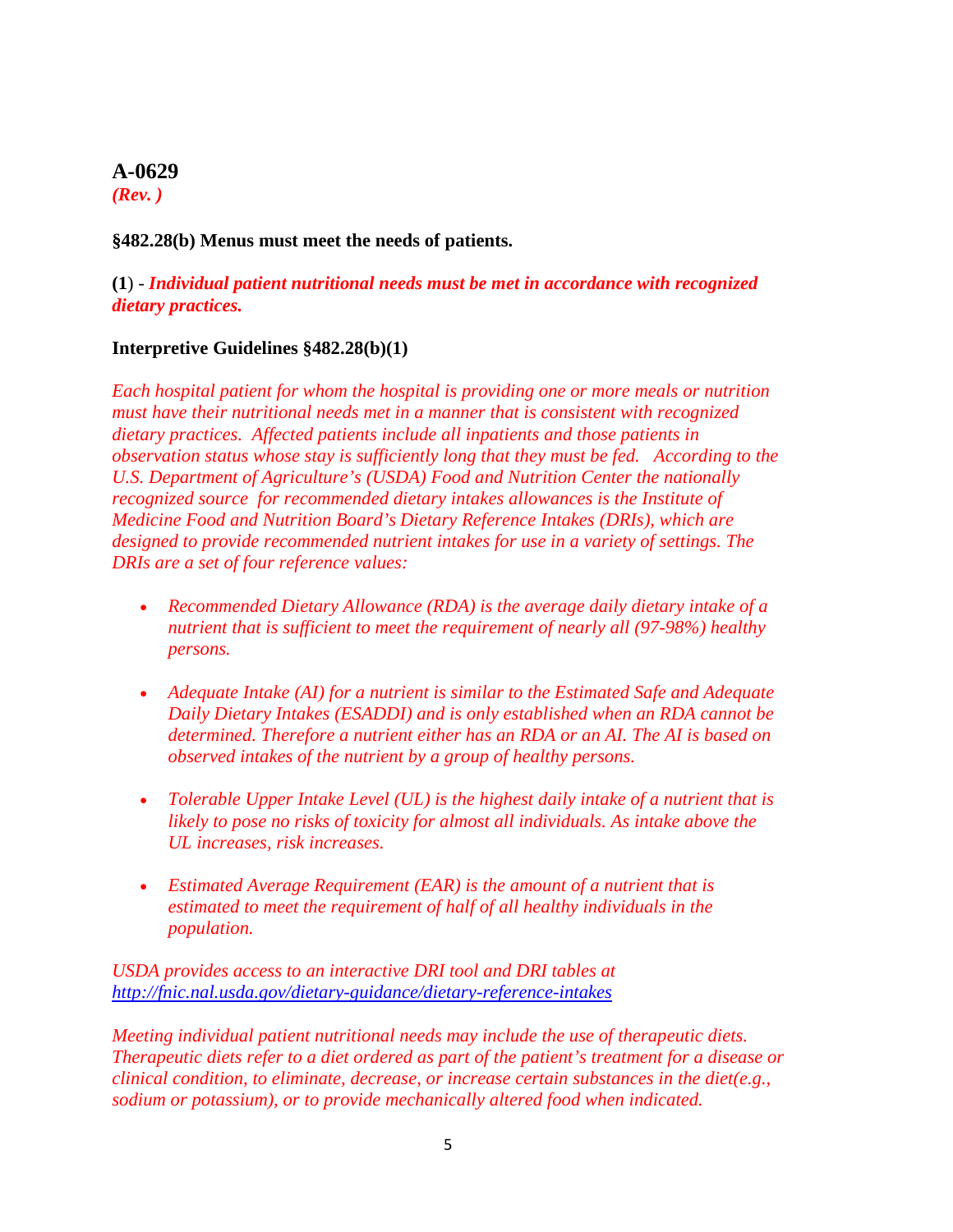*Patients must be assessed for their risk for nutritional deficiencies or need for therapeutic diets and/or other nutritional supplementation.* 

*Examples of patients who may have specialized dietary needs and may require a more detailed nutritional assessment include, but are not limited to:*

- *All patients requiring artificial nutrition by any means (i.e., enteral nutrition (tube feeding), total parenteral nutrition, or peripheral parenteral nutrition);*
- *Patients whose medical condition, surgical intervention, or physical status interferes with their ability to ingest, digest or absorb nutrients;*
- *Patients whose diagnosis or presenting signs/symptoms indicates a compromised nutritional status (e.g., anorexia nervosa, bulimia, electrolyte imbalances, dysphagia, malabsorption, end stage organ diseases, etc.);*
- *Patients whose medical condition can be adversely affected by their nutritional intake (e.g., diabetes, congestive heart failure, patients taking certain medications, renal diseases, etc.).*

*Patients who refuse the food served should be offered substitutes that are of equal nutritional value in order to meet their basic nutritional needs.* 

*The care plan for patients identified as having specialized nutritional needs must address those needs as well as monitoring of their dietary intake and nutritional status. The methods and frequency of monitoring could include one or more of the following, as well as other methods:* 

- *Patient weight (BMI, unintended weight loss or gain)*
- *Intake and output*
- *Lab values*

#### **Survey Procedures §482.28(b)(1)**

- *Can the dietician demonstrate how the menus meet the nutritional needs of patients. For example, does the service rely upon DRIs, including RDAs, in developing menus?*
- *Can the dietician demonstrate patients are assessed for special nutritional needs and how the hospital assures the needs of those with specialized needs are met?*
- *When observing care in inpatient units (or observation units where meals are provided) ask staff how patients are assessed for nutritional needs.*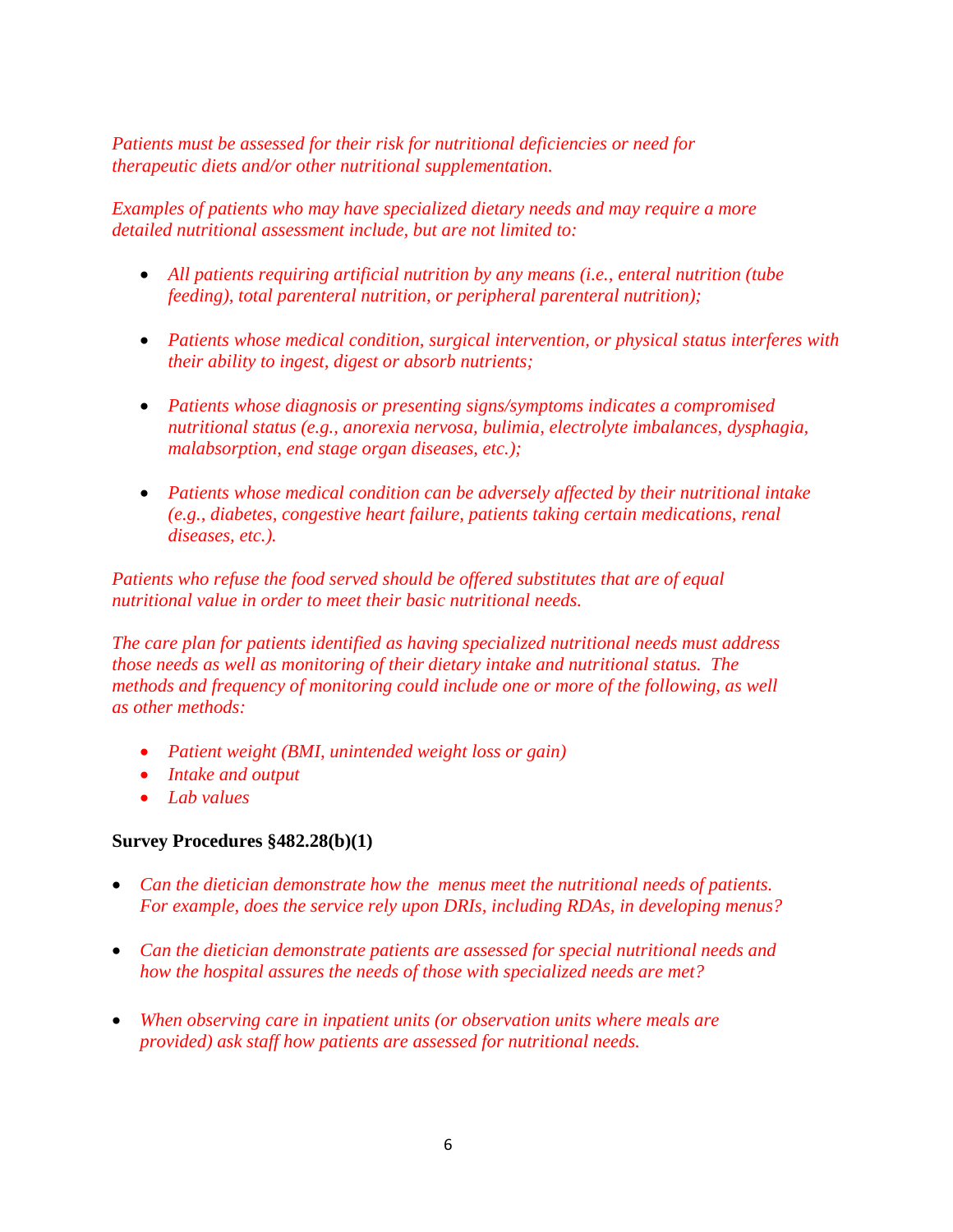- *Ask them how they monitor patients identified as having specialized needs.*
- *Is there evidence that therapeutic diets are provided as ordered?*
- *Does the sample of patient records being reviewed include patients identified with special nutritional needs? If not, ask to see records for several such patients. Determine if there is evidence of monitoring the dietary intake and nutritional status of patients identified as having special nutritional needs.*

#### **A-0630**

*(Rev. )*

#### **§482.28(b)(2) -** *All patient diets, including therapeutic diets, must be ordered by a practitioner responsible for the care of the patient, or by a qualified dietitian or qualified nutrition professional as authorized by the medical staff and in accordance with State law governing dietitians and nutrition professionals.*

#### **Interpretive Guidelines §482.28(b)(2)**

*Patient diets, including therapeutic diets, must be provided in accordance with orders from a practitioner responsible for the care of the patient, or by a qualified dietitian or qualified nutrition professional who is permitted to order diets under State law and authorized to do so by the medical staff.*

*Diets must be based on an assessment of the patient's nutritional and therapeutic needs and documented in the patient's medical record (including documentation about the patient's tolerance to any therapeutic diet ordered).*

*The hospital's governing body may choose, when permitted under State law and upon recommendation of the medical staff, to grant qualified dietitians or qualified nutrition professionals diet-ordering privileges. In many cases State law determines what criteria an individual must satisfy in order to be a "qualified dietician;" State law may define the term to mean a "registered dietician" registered with a private organization, such as the Commission on Dietetic Registration, or State law may impose different or additional requirements. Terms such as* "*nutritionists," "nutrition professionals," "certified clinical nutritionists," and "certified nutrition specialists" are also used to refer to individuals who are not dieticians, but who may also be qualified under State law to order patient diets. It is the responsibility of the hospital to ensure that individuals are qualified under State law before appointing them to the medical staff or granting them privileges to order diets.*

*If the hospital chooses not to grant diet-ordering privileges to dietitians or other nutrition professionals, even when permitted under State law, the patient's diet must be prescribed by a practitioner responsible for the patient's care. In this situation, a dietitian or nutrition professional who does not have privileges to order diets may nevertheless*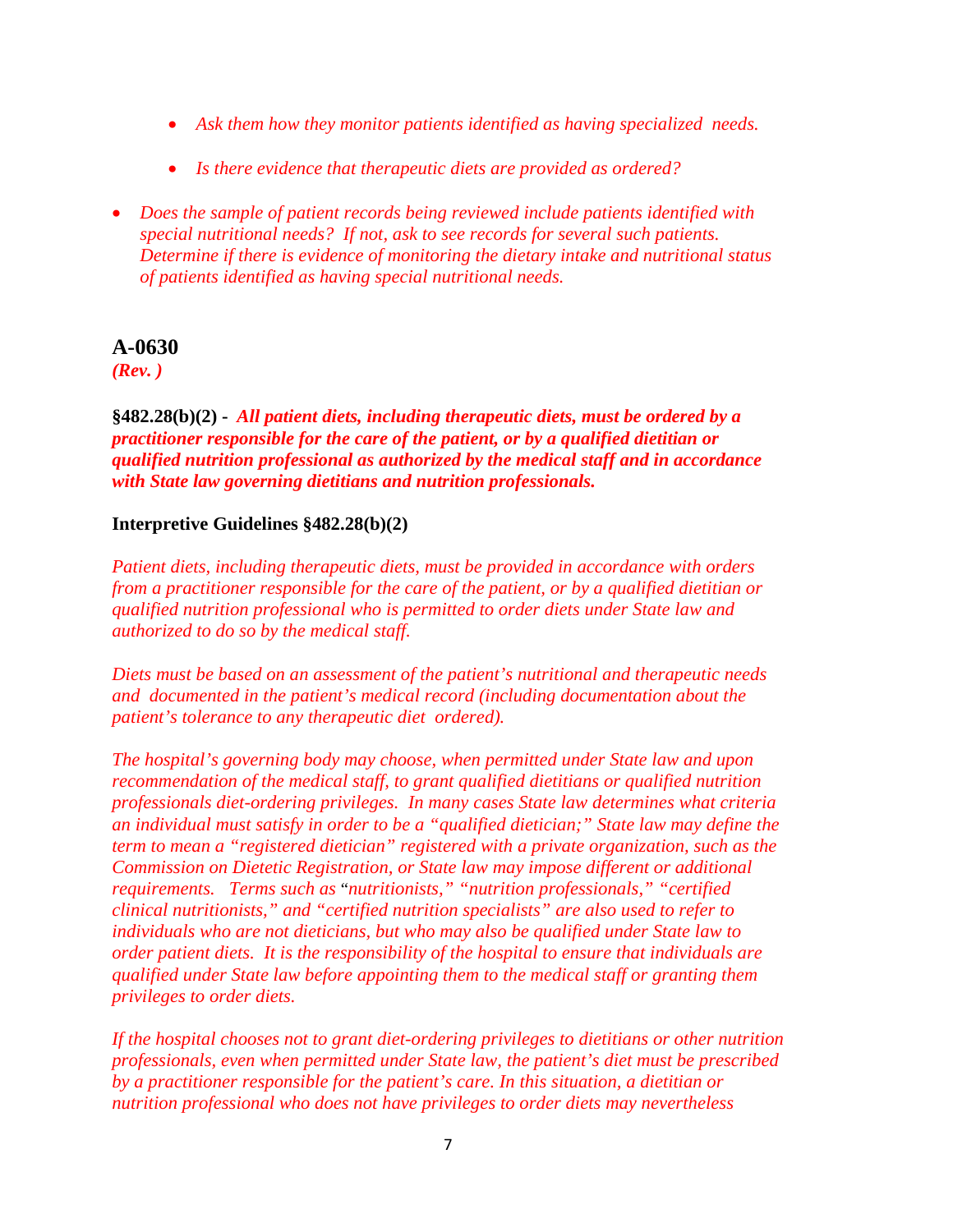*assess a patient's nutritional needs and provide recommendations or consultations for patients to a practitioner responsible for the care of the patient.* 

#### **Survey Procedures §482.28(b)(2)**

- Review patient records to verify that diet orders are provided as prescribed by the practitioner(s) responsible for the care of the patient, *a qualified dietitian, or qualified nutrition professional*.
- *If diet orders are prescribed by a dietitian or other nutrition professional, review their records to verify that he or she was appointed to the medical staff with dietordering privileges, or was granted diet-ordering privileges without being appointed to the medical staff.* 
	- *Ask the hospital how it determines whether the dietician/nutrition professional is qualified under state law. Review staff records to verify that dieticians/nutrition professionals demonstrate the required qualifications.*

#### **A-0652** *(Rev.)*

## <span id="page-12-0"></span>**§482.30 Condition of Participation: Utilization Review**

**The hospital must have in effect a utilization review (UR) plan that provides for review of services furnished by the institution and by members of the medical staff to patients entitled to benefits under the Medicare and Medicaid programs.**

#### **Interpretive Guidelines §482.30**

If the hospital does not satisfy one of the exception criteria at  $\frac{8482.30(a)}{a}$ , it must have a UR plan in effect *which provides for review of services provided to Medicare and Medicaid beneficiaries*.

#### **Survey Procedures §482.30**

*The manner and degree of noncompliance with one or more of the UR standards is considered when determining whether there is condition-level compliance or noncompliance.*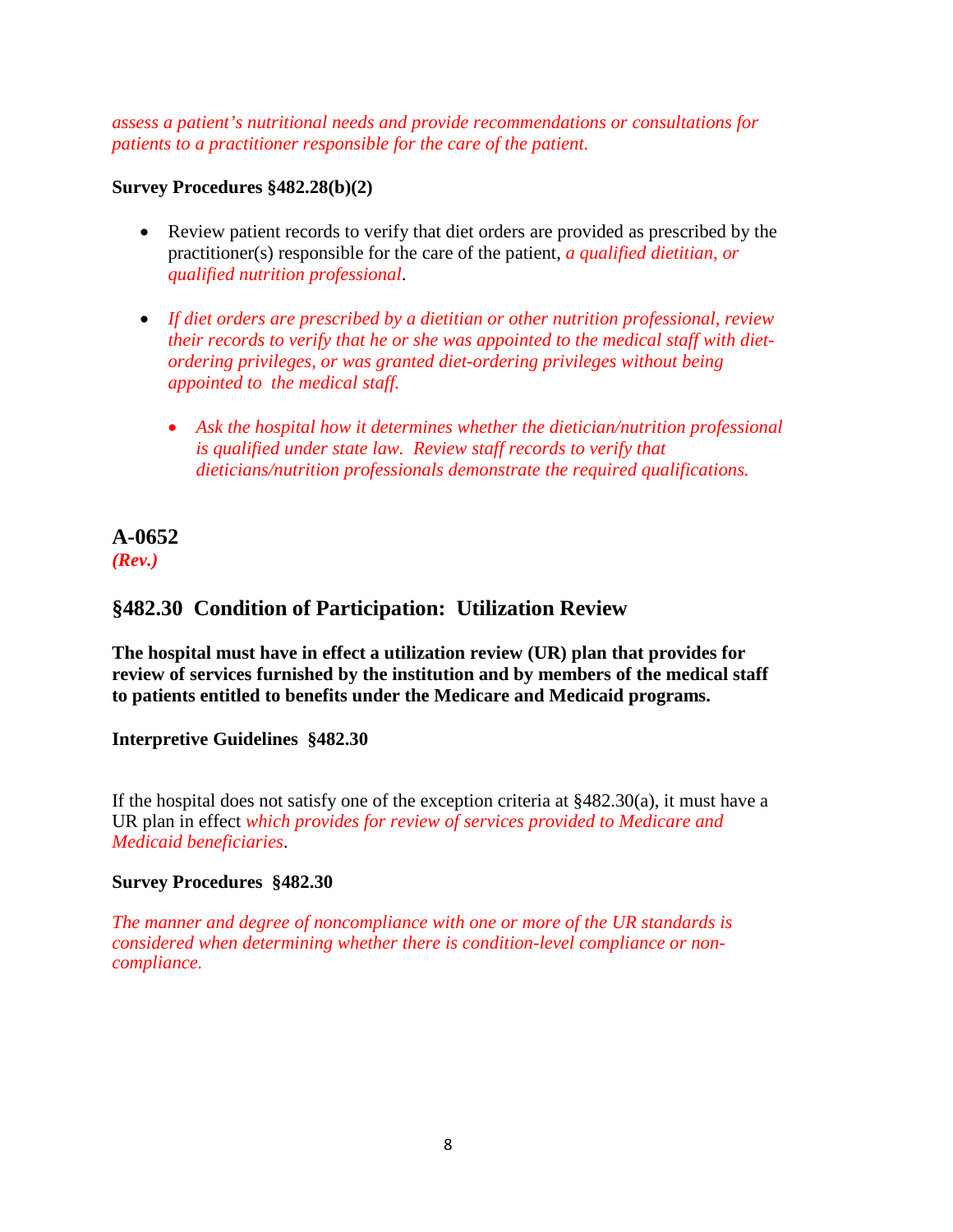#### **A-0653** *(Rev.)*

## **§482.30(a) Standard: Applicability The provisions of this section apply except in either of the following circumstances:**

**(1) A Utilization and Quality Control Quality Improvement Organization (QIO) has assumed binding review for the hospital.**

**(2) CMS has determined that the UR procedures established by the State under title XIX of the Act are superior to the procedures required in this section, and has required hospitals in that State to meet the UR plan requirements under §§456.50 through 456.245 of this chapter.**

#### **Interpretive Guidelines §482.30(a)**

The regulation permits two exceptions to the requirement for a hospital UR plan: (1) where the hospital has an agreement with a QIO under contract with the Secretary to assume binding review for the hospital or; (2) where CMS has determined that UR procedures established by the State under Medicaid are superior to the UR requirements for the Medicare program and has required hospitals in that State to meet the UR requirements for the Medicaid program at 42 CFR 456.50 through 456.245.

According to the regulation at 42 CFR 476.86(e), QIO review and monitoring activities fulfill the requirements for compliance activities of State Survey Agencies under §1861(k) of the Social Security Act (Act). The statutory requirements for utilization review at §1861(k) of the Act are reiterated in the UR CoP at 42 CFR 482.30. Therefore, a hospital meets the exception requirements of 42 CFR 482.30 if a QIO has assumed binding review for the hospital. (The hospital may not make requests for work to be performed by the QIO that goes beyond the scope of the QIO's contract with the Secretary.)

The regulation at 42 CFR 489.20(e) requires a hospital to maintain an agreement with a QIO to review the admissions, quality, appropriateness, and diagnostic information related to inpatient services for Medicare patients, if there is a QIO with a contract with CMS in the area where the hospital is located.

CMS anticipates that most hospitals comply with the UR CoP by means of the QIO exception.

With regard to the second exception, CMS would have to determine that UR procedures established by a State under Medicaid are superior to the UR requirements for Medicare. Currently no UR plans established by a State under Medicaid have been approved as exceeding the requirements under Medicare and required for hospital compliance with the Medicare UR CoP within that State. In the event that CMS approves a State's Medicaid UR process for compliance with the Medicare UR CoP, CMS will advise the affected State Survey Agency.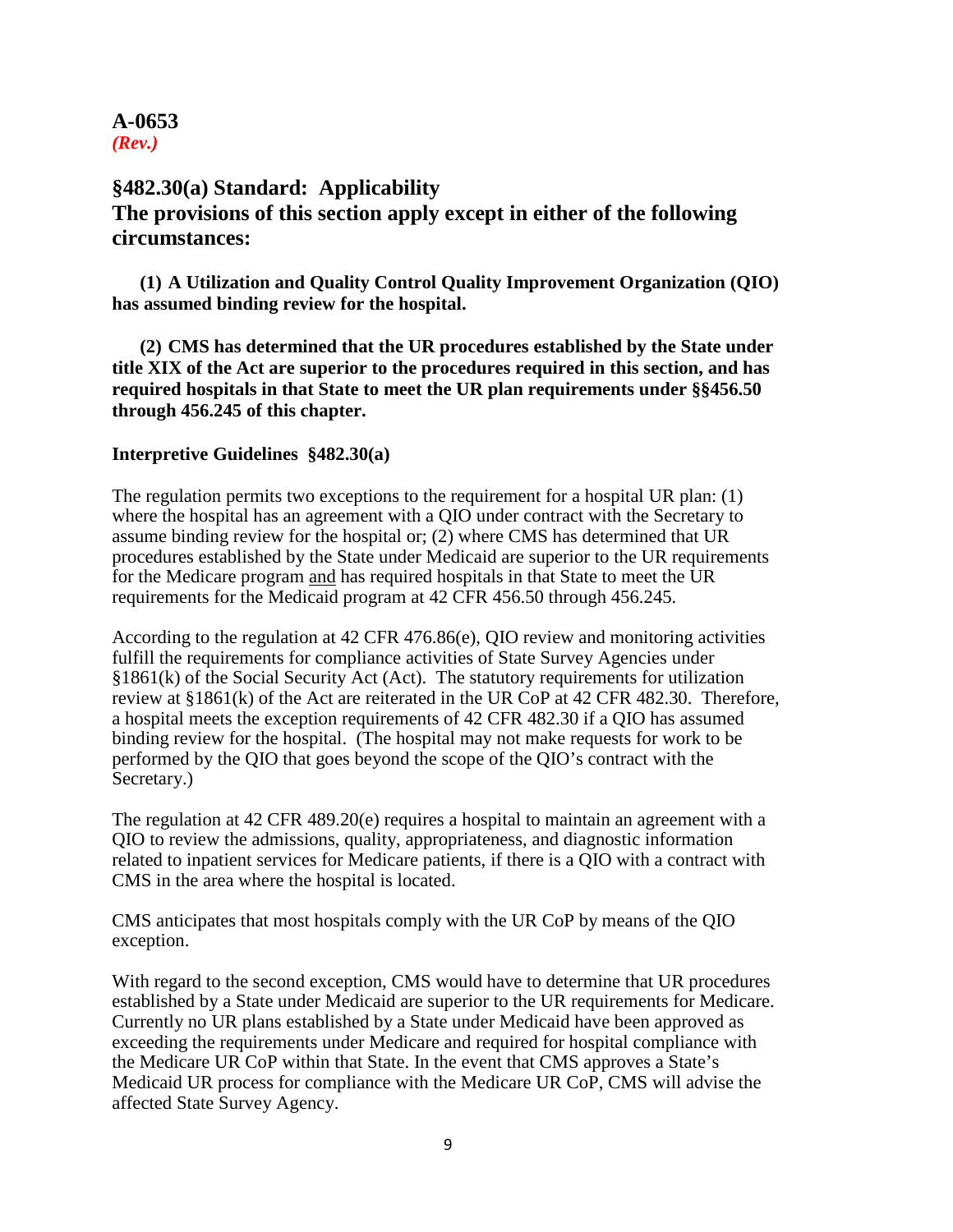#### **Survey Procedures §482.30(a)**

Surveyors are to verify either that the hospital:

- Has its own UR plan in place and that it meets the regulatory requirements; or
- If it does not have its own UR plan, that it has an agreement with the OIO that provides for binding UR review. Surveyors should ask to see the signed, dated agreement. *If the hospital has an agreement with a QIO, it is not necessary for surveyors to assess the remaining UR standards.*

It is not necessary for SAs to conduct routine surveys for compliance with the provider agreement requirement to have a QIO agreement. However, a hospital that does not satisfy the UR CoP through either its own program or a QIO agreement may be cited for violating the UR CoP at the condition level.

## **A-0658** *(Rev. )*

## **§482.30(f) Standard: Review of Professional Services**

**The committee must review professional services provided, to determine medical necessity and to promote the most efficient use of available health facilities and services.**

#### **Interpretive Guidelines §482.30(f)**

"**Professional**" services *means the services provided by practitioners, including both physicians and non-physician practitioners*.

The review includes medical necessity and efficient use of available health facilities and services. Examples of topics a committee may review are:

- Availability and use of necessary services underused, overuse, appropriate use
- Timeliness of scheduling of services operating room, diagnostic
- Therapeutic procedures

#### **Survey Procedures §482.30(f)**

Determine that the committee performs a review of professional services.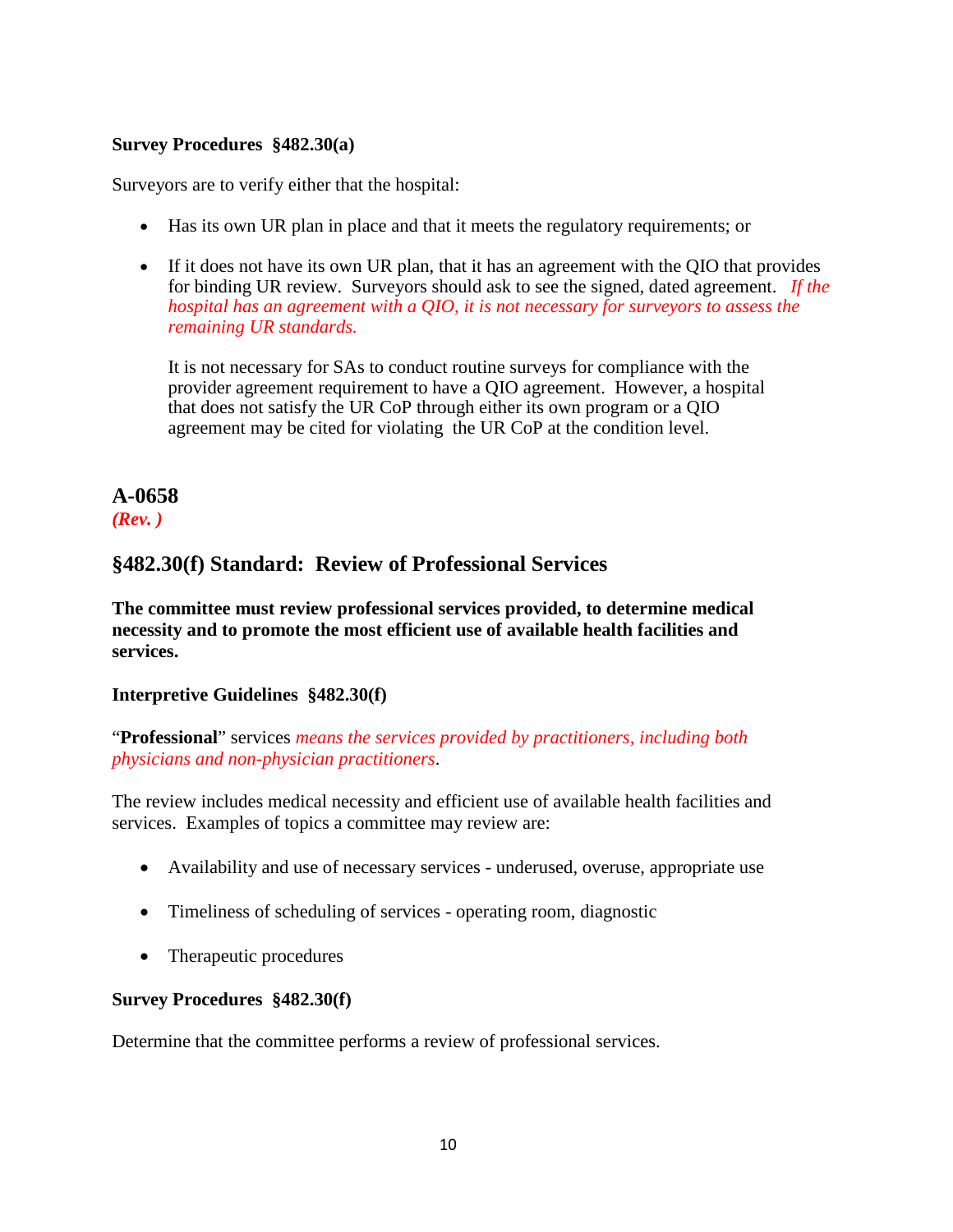#### **A-1036** *(Rev.)*

**§482.53(b)(1) In-house preparation of radio pharmaceuticals is by, or under the supervision of***,* **an appropriately trained registered pharmacist or doctor of medicine or osteopathy.**

#### **Interpretive Guidelines §482.53(b)(1)**

*If the hospital prepares* radio pharmaceuticals *in-house, such preparation* must be performed by, or supervised by, a registered pharmacist or MD/DO who is qualified through education, experience and training, in the preparation of radio pharmaceuticals, consistent with Federal and State law. *Hospitals must establish policies and procedures for in-house preparation of radiopharmaceuticals, including by nuclear medicine technologists under supervision.* 

*The policies and procedures must identify the qualifications, roles and responsibilities of staff preparing radiopharmaceuticals under supervision. The hospital must ensure that all staff who are involved in the preparation and/or supervision of radiopharmaceuticals are trained and demonstrate competencies in accordance with acceptable standards of practice.* 

*Hospitals are expected to develop policies and procedures with respect to supervision of nuclear medicine technologists. CMS anticipates that most hospitals will follow the supervision recommendations of the Society of Nuclear Medicine and Molecular Imaging, but there is no mandate that every hospital does so. (79 FR 27120, May 12, 2014) Recommendations are available at:* 

*[http://www.snmmi.org/files/docs/NMT%20SOP%20Clinical%20Performance%20Standa](http://www.snmmi.org/files/docs/NMT%20SOP%20Clinical%20Performance%20Standards%20June%202013.pdf) [rds%20June%202013.pdf](http://www.snmmi.org/files/docs/NMT%20SOP%20Clinical%20Performance%20Standards%20June%202013.pdf) If a hospital is not following this guidance, then it must be able to explain the basis for the supervision policies and procedures it has developed.*

#### **Survey Procedures §482.53(b)(1)**

- If radio pharmaceuticals are prepared in-house, determine that the preparation is performed by, or supervised by, a registered pharmacist or MD/DO.
- *Review personnel records of pharmacists, MDs/DOs and nuclear medicine personnel involved in the preparation and supervision of radio pharmaceuticals to verify they have required qualifications per State law and hospital policy.*
- *Verify that the hospital has policies regarding the supervision of nuclear medicine personnel and the in-house preparation of radio pharmaceuticals.*
- *Ask the supervising pharmacist or MD/DO how technicians who prepare radio pharmaceuticals are supervised. Are the supervision policies based on the*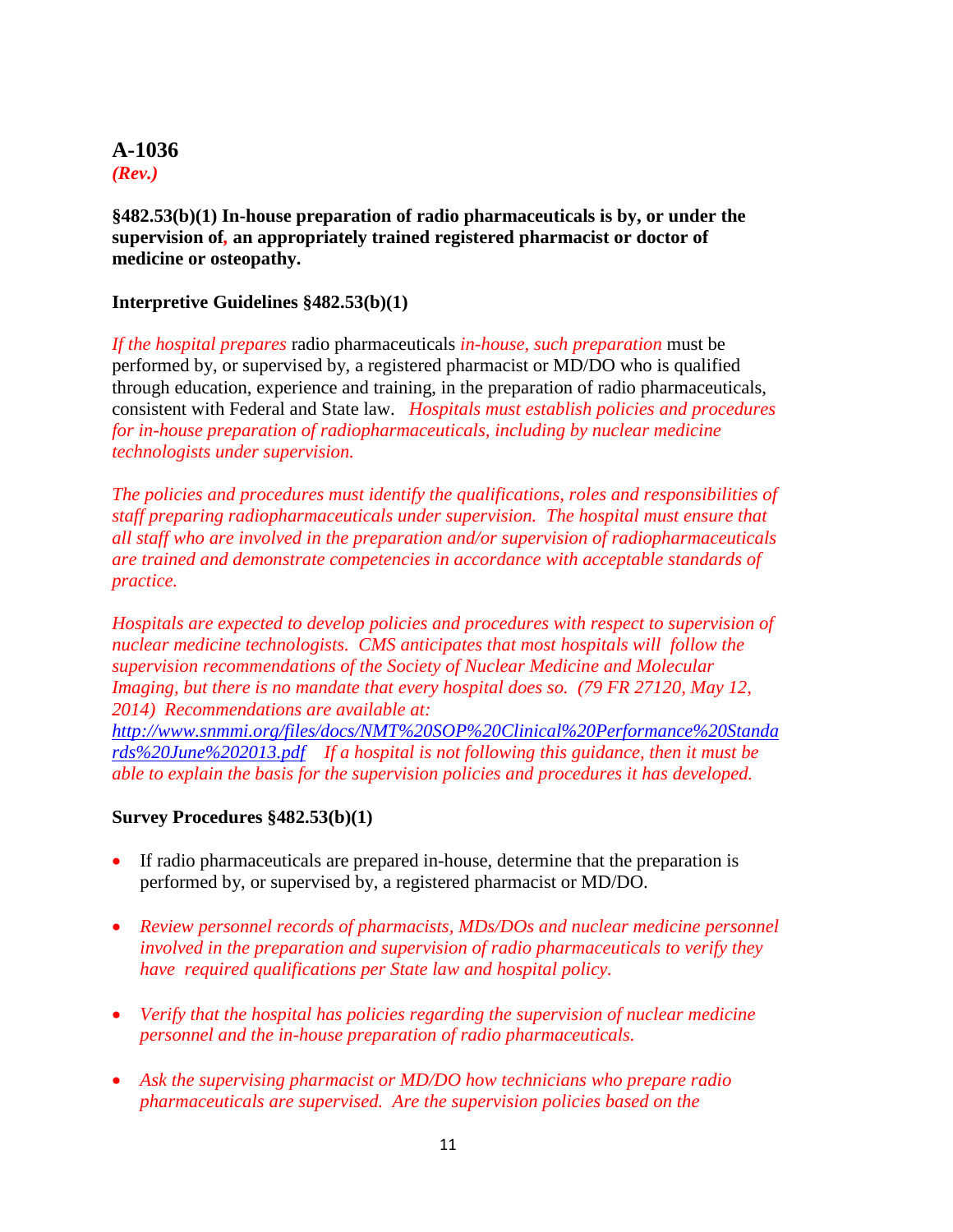*recommendations of the Society of Nuclear Medicine and Molecular Imaging? If not, what is the basis for the supervision policies?*

- *Ask what policies/procedures the hospital uses to assure proper preparation.*
- *Ask what guidelines the hospital relies upon for radio pharmaceutical preparation.*

### **A-1076** *(Rev. )*

## **§482.54 Condition of Participation: Outpatient Services**

**If the hospital provides outpatient services, the services must meet the needs of the patients in accordance with acceptable standards of practice.**

#### **Interpretive Guidelines §482.54**

This is an optional hospital service; however, if a hospital provides any degree of outpatient care to its patients, the hospital must comply with the requirements of this Condition of Participation (CoP).

The Medicare Hospital CoP applies to both inpatient and outpatient services of the hospital. The hospital must be in compliance with the CoP in 42 CFR §482 in all oncampus and off-campus outpatient service locations.

Tag *A-1081 permits standard-level citations for identified deficiencies and* provides more detailed guidance on the overall requirements for outpatient services.

The manner and degree of noncompliance identified in relation to Tags 1077 – 1080 may result in substantial noncompliance with this CoP, requiring citation at the condition level.

## *A-1080 (Rev. )*

## *§482.54(c) Standard: Orders for Outpatient Services. Outpatient services must be ordered by a practitioner who meets the following conditions:*

*(1) Is responsible for the care of the patient.*

*(2) Is licensed in the State where he or she provides care to the patient.*

*(3) Is acting within his or her scope of practice under State law.*

*(4) Is authorized in accordance with State law and policies adopted by the medical staff, and approved by the governing body, to order the applicable outpatient services.*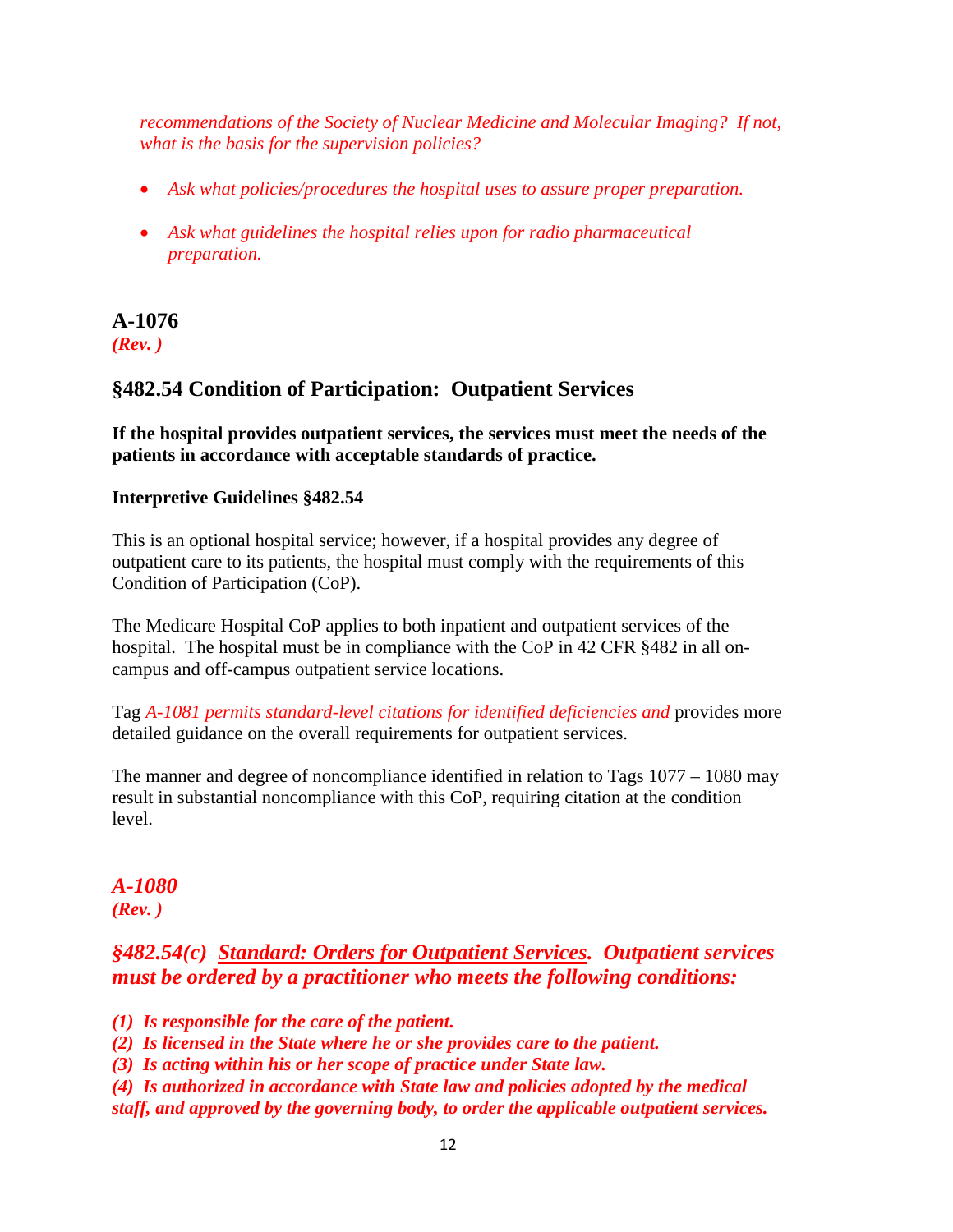#### *This applies to the following:*

*(i) All practitioners who are appointed to the hospital's medical staff and who have been granted privileges to order the applicable outpatient services.*

*(ii) All practitioners not appointed to the medical staff, but who satisfy the above criteria for authorization by the medical staff and the hospital for ordering the applicable outpatient services for their patients.* 

#### *Interpretive Guidelines §482.54(c)*

*Orders for outpatient services may be made by any practitioner who is:*

- *Responsible for the care of the patient;*
- *Licensed in, or holds a license recognized in, the jurisdiction where he/she provides care to the patient;*
- *Acting within his/her scope of practice under State law; and*
- *Authorized by the medical staff to order the applicable outpatient services under a written hospital policy that is approved by the governing body. This includes both practitioners who are on the hospital medical staff and who hold medical staff privileges that include ordering the services, as well as other practitioners who are not on the hospital medical staff, but who satisfy the hospital's policies for ordering applicable outpatient services.*

*This regulation allows hospitals to accept orders for outpatient services both from practitioners who hold hospital privileges as well as practitioners who do not, including those who are not located in the hospital's close geographic area.* 

*It is not uncommon for individuals to obtain health care services in a variety of locations from a variety of practitioners. Sometimes an individual elects to seek services from a specialist in a tertiary setting removed from the area where the individual lives, but prefers to get follow-up care, such as physical therapy after a surgery, closer to home. Sometimes an individual may have multiple residences in different areas and may need to continue care locally when moving between residences. Sometimes individuals receive urgent or even emergent care while traveling. Accepting orders and referrals for outpatient services from practitioners not on the medical staff or not holding privileges enables a hospital to promotes ready access to care for patients in the area it serves. Finally, sometimes a practitioner who does not practice in a local hospital may nevertheless refer patients to that hospital for outpatient services, such as diagnostic imaging, physical and occupational therapy, etc.*

*The authority to write orders for outpatient services is covered under the hospital's medical staff privileging process for members of the hospital's medical staff and for*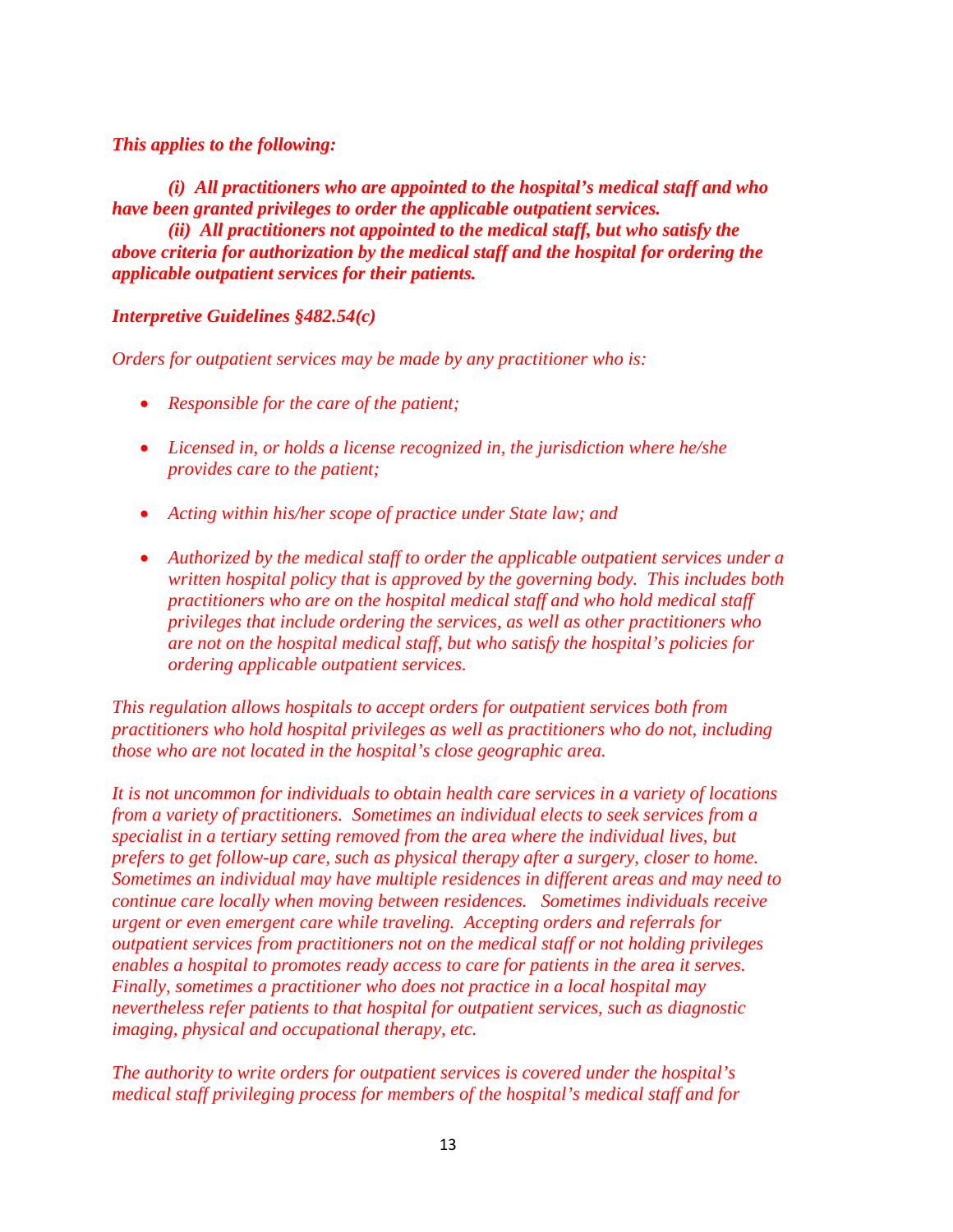*practitioners who have been granted privileges by the hospital without being appointment to the medical staff.*

*For practitioners who do not hold hospital privileges the hospital's medical staff policy may permit them to refer patients to the hospital with orders for specific outpatient services so long as all of the above criteria are met. The policy must address how the hospital verifies the referring/ordering practitioner is appropriately licensed and acting within his/her scope of practice. The regulation does not prescribe the details of the licensure and scope of practice verification process but instead provides a hospital the flexibility to accomplish this in the manner it finds efficient and effective. The hospital is expected to ensure the verification process is followed for all outpatient services in all hospital locations.* 

*The policy must also make clear whether the policy applies to all hospital outpatient services, or whether there are specific services for which orders may only be accepted from practitioners with medical staff privileges. For example, a hospital may prefer not to accept orders for a regimen of outpatient chemotherapy or outpatient therapeutic nuclear medicine services from a referring physician who does not hold medical staff privileges. In such cases, the hospital's policy must make these exceptions clear to the general authorization for accepting orders from referring practitioners.*

#### *Survey Procedures §482.54(c)*

- *Survey a variety of settings that offer outpatient services. Ask department staff whether orders or referrals for that type of outpatient service are accepted from practitioners who do not hold hospital privileges. If yes:*
	- *Ask for evidence that the medical staff has adopted the policy.*
	- *Ask how the hospital verifies that the order or referral comes from a referring practitioner who is appropriately licensed in the jurisdiction where he/she provides care to the patient and is practicing within his/her scope of practice under State law to prescribe such orders. Ask for documentation of such verification efforts.*
	- *Ensure the same verification process is followed consistently in all outpatient settings.*

*A-1081 (Issued )*

## <span id="page-18-0"></span>**Standard-level Tag for**

## **§482.54 Condition of Participation: Outpatient Services**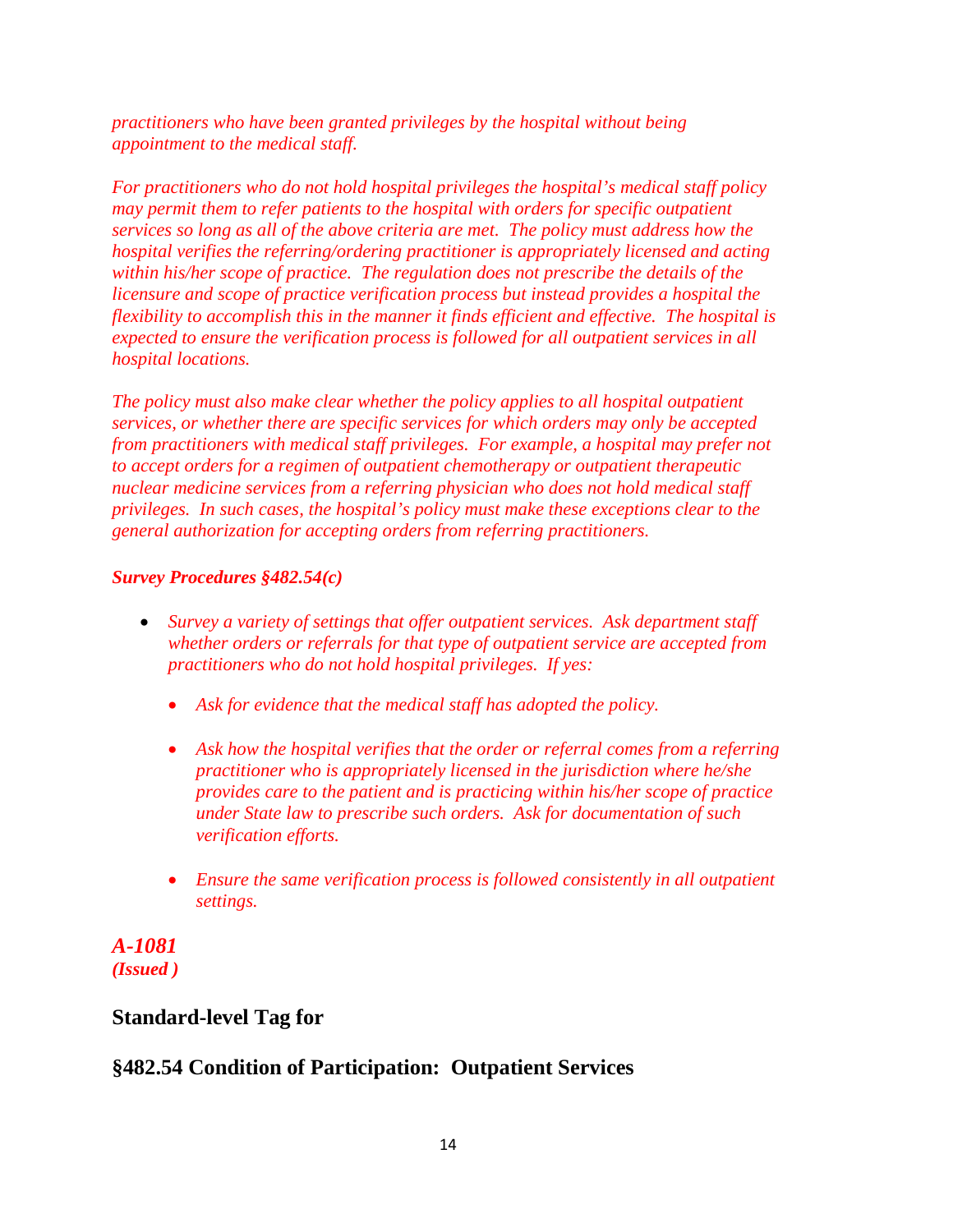**If the hospital provides outpatient services, the services must meet the needs of the patients in accordance with acceptable standards of practice.**

#### **Interpretive Guidelines §482.54**

This is an optional hospital service; however, if a hospital provides any degree of outpatient care to its patients, the hospital must comply with the requirements of this Condition of Participation (CoP).

The Medicare Hospital CoP apply to both inpatient and outpatient services of the hospital. The hospital must be in compliance with the CoP in 42 CFR §482 in all oncampus and off-campus outpatient service locations.

All outpatient services provided by the hospital, both on campus and at any providerbased clinics, must meet the needs of the patients, in accordance with acceptable standards of practice. The hospital must ensure that services, equipment, staff, and facilities are adequate to provide the outpatient services offered at each location in accordance with acceptable standards of practice.

Acceptable standards of practice include standards that are set forth in Federal or State laws, regulations or guidelines, as well as standards and recommendations promoted by nationally recognized professional organizations (e.g., the American Medical Association, American College of Radiology, American College of Surgeons, etc.).

If the hospital offers outpatient surgical services, the Surgical Services CoP (§482.5) requires that the offered services must be consistent in quality with inpatient care in accordance with the services offered.

The hospital's outpatient services must be integrated into its hospital-wide QAPI program.

#### **Survey Procedures §482.54**

- Verify that equipment, staff and facilities are adequate to provide the outpatient services offered at each location are in accordance with acceptable standards of practice.
- Verify that outpatient services at all locations are in compliance with the hospital CoP.
- Determine locations and type(s) of outpatient services provided.
- Verify that the hospital's outpatient services are integrated into its hospital-wide QAPI program.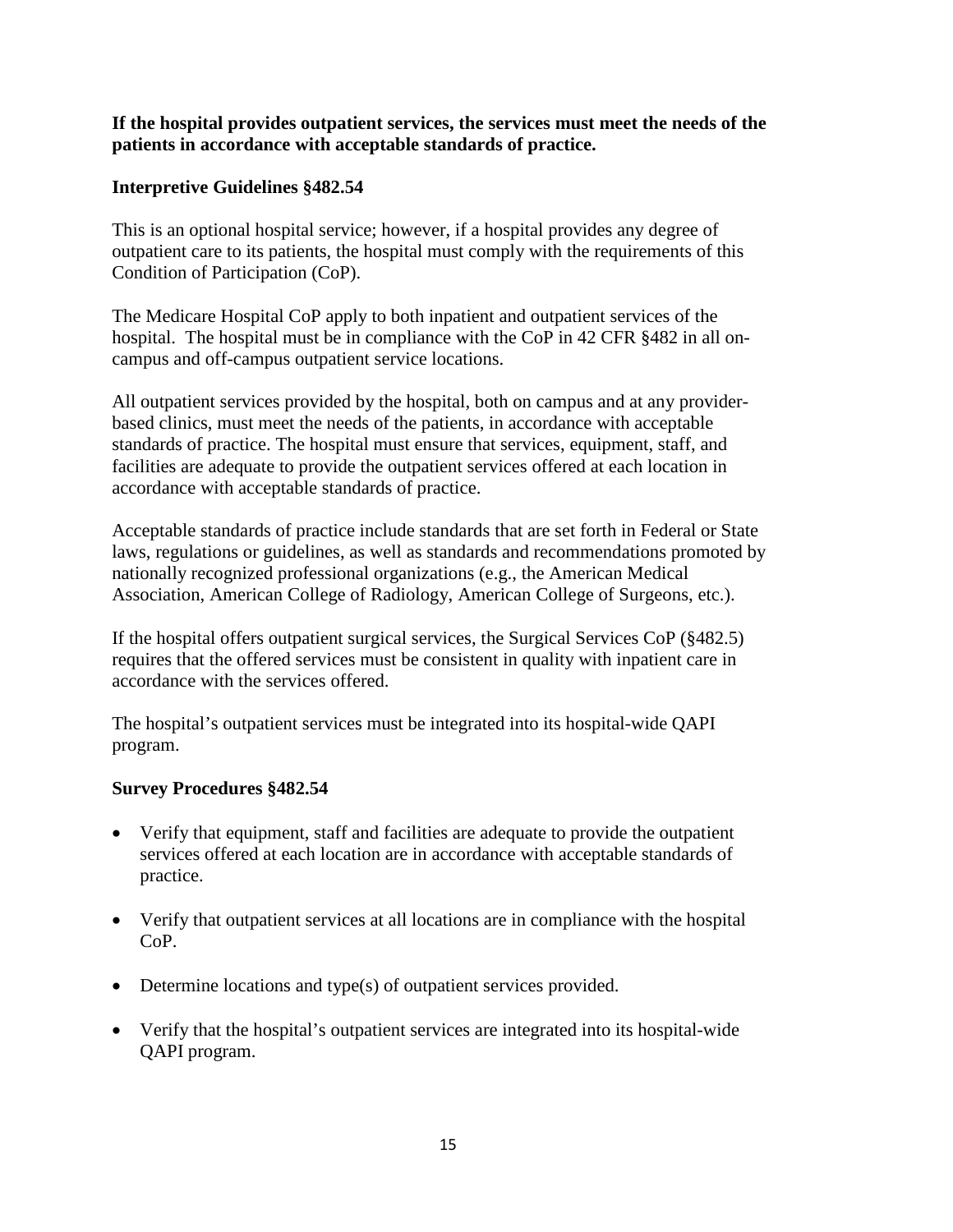#### **A-1132**  *(Rev.)*

## **§482.56(b) Standard: Delivery of Services**

**Services must only be provided under the orders of a qualified and licensed practitioner who is responsible for the care of the patient, acting within his or her scope of practice under State law, and who is authorized by the hospital's medical staff to order the services in accordance with hospital policies and procedures and State laws.**

#### **Interpretive Guidelines §482.56(b)**

*Rehabilitation services must be ordered by a qualified and licensed practitioner who is responsible for the care of the patient. The practitioner must have medical staff privileges to write orders for these services or, for outpatient services, if hospital policy permits acceptance of orders from outside practitioners, the practitioner's order must meet the requirements at §482.54(c).*

*For practitioners who have medical staff privileges, such privileges must be granted in a manner consistent with the State's scope of practice law, as well as with hospital policies and procedures governing rehabilitation services developed by the medical staff.*

*Practitioners who may be granted privileges to order rehabilitation services include physicians, and may also, in accordance with hospital policy, include Nurse Practitioners, Physicians' Assistants, and Clinical Nurse Specialists as long as they meet the parameters of this requirement. Although the following licensed professionals are also considered "practitioners" in accordance with Section 1842(b)(18)(C) of the Social Security Act, they generally would not be considered responsible for the care of the patient with regard to rehabilitation services or qualified to order rehabilitation services: Certified registered nurse anesthetist (Section 1861(bb)(2) of the Act); Certified nurse-midwife (Section 1861(gg)(2) of the Act); Clinical social worker (Section 1861(hh)(1) of the Act); Clinical psychologist (for purposes of Section 1861(ii) of the Act and as defined at 42 CFR 410.71); or registered dietician or nutrition professional.*

#### **Survey Procedures §482.56(b)**

- *Review medical records of patients receiving rehabilitation services. Determine who wrote the orders for the rehabilitation services. Determine if the practitioner is responsible for the care of the patient and privileged to write orders for rehabilitation services. Verify the practitioner meets hospital medical staff policy criteria to order services as well as State law for ordering rehabilitation services.*
- *Does the hospital permit acceptance of orders from outside practitioners who do not practice at the hospital? If so, evaluate for compliance with §482.54(c).*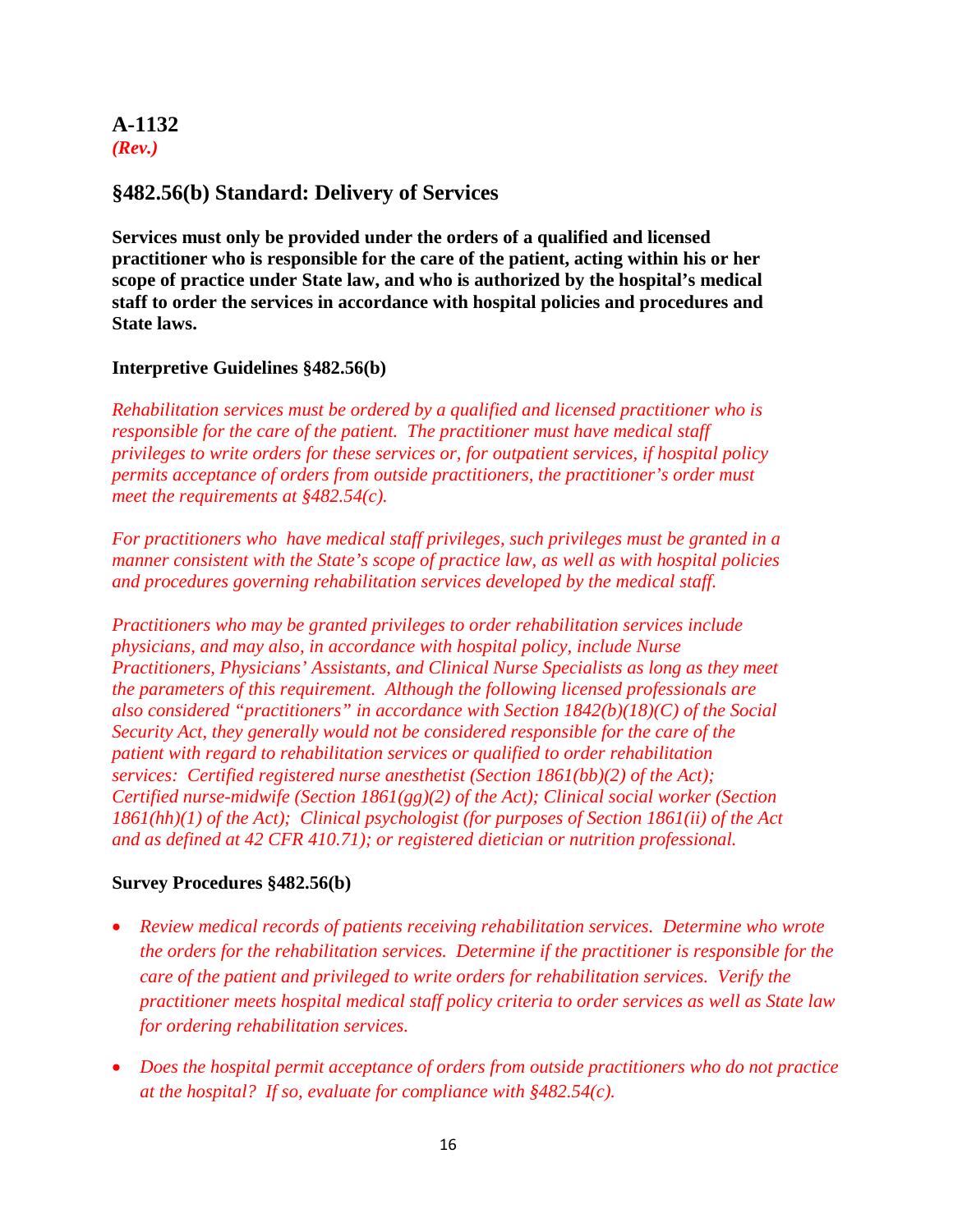## **A-1163**  *(Rev.)*

**§482.57(b)(3)** - **Services must only be provided under the orders of a qualified and licensed practitioner who is responsible for the care of the patient, acting within his or her scope of practice under State law, and who is authorized by the hospital's medical staff to order the services in accordance with hospital policies and procedures and State laws.**

#### **Interpretive Guidelines §482.57(b)(3)**

*Respiratory care services must be ordered by a qualified and licensed practitioner who is responsible for the care of the patient. The practitioner must have medical staff privileges to write orders for these services or, for outpatient services, if hospital policy permits acceptance of orders from outside practitioners, the practitioner's order must meet the requirements at §482.54(c).*

*For practitioners who have medical staff privileges, such privileges must be granted in a manner consistent with the State's scope of practice law, as well as with hospital policies and procedures governing respiratory care services developed by the medical staff.*

*Practitioners who may be granted privileges to order respiratory care services include physicians, and may also, in accordance with hospital policy, include Nurse Practitioners, Physicians' Assistants, Clinical Nurse Specialists, Certified Registered Nurse Anesthetists, and Certified Nurse Midwives as long as they meet the parameters of this requirement. Although the following licensed professionals are also considered practitioners, in accordance with Section 1842(b)(18)(C) of the Social Security Act, they generally would not be considered responsible for the care of the patient with regard to respiratory care services or qualified to order respiratory care services: Clinical social worker (Section 1861(hh)(1) of the Act and as defined in 42 CFR 410.71); Clinical psychologist (for purposes of Section 1861(ii) of the Act); or registered dietician or nutrition professional.*

#### **Survey Procedures §482.57(b)(3)**

- *Review medical records of patients receiving respiratory care services. Determine who wrote the orders for the respiratory care services. Determine if the practitioner is responsible for the care of the patient and privileged to write orders for respiratory care services. Verify the practitioner meets hospital medical staff policy criteria to order services as well as State law for ordering respiratory care services.*
- *Does the hospital permit acceptance of orders from outside practitioners who do not practice at the hospital? If so, evaluate for compliance with §482.54(c).*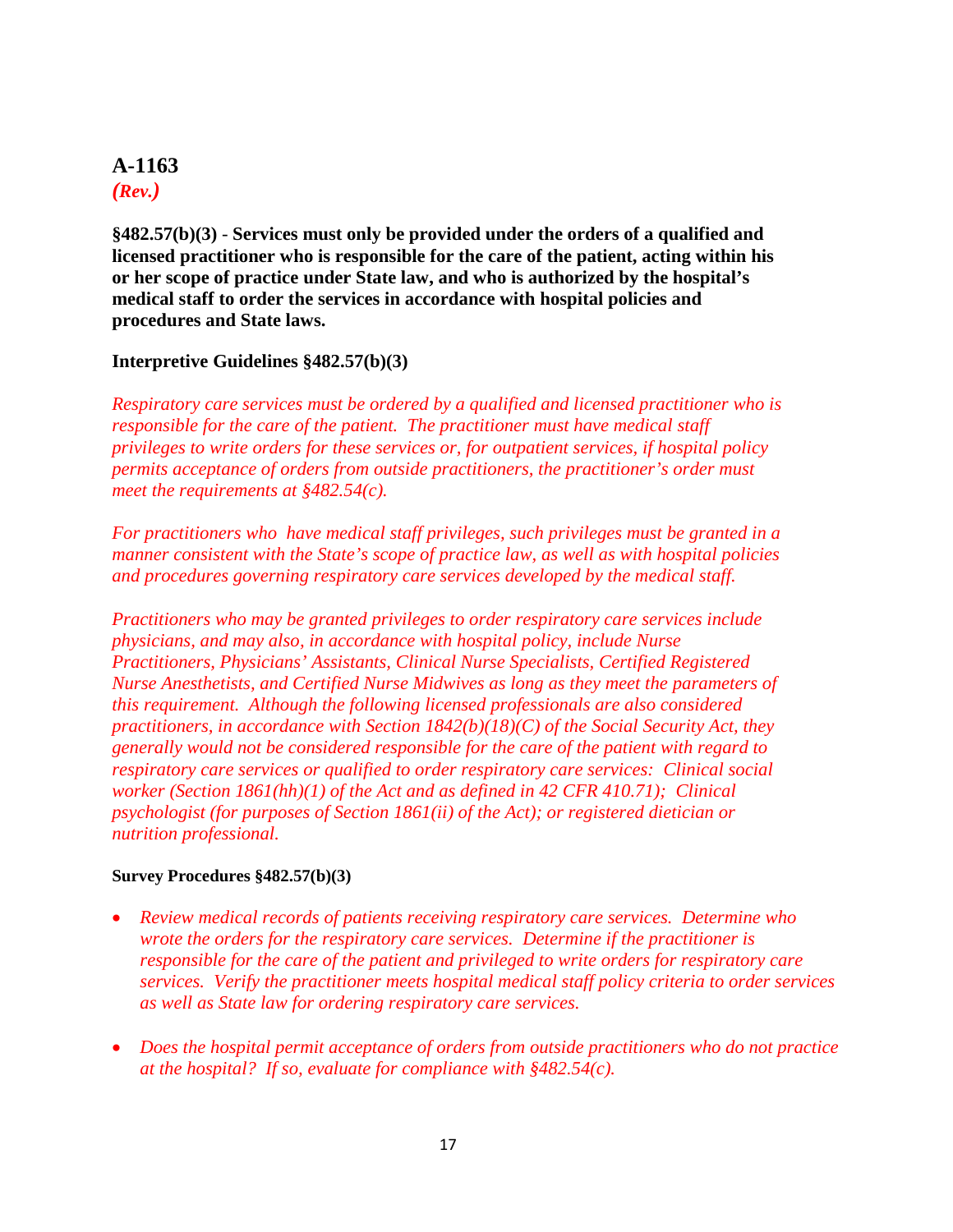# **State Operations Manual Appendix L - Guidance for Surveyors: Ambulatory Surgical Centers**

*(Rev.)*

**Transmittals for Appendix L**

**Part I - Ambulatory Surgical Center Survey Protocol**

**Introduction**

**Regulatory and Policy References**

**Tasks in the Survey Protocol**

- **Task 1 – Off-Site Survey Preparation**
- **Task 2 – Entrance Activities**
- **Task 3 – Information Gathering/Investigation**
- **Task 4 – Preliminary Decision Making and Analysis of Findings**
- **Task 5 – Exit Conference**
- **Task 6 – Post-Survey Activities**

#### **Part II - General Provisions and Definitions; General Conditions and Requirements**

**§416.2 - Definitions §416.25 Basic Requirements**

**Specific Conditions for Coverage**

**§416.40 Condition for Coverage: Compliance With State Licensure Law §416.41 Condition for Coverage: Governing Body and Management**

**§416.42 Condition for Coverage: Surgical Services §416.43 Condition for Coverage: Quality Assessment and Performance Improvement §416.44 Conditions for Coverage: Environment §416.45 Condition for Coverage: Medical Staff §416.46 Condition for Coverage: Nursing Service §416.47 Condition for Coverage: Medical Records**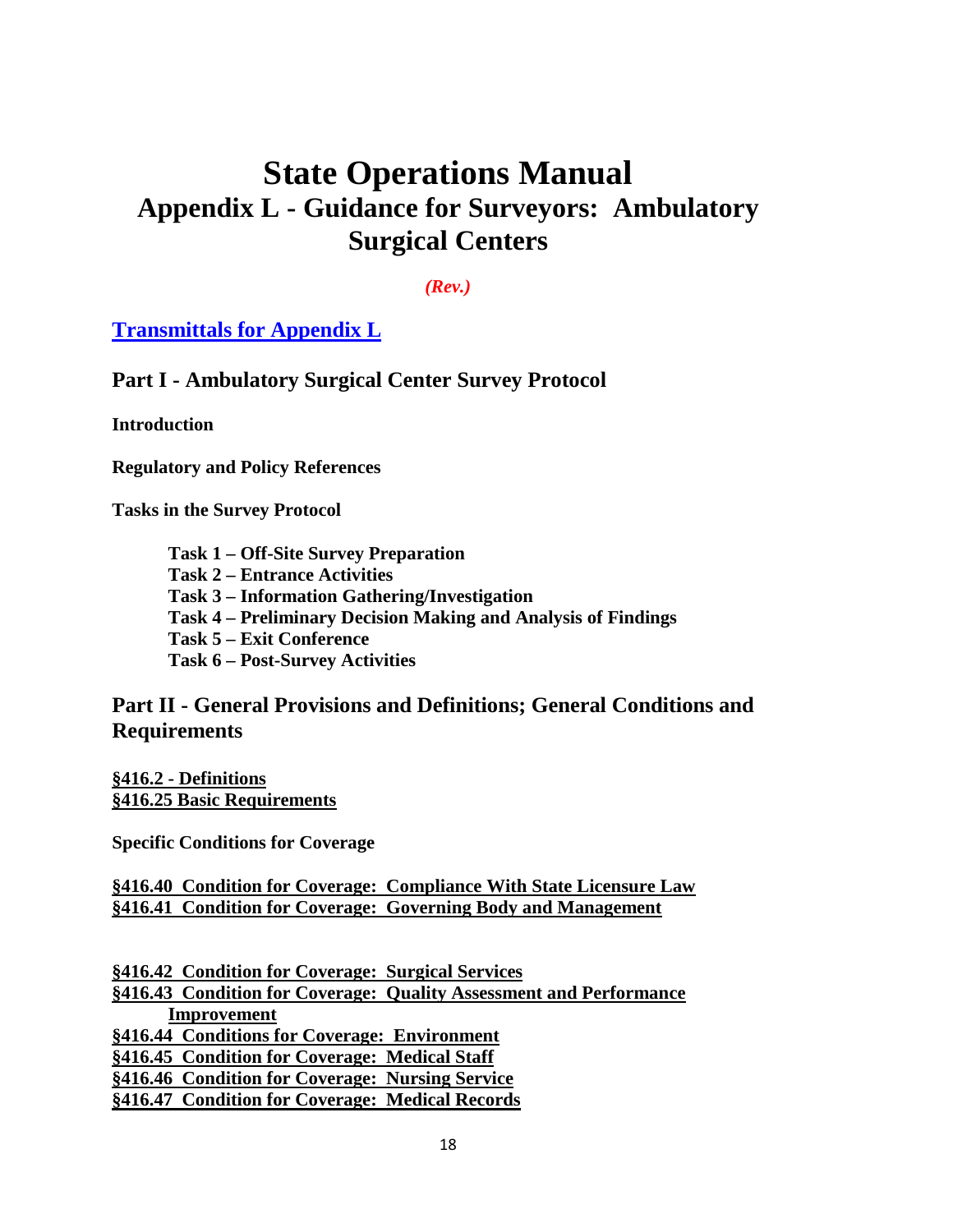- **§416.48 Condition for Coverage: Pharmaceutical Services**
- **§416.49 Condition for Coverage: Laboratory and Radiologic Services**
- **§416.50 Condition: Patient Rights**
- **§416.51 Condition: Infection Control**
- **§416.52 Condition: Patient Admission, Assessment and Discharge**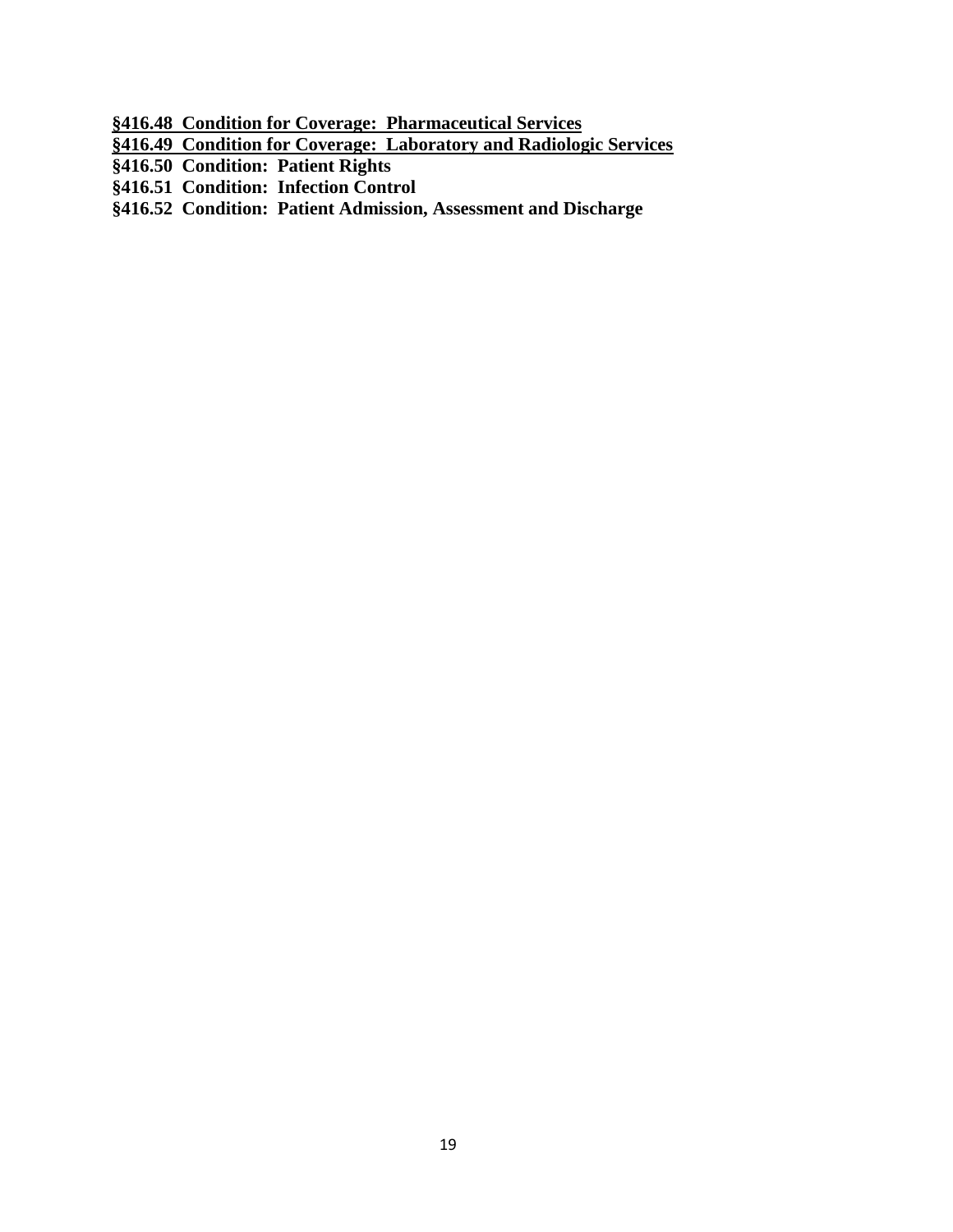## **Q-0042**

*(Rev. )*

## **§416.41(b) Standard: Hospitalization**

- **(1) The ASC must have an effective procedure for the immediate transfer, to a hospital, of patients requiring emergency medical care beyond the capabilities of the ASC.**
- **(2) This hospital must be a local, Medicare participating hospital or a local, nonparticipating hospital that meets the requirements for payment for emergency services under [§482.2](http://www.cms.hhs.gov/regulations/) of this chapter.**
- **(3) The ASC must –**
	- **i. Have a written transfer agreement with a hospital that meets the requirements of paragraph (b)(2) of this section; or**
	- **ii. Ensure that all physicians performing surgery in the ASC have admitting privileges at a hospital that meets the requirements of paragraph (b)(2) of this section.**

#### **Interpretive Guidelines: §416.41(b)**

The ASC must be able to transfer a patient immediately to a local hospital when the patient experiences a medical emergency that the ASC is not capable of handling, or which requires emergency care extending well beyond the 24-hour time frame for ASC cases. (See §§416.44(c) and (d) for a discussion of the emergency care capabilities each ASC must have.)

#### **(1) Immediate Transfer Procedure**

An "effective procedure" for immediate emergency transfers includes:

- Written ASC policies and procedures that address the circumstances warranting emergency transfer, including who makes the transfer decision; the documentation that must accompany the transferred patient; and the procedure for accomplishing the transfer safely and expeditiously*, including communicating with the receiving hospital*. There must be evidence that staff are aware of and can implement the ASC's policy immediately upon the development of a medical emergency.
- Provision of emergency care and initial stabilizing treatment within the ASC's capabilities until the patient is transferred. (See  $\S$  $\S$ 416.44(c) and (d).)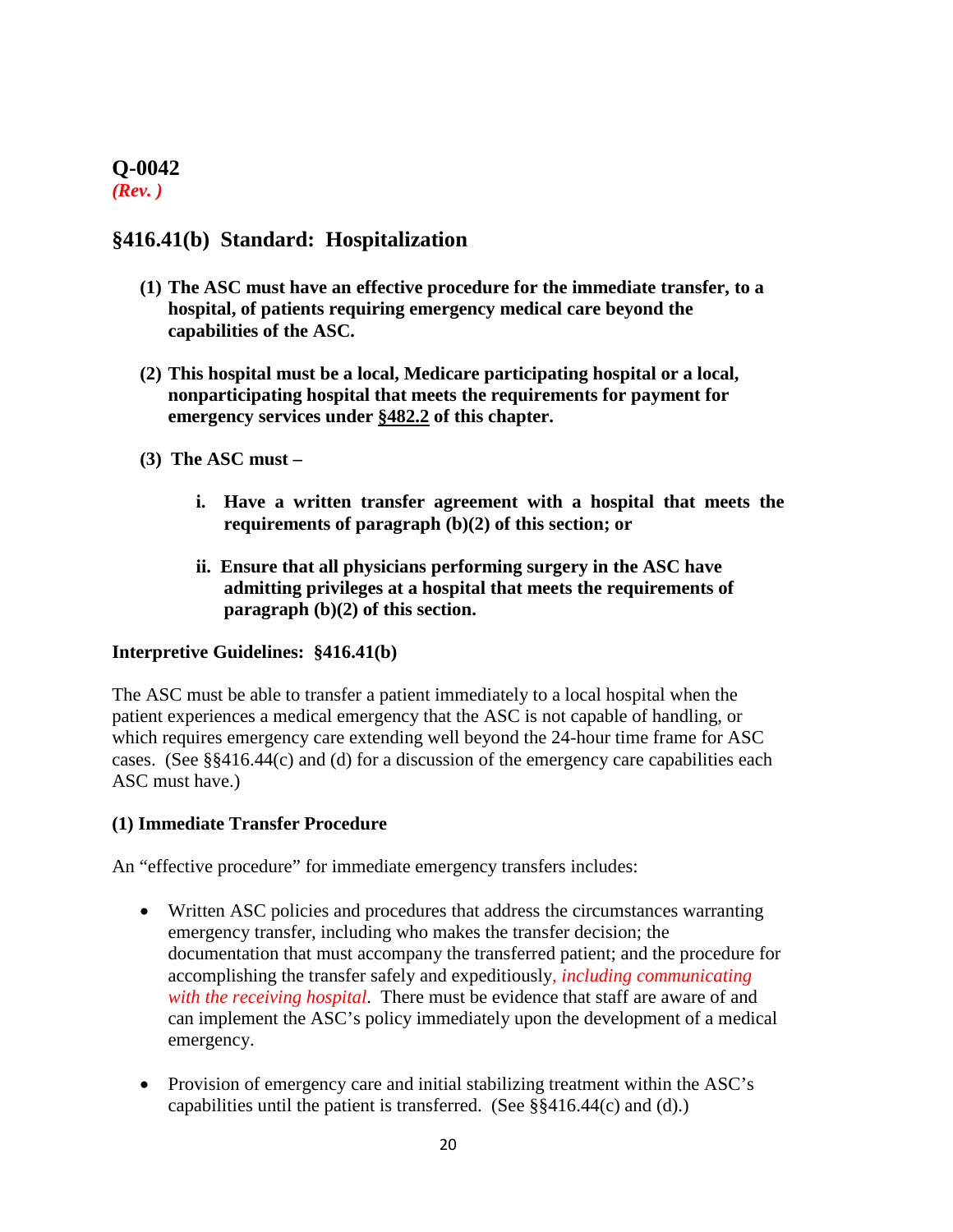• Arrangement for immediate emergency transport of the patient. (It is acceptable if the ASC contacts the ambulance service via 911 to arrange emergency transport, unless State licensure requires additional arrangements*, but the ASC is still responsible for communicating with the receiving hospital to facilitate the transfer*.)

#### **(2) Transfer to a local hospital**

The ASC is required to transfer patients who require emergency transfer to *a* local Medicare-participating hospital, or to a local, non-Medicare-participating hospital that meets the requirements for payment for emergency services by the Medicare program in accordance with 42 CFR 482.2. (See the interpretive guidelines for §482.2 in Appendix A of the State Operations Manual *concerning non-participating emergency hospitals*.)

A "local" hospital means the ASC is to consider the most appropriate facility to which the ASC will transport its patients in the event of an emergency. If the closest hospital could not accommodate the patient population or the predominant medical emergencies associated with the type of surgeries performed by the ASC, *another hospital that is able to do so and which is closer than other comparable hospitals would* meet the "local" definition. *For example, if there is a long term care hospital within five miles of the ASC, and a short-term acute care hospital providing emergency services within fifteen miles of the ASC, the ASC would be expected to transfer patients to the short-term acute care hospital.*

*Patient-specific circumstances play a role in determining the appropriate local hospital at the time of an emergency. For example, if the patient had a heart attack during surgery at the ASC and needs an interventional cardiac catheterization, and the closest hospital does not offer this service, it is expected that the ASC would transfer the patient to a farther hospital with the cardiac catheterization capability.*

*If there are multiple hospitals with comparable capabilities that are roughly the same distance from the ASC, i.e., there are only a few miles difference among them in their distance from the ASC, then the ASC may make the transfer to any one of these hospitals. For example, if there are three comparable, appropriate hospitals within a ten mile radius of the ASC, transfer to any one would be acceptable. Likewise, for another example, if the ASC is in a more rural area and there are two appropriate hospitals that are each about 40 miles distant from the ASC, but in opposite directions, each of those hospitals would be considered a "local" hospital for the ASC.* 

*On the other hand, for example, if there is an appropriate hospital eight miles from the ASC, and another hospital with similar capabilities twenty miles from the ASC, the further hospital would not be considered a local hospital for ASC emergency transfer purposes, unless the closer hospital lacks capacity at the time of the transfer.*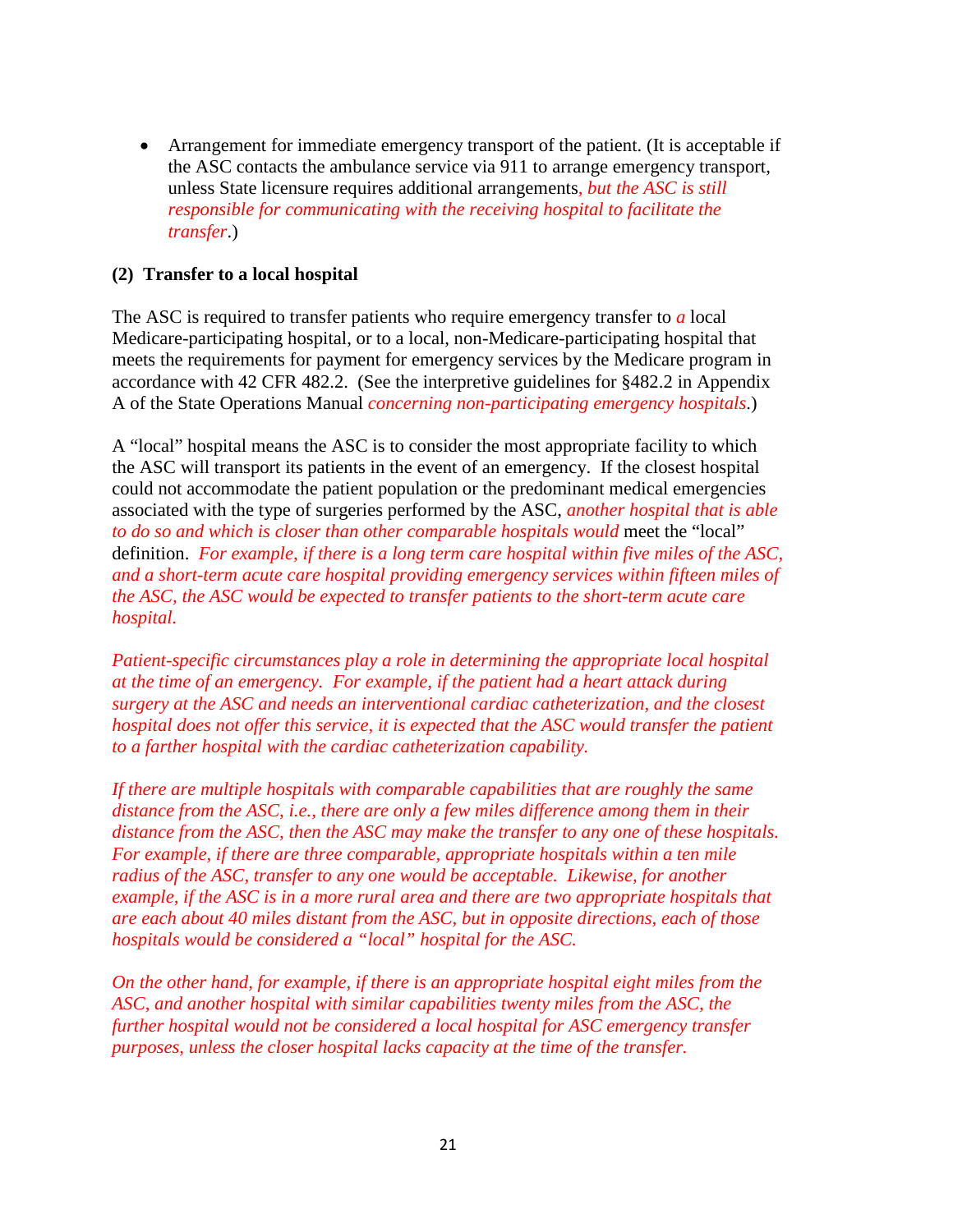A State-specific definition of what constitutes a "local" hospital for ASC transfer purposes does not override the Medicare requirement to use the hospital nearest to the ASC with the appropriate capabilities.

*CMS expects that, absent the specific types of circumstances described above, emergency transfers will ordinarily be made to a hospital with which the ASC has an arrangement(s) to meet the requirements of §416.41(b)(2) and (3).* Regardless of any business issues that may arise between ASCs and their local hospital(s), the ASC is required to *have an effective procedure to immediately* transfer its emergency cases to the nearest, most appropriate local hospital, since a delay in transfer could affect the patient's health. (See 72 FR 50472, August 31, 2007 and 73 FR 68714, November 18, 2008.)

#### **(3) Transfer Agreement or Hospital Privileges**

The ASC is required to:

- Have a written transfer agreement that is in force with a hospital that meets the requirements at §416.41(b)(2); or
- Ensure that every physician performing surgery at the ASC has admitting privileges at a hospital that meets the requirements of §416.41(b)(2).

A transfer agreement is a written agreement, signed by authorized representatives of the ASC and the hospital, in which the hospital agrees to accept the transfer of the ASC's patients who need inpatient hospital care, including emergency care. Generally transfer agreements establish the respective responsibilities of each party to the agreement, such as the process for arranging a transfer, etc. A transfer agreement may have an expiration date, or it may have terms stating that it remains in effect until and unless one of the parties has terminated the transfer agreement. An ASC's transfer agreement must be reviewed to determine whether it is in force at the time of the survey.

If the ASC does not have a transfer agreement, then it must maintain documentation of the current admitting privileges of all physicians who perform surgery at the ASC at local hospitals that satisfy the regulatory requirements in §416.41(b)(2) . (Even if the ASC has a transfer agreement, such documentation would be a good idea. However, it is required under the regulations only if there is no transfer agreement.) If there is more than one local hospital that meets the regulatory requirement for an appropriate local transfer destination, the ASC may satisfy the requirement at §416.41(b)(3) when its operating physicians each have admitting privileges at one of the eligible hospitals; it is not necessary that they all have privileges in the same hospital. The physician who performed the surgery on the patient requiring an emergency transfer is expected to arrange the hospital admission of the patient, unless there is a compelling clinical reason to transfer the patient to a different local hospital where the physician does not have admitting privileges.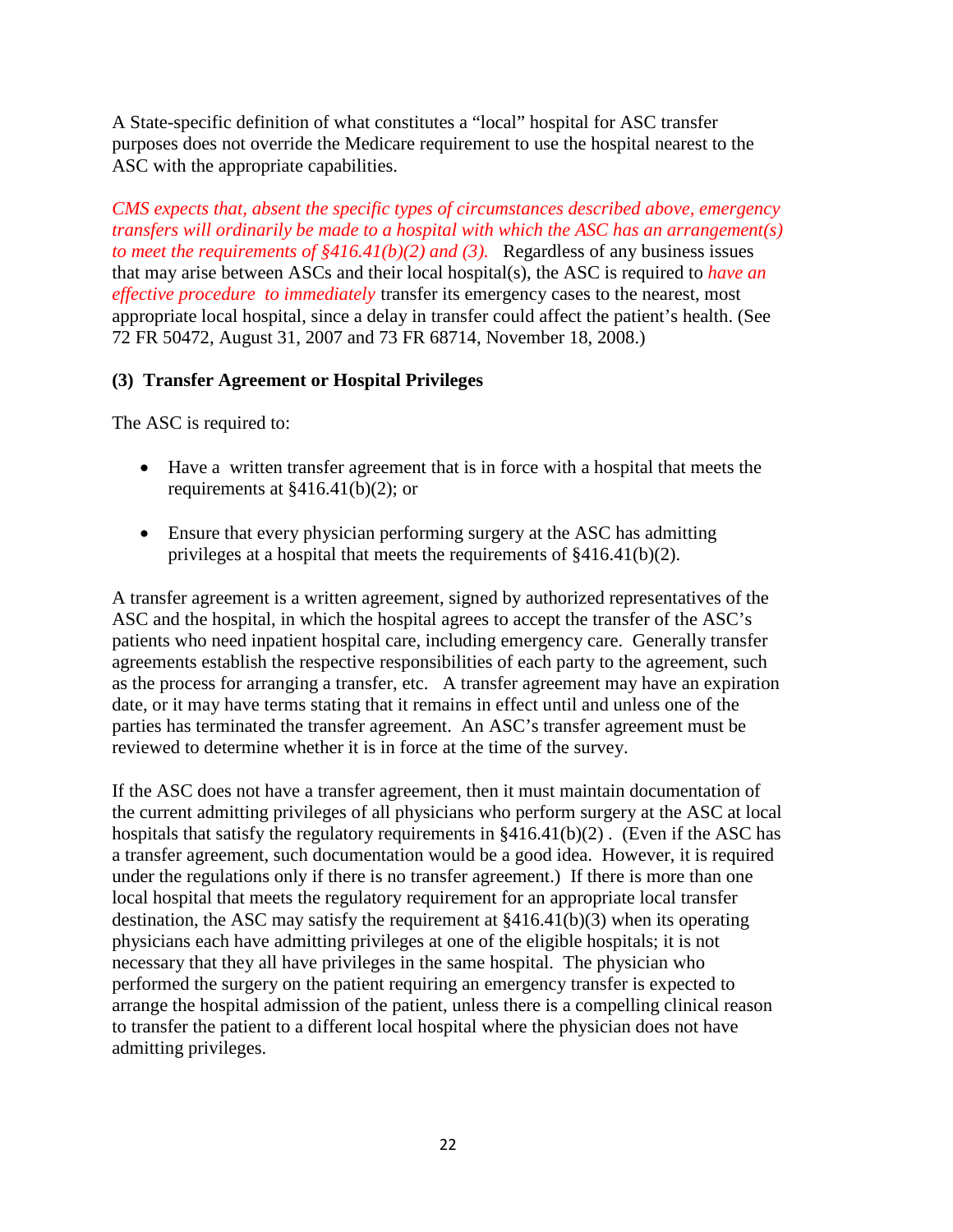*In some circumstances*, a transfer agreement *between the ASC and a local hospital* or the possession of hospital admitting privileges by the ASC's operating physicians *will not* guarantee that a hospital will accept a specific transfer, since the hospital may lack the capacity to provide the required service at the time an emergency transfer request is made. ASCs should have alternative plans to address such contingencies. While it is true that the local hospital, if it is a Medicare-participating hospital that has an emergency department, would be obligated under the Emergency Medical Treatment and Labor Act (EMTALA), once the patient arrives on the hospital's property, to provide a medical screening examination, as well as stabilizing treatment to an individual with an emergency medical condition, an ASC may not satisfy its transfer requirements by simply relying upon a*n expectation that* hospitals *fulfill their* EMTALA obligations. An ASC may call 911 to arrange emergency transport, but it must also take steps to arrange the *transfer* of the patient *to* a local hospital.

#### **Survey Procedures: §416.41(b)**

- *Before going on the survey, determine which hospital(s) in the vicinity of the ASC might meet the regulatory requirement of being a local hospital.*
- *Determine whether the ASC has a transfer agreement with an appropriate local hospital that meets the regulatory requirements. If it does, ask to see the transfer agreement. Look for an expiration date. If there is no expiration date, ask the ASC whether the transfer agreement has been terminated by either party. If there is doubt about the transfer agreement being in effect, a surveyor may contact the hospital to ask it whether it has a current transfer agreement with the ASC.*
- *If the ASC does not have a transfer agreement with an appropriate local hospital, ask for documentation that each physician who has privileges to perform surgery in the ASC has admitting privileges in an appropriate local hospital. Ask the ASC how it ensures that its information is up-to-date.*
- Ask to see the ASC's policy and procedures for emergency transfer of patients. Review the document to determine whether it addresses the essential elements.
- How is this protocol communicated to the clinical staff of the ASC?
- Ask the clinical staff how they would handle a medical emergency of an ASC patient that could not be managed within the ASC. Do they know the ASC's policies and procedures for emergency transfer? Do they know how to arrange emergency transport?
- Ask if the ASC has had any emergency transfers of patients in the previous 12 months. If it has, review the medical records of patients transferred to hospitals to determine whether they were transferred to hospitals that meet the regulatory requirements for a local hospital. *If the ASC transfers emergency cases to hospital(s) other than local one(s), ask for the rationale supporting these alternative transfers.*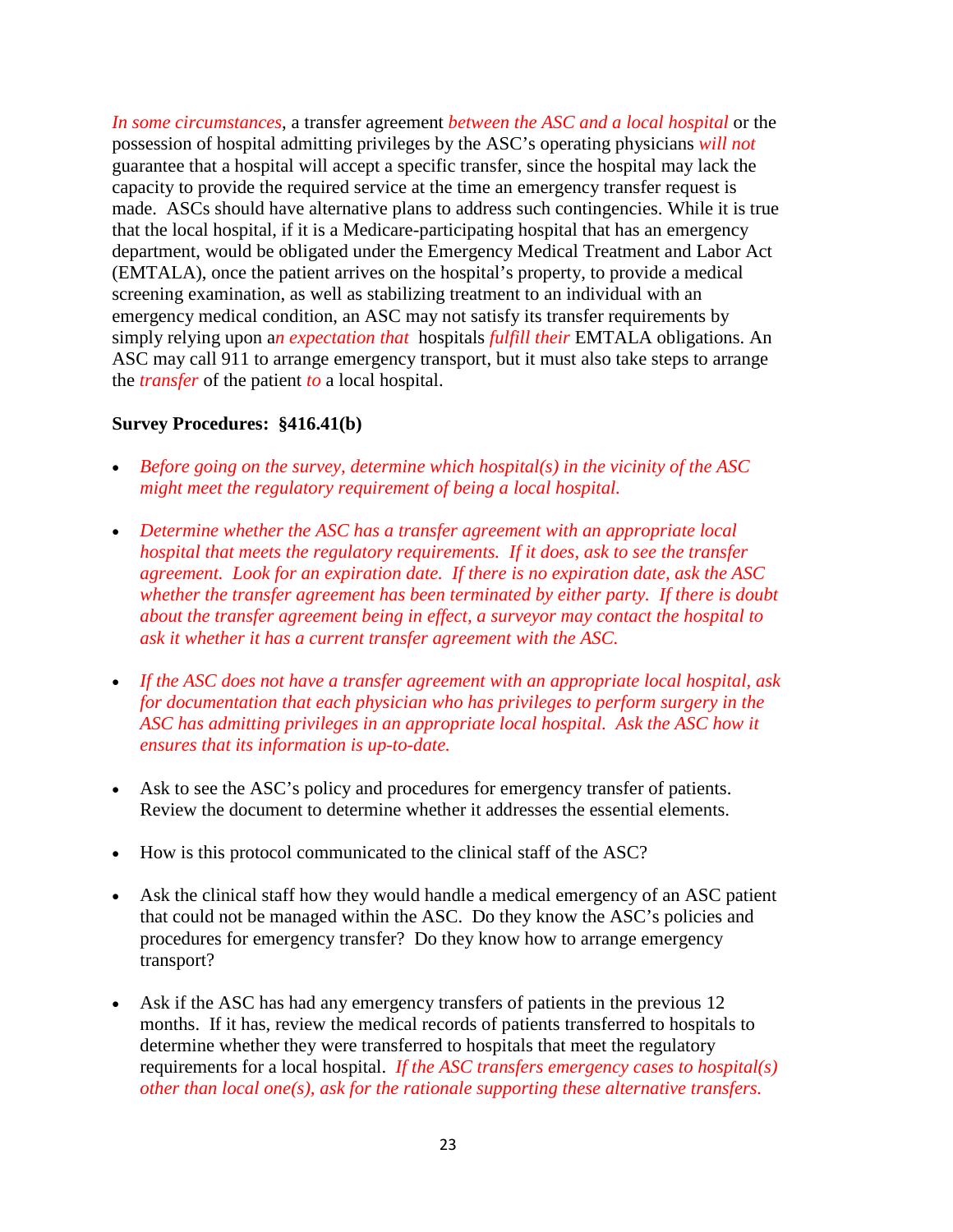- Determine whether the ASC had a transfer agreement, or a physician with admitting privileges, at each hospital to which a patient was transferred.
- Does the medical record give any indication that the ASC took steps to arrange the transfer, beyond calling 911?

# **Q-0060**

*(Rev.)*

## **§416.42 Condition for Coverage: Surgical Services**

**Surgical procedures must be performed in a safe manner by qualified physicians who have been granted clinical privileges by the governing body of the ASC in accordance with approved policies and procedures of the ASC.** 

#### **Interpretive Guidelines: §416.42**

*The standard level tag for §416.42 (Q-0064) provides more detailed guidance on the requirements for performing surgical services in a safe manner, by qualified physicians. It permits standard-level citations for identified deficiencies.* 

*The manner and degree of noncompliance identified in relation to the standard level tags for §416.42 may result in substantial noncompliance with this CoP, requiring citation at the condition level.*

#### *Q-0064 (Issued)*

### *Standard level tag for*

## **§416.42 Condition for Coverage: Surgical Services**

**Surgical procedures must be performed in a safe manner by qualified physicians who have been granted clinical privileges by the governing body of the ASC in accordance with approved policies and procedures of the ASC.**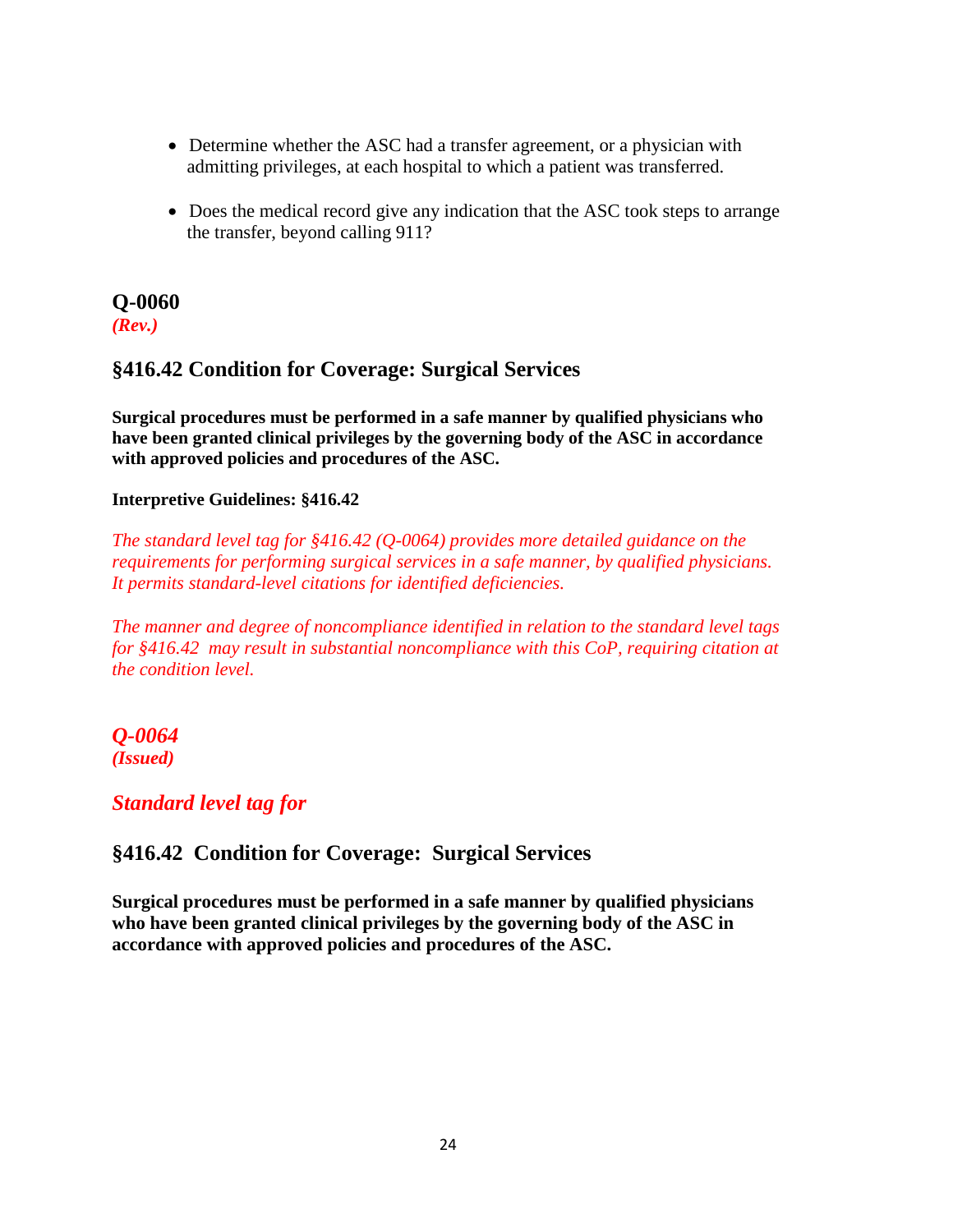#### **Interpretive Guidelines: §416.42**

**Qualified Physician:** Surgery in an ASC may only be performed by a qualified physician. With respect to ASCs, a physician is defined in accordance with  $\S 1861(r)$  of the Social Security Act to include a doctor of medicine or osteopathy, a doctor of dental surgery or dental medicine, and a doctor of podiatric medicine. In all cases, the physician must be licensed in the State in which the ASC is located and practicing within the scope of his/her license.

In addition, the regulation requires that each physician who performs surgery in the ASC has been determined qualified and granted privileges for the specific surgical procedures he/she performs in the ASC. The ASC's governing body is responsible for reviewing the qualifications of all physicians who have been recommended by qualified medical personnel and granting surgical privileges as the governing body determines appropriate.

The ASC must have written policies and procedures that address the criteria for clinical staff privileges in the ASC and the process that the governing body uses when reviewing physician credentials and determining whether to grant privileges and the scope of the privileges for each physician. See the interpretive guidelines for §416.45(a), Medical Staff Membership and Clinical Privileges for further guidance.

**Safe Manner:** The surgical procedures that take place in the ASC must be performed in a "safe manner." "In a safe manner" means primarily that physicians and other clinical staff follow acceptable surgical standards of practice in all phases of a surgical procedure, beginning with the pre-operative preparation of the patient, through to the post-operative recovery and discharge. Acceptable standards of practice include maintaining compliance with applicable Federal and State laws, regulations and guidelines governing surgical services, as well as, any standards and recommendations promoted by or established by nationally recognized professional organizations (e.g., the American Medical Association, American College of Surgeons, Association of Operating Room Nurses, Association for Professionals in Infection Control and Epidemiology, etc.).

In addition, acceptable standards of practice include the use of standard procedures to ensure proper identification of the patient and surgical site, in order to avoid wrong site/wrong person/wrong procedure errors. Generally accepted procedures to avoid such surgical errors require:

• A pre-procedure verification process to make sure all relevant documents (including the patient's signed informed consent) and related information are available, correctly identified, match the patient, and are consistent with the procedure the patient and the ASC's clinical staff expect to be performed;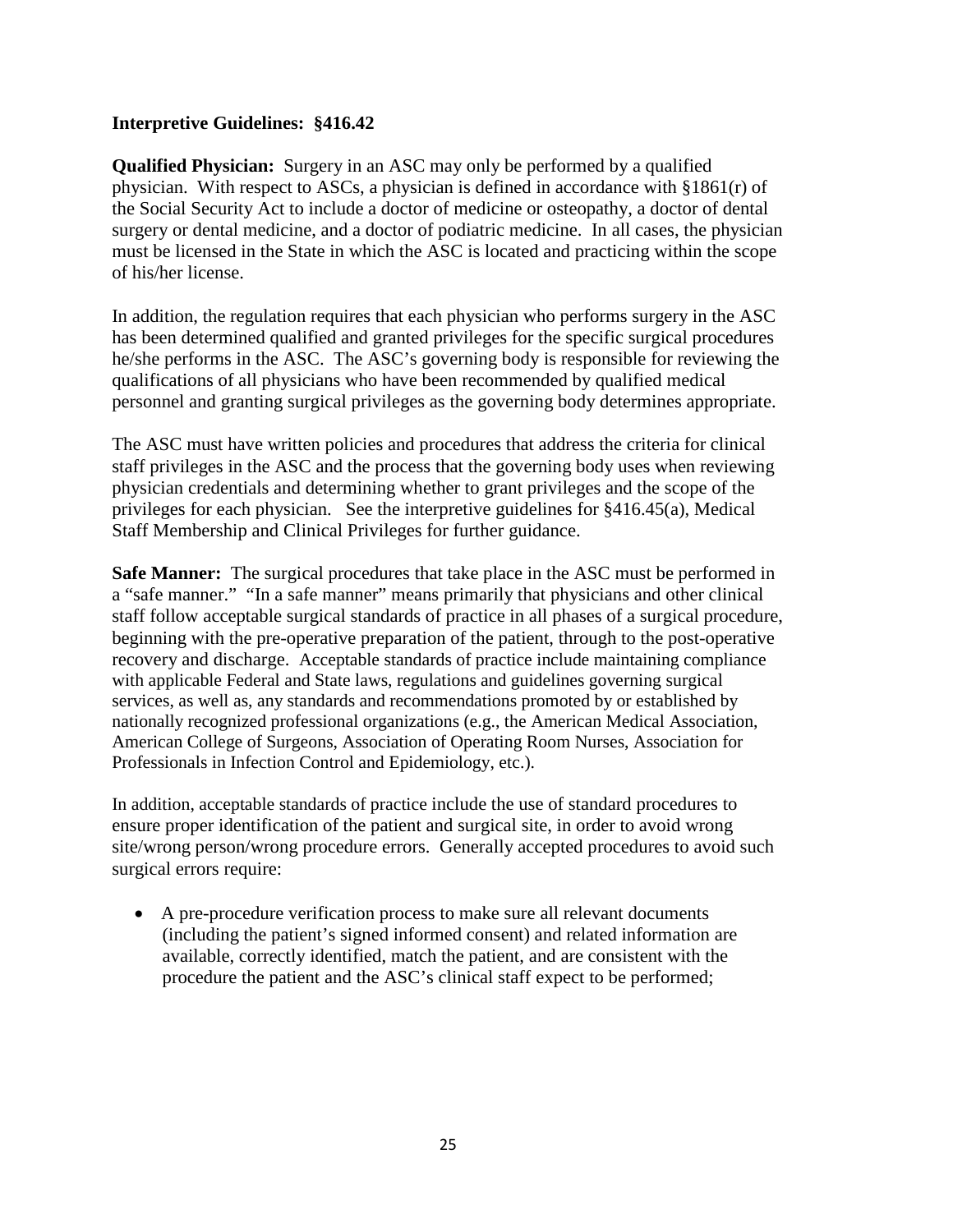- Marking of the intended procedure site by the physician who will perform the procedure or another member of the surgical team so that it is unambiguously clear; and
- A "time out" before starting the procedure to confirm that the correct patient, site and procedure have been identified, and that all required documents and equipment are available and ready for use.

Conducting surgery in a safe manner also requires appropriate use of liquid germicides in the operating or procedure room. It is estimated that approximately 100 surgical fires occur each year in the United States, resulting in roughly 20 serious patient injuries, including one to two deaths annually. Fires occur when an ignition source, a fuel source, and an oxidizer come together<sup>[1](#page-30-0)</sup>. Heat-producing devices are potential ignition sources, while alcohol-based skin preparations provide fuel. Procedures involving electro-surgery or the use of cautery or lasers involve heat-producing devices. There is concern that an alcoholbased skin preparation, combined with the oxygen-rich environment of an anesthetizing location, could ignite when exposed to a heat-producing device in an operating room. Specifically, if the alcohol-based skin preparation is improperly applied, the solution may wick into the patient's hair and linens or pool on the patient's skin, resulting in prolonged drying time. Then, if the patient is draped before the solution is completely dry, the alcohol vapors can become trapped under the surgical drapes and channeled to the surgical site.

On the other hand, surgical site infections (SSI) also pose significant risk to patients; according to the Centers for Disease Control and Prevention  $(CDC)^2$  $(CDC)^2$ , such infections are the third most commonly reported healthcare associated infections. Although the CDC has stated that there are no definitive studies comparing the effectiveness of the different types of skin antiseptics in preventing SSI, it also states that "Alcohol is readily available, inexpensive, and remains the most effective and rapid-acting skin antiseptic."[3](#page-30-2) Hence, in light of alcohol's effectiveness as a skin antiseptic, there is a need to balance the risks of fire related to use of alcohol-based skin preparations with the risk of surgical site infection.

The use of an alcohol-based skin preparation in ASCs is not considered safe, unless appropriate fire risk reduction measures are taken, preferably as part of a systematic approach by the ASC to preventing surgery-related fires. A review of recommendations produced by various expert organizations concerning use of alcohol-based skin

<span id="page-30-0"></span> $\overline{\phantom{a}}$ *<sup>1</sup> Tentative Interim Amendment (TIA 05-02) to (National Fire Protection Association) NFPA 99, 2005 edition, 13.4.1.2.2. Germicides and Antiseptics, issued July 29, 2005 and effective August 18, 2005. See also AORN Guidance Statement: Fire Prevention in the Operating Room; and Patient Safety Advisory June 2005 (Vol. 2 No. 2) 14, Prepared* 

<span id="page-30-2"></span><span id="page-30-1"></span><sup>&</sup>lt;sup>2</sup> CDC Hospital Infection Control Practices Advisory Committee, "Guideline for Prevention of Surgical *Site Infection, 1999," Infection Control and Hospital Epidemiology April 1999 (Vol. 20 No. 4) 251. 3 Ibid, p. 257*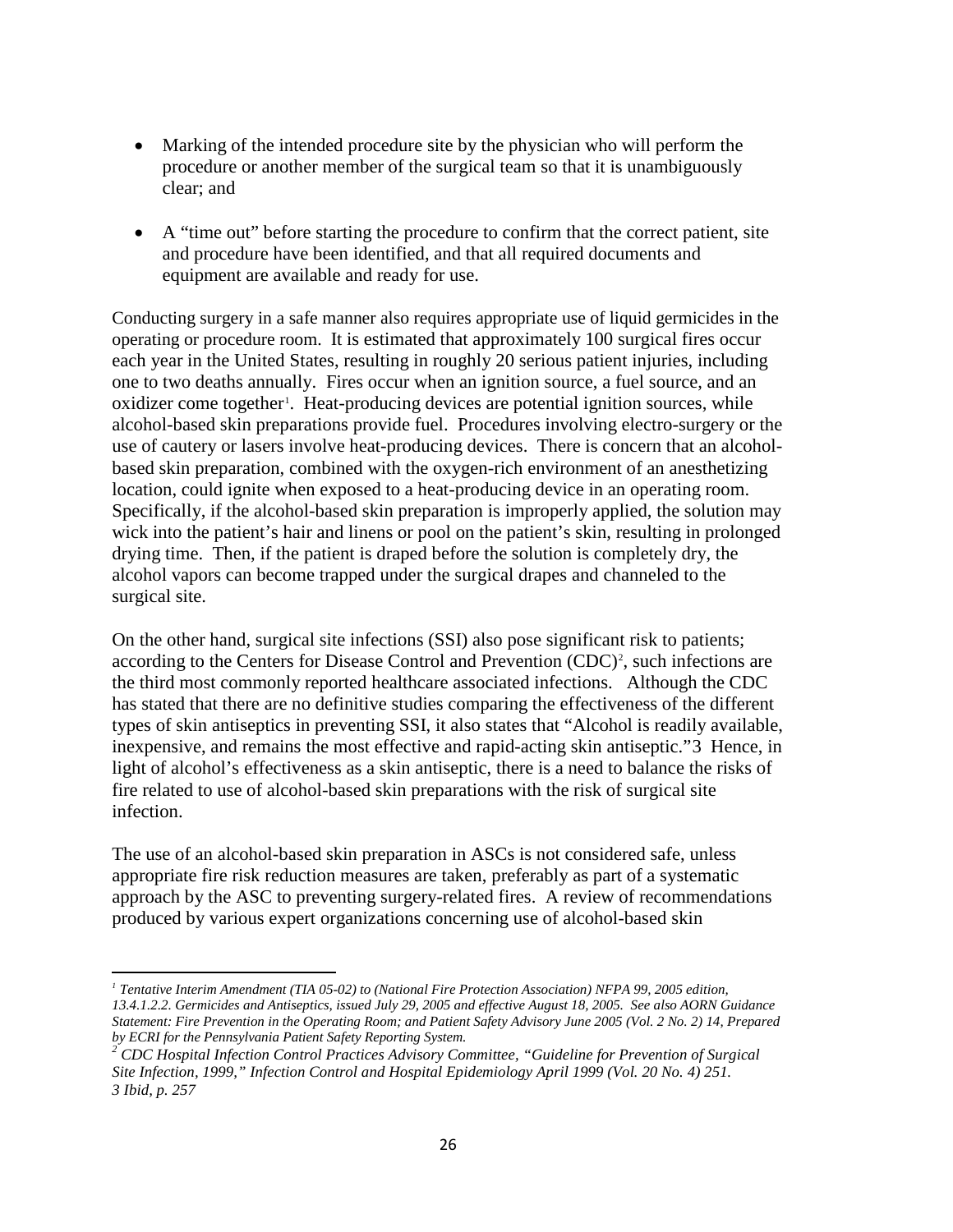preparations in anesthetizing locations indicates there is general consensus that the following fire risk reduction measures are appropriate:

- Using skin prep solutions that are: 1) packaged to ensure controlled delivery to the patient in unit dose applicators, swabs, or other similar applicators; and 2) provide clear and explicit manufacturer/supplier instructions and warnings. These instructions for use should be carefully followed;
- Ensuring that the alcohol-based skin prep solution does not soak into the patient's hair or linens. Sterile towels should be placed to absorb drips and runs during application and should then be removed from the anesthetizing location prior to draping the patient;
- Ensuring that the alcohol-based skin prep solution is completely dry prior to draping. This may take a few minutes or more, depending on the amount and location of the solution. The prepped area should be inspected to confirm it is dry prior to draping; and
- Verifying that all of the above has occurred prior to initiating the surgical procedure. This can be done, for example, as part of a standardized pre-operative "time out" used to verify other essential information to minimize the risk of medical errors during the procedure.

ASCs that employ alcohol-based skin preparations in ORs or procedure rooms should establish appropriate policies and procedures to reduce the associated risk of fire. They should also document the implementation of these policies and procedures in the patient's medical record.

Failure by an ASC to develop and implement appropriate measures to reduce the risk of fires associated with the use of alcohol-based skin preparations in ORs or procedure rooms is cited as condition-level noncompliance with §416.44.

Requirements addressed in other ASC Conditions for Coverage are important components of the provision of surgical services in a "safe manner," and condition-level deficiencies in these other areas may also constitute condition-level noncompliance with the Surgical Services Condition. These other pertinent ASC regulatory requirements include:

- $§416.44(a)(1)$ , concerning operating room design and equipment for example:
	- The surgical equipment and supplies are sufficient so that the type of surgery conducted can be performed in a manner that will not endanger the health and safety of the patient;
	- Surgical devices and equipment are monitored, inspected, tested, and maintained by the ASC in accordance with Federal and State law, regulations and guideline, and manufacturer's recommendations; and that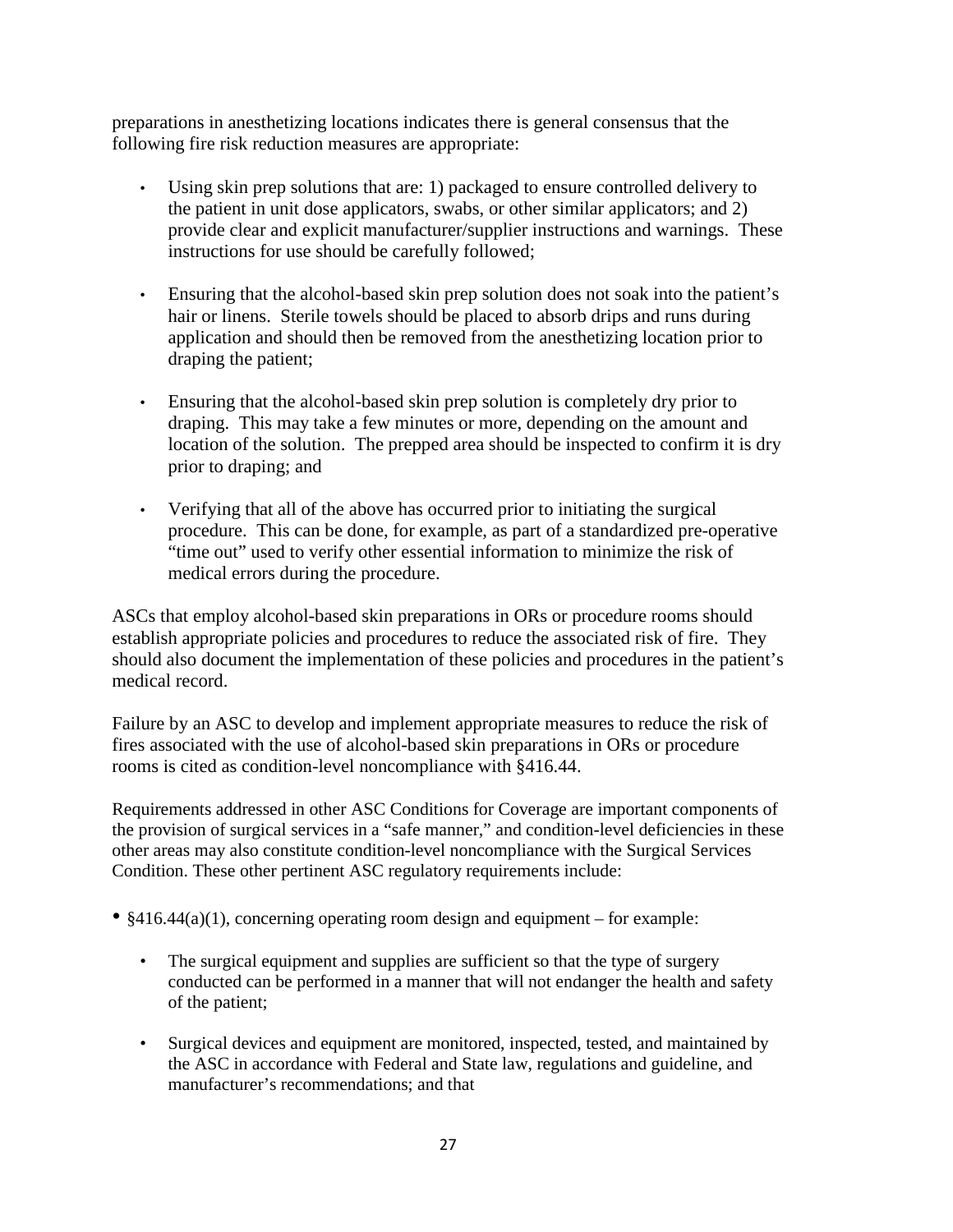- Access to the operative and recovery area is limited to authorized personnel and that the traffic flow pattern adheres to accepted standards of practice;
- §416.44(a)(2), concerning a separate recovery room;
- §416.44(a)(3) and §416.51, concerning infection control, for example:
	- The conformance to aseptic and, when applicable, sterile technique by all individuals in the surgical area;
	- That there is appropriate cleaning between surgical cases and appropriate terminal cleaning applied;
	- That operating room attire is suitable for the kind of surgical case performed;
	- That equipment is available for rapid "emergency" high-level disinfection or, as applicable, sterilization of operating room materials;
	- That sterilized materials are packaged, handled, labeled, and stored in a manner that ensures sterility e.g., in a moisture- and dust-controlled environment, and policies and procedures for expiration dates have been developed and are followed in accordance with accepted standards of practice.
	- That, as applicable, temperature and humidity are monitored and maintained within accepted standards of practice; and
- $§416.44(c) \& (d)$ , concerning emergency equipment and personnel for example:
	- That surgical staff are trained in the use of emergency equipment.

#### **Survey Procedures: §416.42**

- Determine whether the ASC has policies and procedures that establish the criteria and process the governing body uses when granting surgical privileges to a physician. Ask for documentation that the governing body approved these policies and procedures.
- Ask the ASC to identify each physician who currently has surgical privileges or has had surgical privileges within the previous 6 months. Ask the ASC for documentation of the governing body's action to grant privileges to each of these physicians. Conduct this review in conjunction with the review of compliance with  $\S$ §416.45(a)&(b).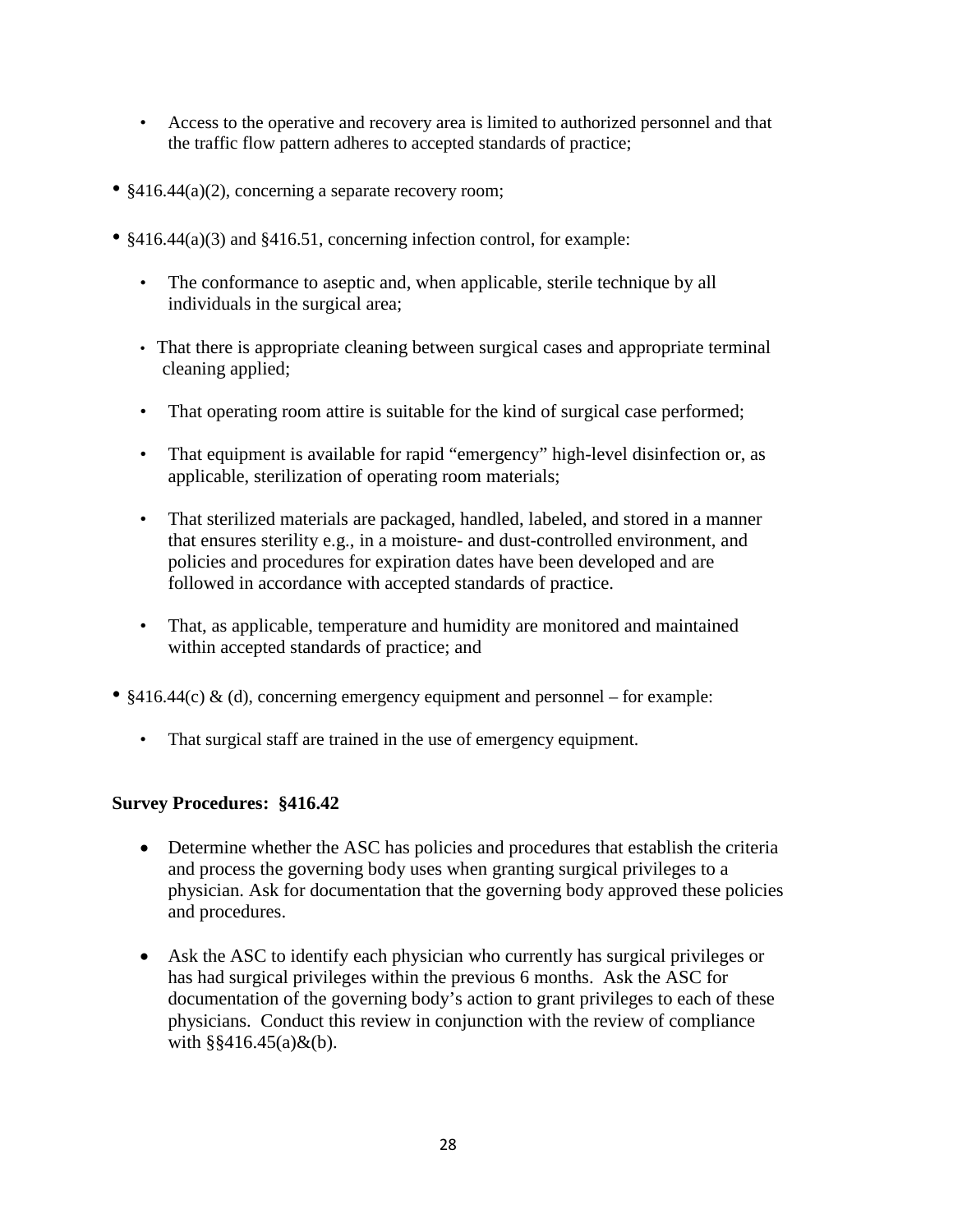- For each surgical case record that is reviewed as part of the survey team's medical record review, verify that the individual performing the surgery was a physician who had been granted privileges by the ASC's governing body.
- Observe at least one surgical case from the pre-operative phase through to the recovery room and discharge phase in order to determine whether standard procedures are followed to avoid wrong site/procedure/patient surgical errors, and that the requirements described above are met.
- Determine whether the ASC employs appropriate measures to reduce the risk of surgical fires.
- Ask the ASC whether it has ever had a surgical fire, and if so, what follow-up actions did it take to prevent the recurrence of surgical fires.

## **Q-0101** *(Rev. )*

## **§416.44(a) Standard: Physical Environment**

**The ASC must provide a functional and sanitary environment for the provision of surgical services.**

**(1) Each operating room must be designed and equipped so that the types of surgery conducted can be performed in a manner that protects the lives and assures the physical safety of all individuals in the area.**

#### **Interpretive Guidelines: §416.44(a)(1)**

State Agencies may wish to assign surveyors who are trained in evaluating healthcare facility design and construction assist in evaluating compliance with this standard. "Operating room" *(OR)* in an ASC includes *not only traditional ORs, but also* procedure rooms*, including those where surgical procedures that do not require a sterile environment are performed*.

*ORs* must be designed in accordance with industry standards for the types of surgical procedures performed in the room*, including whether the OR is used for sterile and/or non-sterile procedures*. *Existing ORs must meet the standards in force at the time they were constructed, while new or reconstructed ORs must meet current standards. Although the term "OR" includes both traditional ORs and procedure rooms, this does not mean that procedure rooms must meet the same design and equipment standards as traditional operating rooms. In all cases, the OR design and equipment must be appropriate to the types of surgical procedures performed in it.*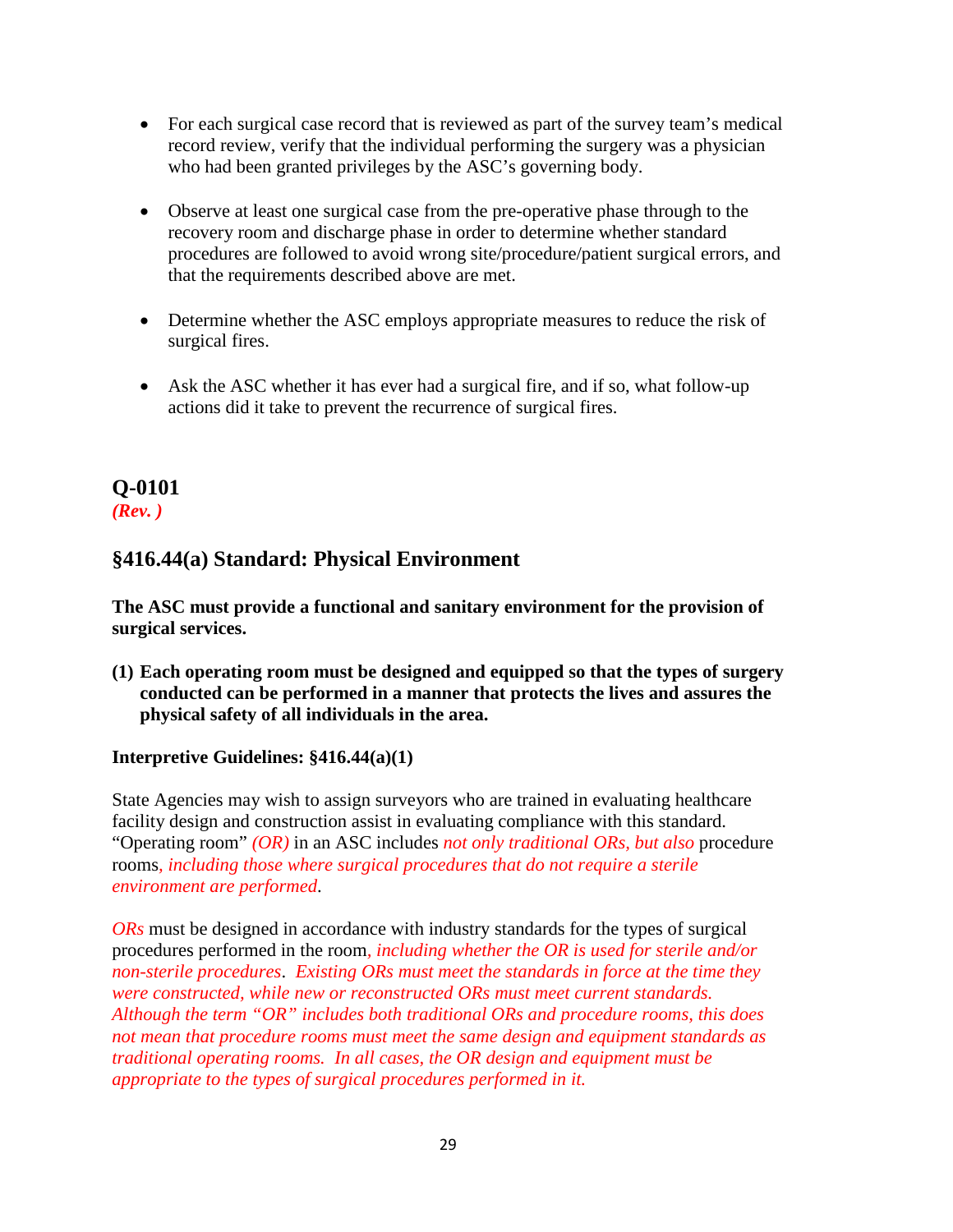National organizations, such as the Facilities Guidelines Institute, may be used as a source of guidance to evaluate OR design and construction in an ASC. If a State's licensure requirements include specifications for OR design and construction, the ASC must, in accordance with §416.40, comply with those State requirements.

The location of the OR within the ASC and the access to it must conform to accepted standards of practice, particularly for infection control, with respect to the movement of people, equipment and supplies in and out of the OR. The movement of staff and patients on stretchers must proceed safely, uninhibited by obstructions.

*The OR must also be appropriately equipped for the types of surgery performed in the ASC. Equipment includes both facility equipment (e.g., lighting, generators or other back-up power, air handlers, medical gas systems, air compressors, vacuum systems, etc.) and medical equipment (e.g., biomedical equipment, radiological equipment if applicable, OR tables, stretchers, IV infusion equipment, ventilators, etc.). Medical equipment for the OR includes the appropriate type and volume of surgical and anesthesia equipment, including surgical instruments. Surgical instruments must be available in a quantity that is commensurate with the ASC*'*s expected daily procedure volume, taking into consideration the time required for appropriate cleaning and, if applicable, sterilization. In addition, emergency equipment determined to be necessary in accordance with §416.44(c) must be either in or immediately available to the OR.* 

The OR equipment must be inspected, tested and maintained appropriately by the ASC, in accordance with Federal and State law (including regulations) and manufacturers' recommendations.

Temperature, humidity and airflow in ORs must be maintained within acceptable standards to inhibit microbial growth, reduce risk of infection, control odor, and promote patient comfort. ASCs must maintain records that demonstrate they have maintained acceptable standards.

An example of an acceptable humidity standard for ORs is the American Society for Heating, Refrigerating, and Air Conditioning Engineers (ASHRAE) Standard 170, Ventilation of Health Care Facilities. Addendum D of the ASHRAE standard requires RH in ORs to be maintained between 20 - 60 percent. In addition, this ASHRAE standard has been incorporated into the Facility Guidelines Institute (FGI) 2010 Guidelines for Design and Construction of Health Care Facilities, and has been approved by the American Society for Healthcare Engineering of the American Hospital Association and the American National Standards Institute. *ASCs must also ensure, however, that the OR humidity level is appropriate for all of their surgical and anesthesia equipment, and that supplies which require a different level of humidity than that in the OR are appropriately stored until used.*

Each operating room should have separate temperature control. Acceptable standards for OR temperature, such as those recommended by the Association of Operating Room Nurses (AORN) or the FGI, should be incorporated into the ASC's policy.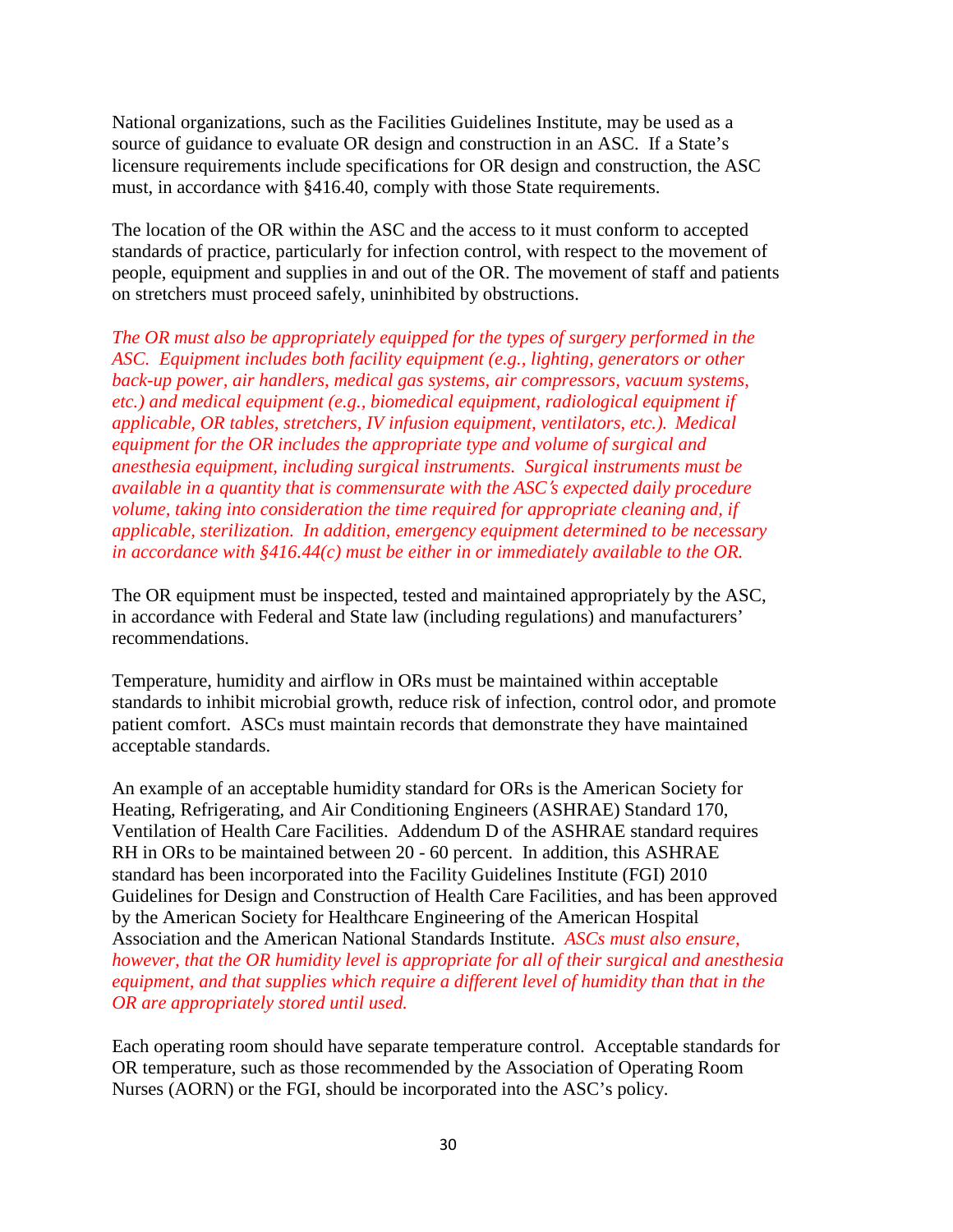Equipment for rapid emergency sterilization of OR equipment/materials whose sterility has been compromised must be available on-site. However, an ASC that routinely uses sterilization procedures intended for emergency use only as its standard method of sterilization between cases, in order to reuse surgical instruments, must be cited for violating  $\S$ §416.44(a)(1) & (3) and the Infection Control Condition at §416.51.

It is not necessary for the ASC to have equipment for routine sterilization of equipment and supplies on-site, so long as this service is provided to the ASC under arrangement.

#### **Survey Procedures: §416.44(a)**

- Verify the ASC's ORs meet applicable design standards.
- Verify the ASC has the right kind of equipment in the ORs for the types of surgery it performs.
- Verify the ASC has enough equipment, including surgical instrument sets, for the volume of procedures it typically performs.
- Verify the ASC has evidence, such as logs on each piece of electrical or mechanical equipment, indicating that it routinely inspects, tests, and maintains the equipment.
- Verify who within the ASC is responsible for equipment testing and maintenance.
- Considering the size of the OR and the amount and size of OR equipment, verify there is sufficient space for the unobstructed movement of patients and staff.
- Review the ASC's *temperature and humidity* records for ORs*,* to ensure that appropriate levels are maintained and that, if monitoring determined temperature or humidity levels were not within acceptable parameters, that corrective actions were performed in a timely manner to achieve acceptable levels.

### **Q-0122** *(Rev. )*

## **§416.45(b) Standard: Reappraisals**

**Medical staff privileges must be periodically reappraised by the ASC. The scope of procedures performed in the ASC must be periodically reviewed and amended as appropriate.**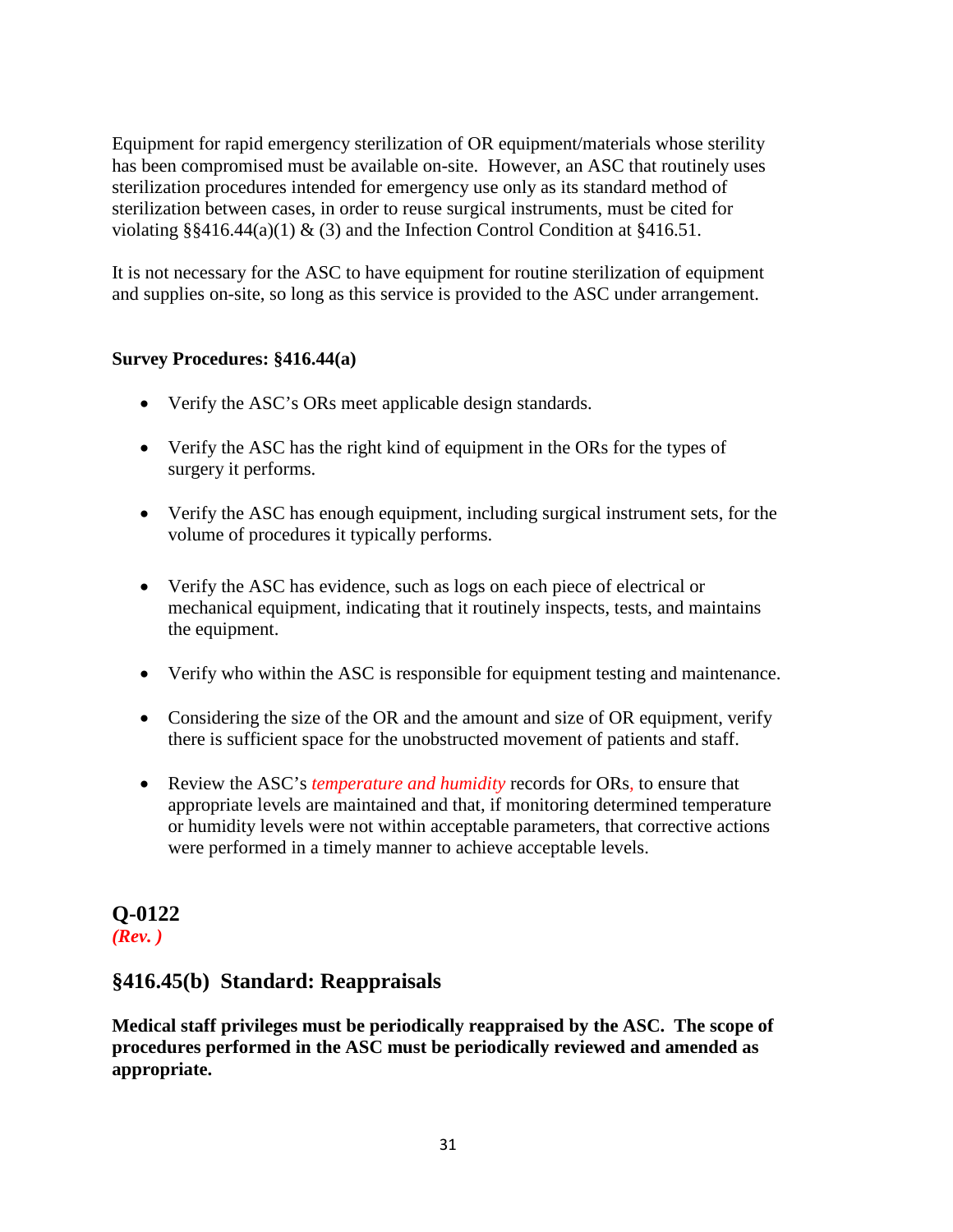#### **Interpretive Guidelines: §416.45(b)**

The ASC's governing body must have a process reappraising the medical staff privileges granted to each practitioner. CMS recommends a reappraisal at least every 24 months. The reappraisal must include:

- Review of the practitioner's current credentials; and
- The practitioner's ASC-specific case record, including measures employed in the ASC's quality assurance/performance improvement program, such as emergency transfers to hospitals, post-surgical infection rates, other surgical complications, etc.

The ASC's governing body should use a similar process, including the recommendation of qualified medical personnel, for the periodic reappraisal as it used when initially granting privileges.

Based on the evidence, the ASC's governing body must decide whether to continue the practitioner's current privileges without change, or to amend those privileges by contracting or expanding them, or by withdrawal of the practitioner's privileges entirely.

The ASC must also reappraise a practitioner any time the practitioner seeks to perform procedures outside the scope of previously granted procedures.

The ASC should also develop triggers for reappraisal of privileges outside the periodic reappraisal schedule.

In the case of an ASC whose sole member of the governing body is also a member of the ASC's medical staff, it would be advisable to seek the recommendation of outside qualified medical personnel who review not only the physician's credentials, but also evidence of the physician's performance in the ASC.

#### **Survey Procedures: §416.45(b)**

- Does the ASC periodically reappraise all practitioners granted clinical privileges?
- Ask the ASC's leadership how it re-evaluates the professional qualifications of practitioners with privileges to practice in the ASC?
- Review the personnel records for all practitioners with privileges to practice in the ASC to determine whether they have been reappraised within the timeframe specific in the medical staff policy.
- Do the reappraisals include evidence that data on the practitioner's practice within the ASC is considered along with the practitioner's credentials?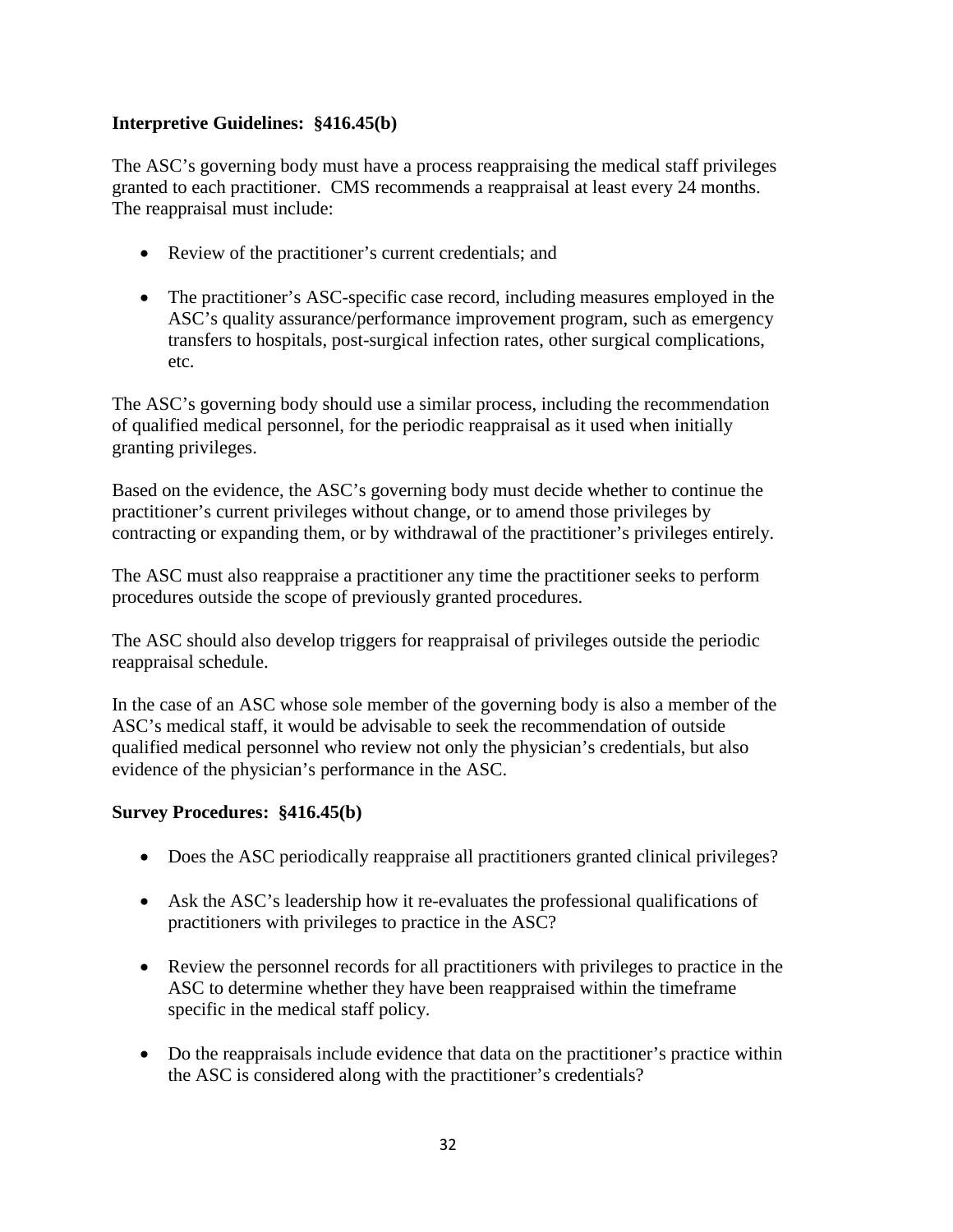#### **Q-0202** *Rev.*

## **§416.49(b) Standard: Radiologic Services.**

#### *(1) Radiologic services may only be provided when integral to procedures offered by the ASC …*

#### **Interpretive Guidelines: §416.49(b)***(1)*

*An* ASC *may only provide* radiological services as an integral part of the surgical procedures it performs. Radiological services integral to the procedure itself are those imaging services performed immediately before, during or after the procedure that are medically necessary to the completion of the procedure.

If the ASC does not provide these radiological services directly, i.e., utilizing its own staff, then it must obtain them via a contract or other formal arrangement .

#### *Survey Procedures: §416.49(b)(1)*

• *Does the ASC provide, either directly or under arrangement, radiologic services? If yes, verify that it performs only those radiologic services that are integral to its surgical services?* 

<span id="page-37-0"></span>*Q-0203 (Issued)*

#### *§416.49(b)(1) [Radiologic services…]*

*. . . must meet the requirements specified in § 482.26(b), (c)(2), and (d)(2) of this chapter.*

#### *Interpretive Guidelines §416.49(b)(1)*

*The scope and complexity of radiological services provided within the ASC, either directly or under arrangement, as an integral part of the ASC's surgical services must be specified in writing and approved by the governing body. The ASC must also ensure that the provision of radiological services in the ASC complies with the hospital radiologic*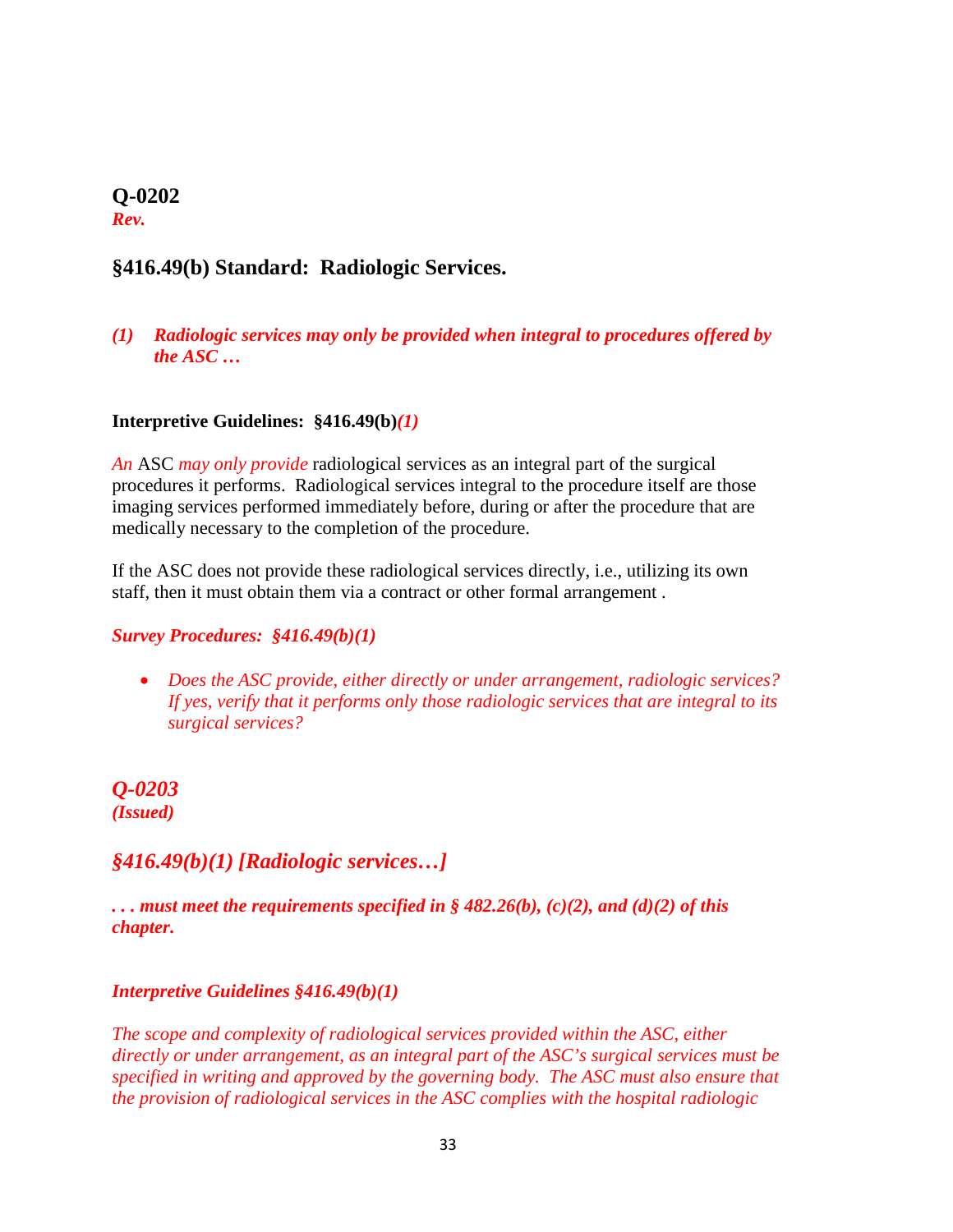*services requirements at § 482.26(b), (c)(2), and (d)(2), regardless of whether the service is provided directly by the ASC or under arrangement.* 

*The interpretive guidelines for § 482.26(b), (c)(2), and (d)(2) in Appendix A, Survey Protocol, Regulations and Interpretive Guidelines for Hospitals of the State Operations Manual, provide the following guidance in determining compliance:*

### **§482.26(b) Standard: Safety for Patients and Personnel**

The radiologic services, particularly ionizing radiology procedures, must be free from hazards for patients and personnel.

#### **Interpretive Guidelines §482.26(b)**

The hospital must adopt and implement policies and procedures that provide safety for patients and personnel.

#### **Survey Procedures §482.26(b)**

Observe locations where radiological services are provided. Are they safe for patients and personnel? Are any hazards to patients or personnel observed?

**§482.26(b)(1) Proper safety precautions must be maintained against radiation hazards. This includes adequate shielding for patients, personnel, and facilities, as well as appropriate storage, use and disposal of radioactive materials.**

#### **Interpretive Guidelines §482.26(b)(1)**

The hospital policies must contain safety standards for at least:

- Adequate shielding for patients, personnel and facilities;
- Labeling of radioactive materials, waste, and hazardous areas;
- Transportation of radioactive materials between locations within the hospital;
- Security of radioactive materials, including determining who may have access to radioactive materials and controlling access to radioactive materials;
- Testing of equipment for radiation hazards;
- Maintenance of personal radiation monitoring devices;
- Proper storage of radiation monitoring badges when not in use;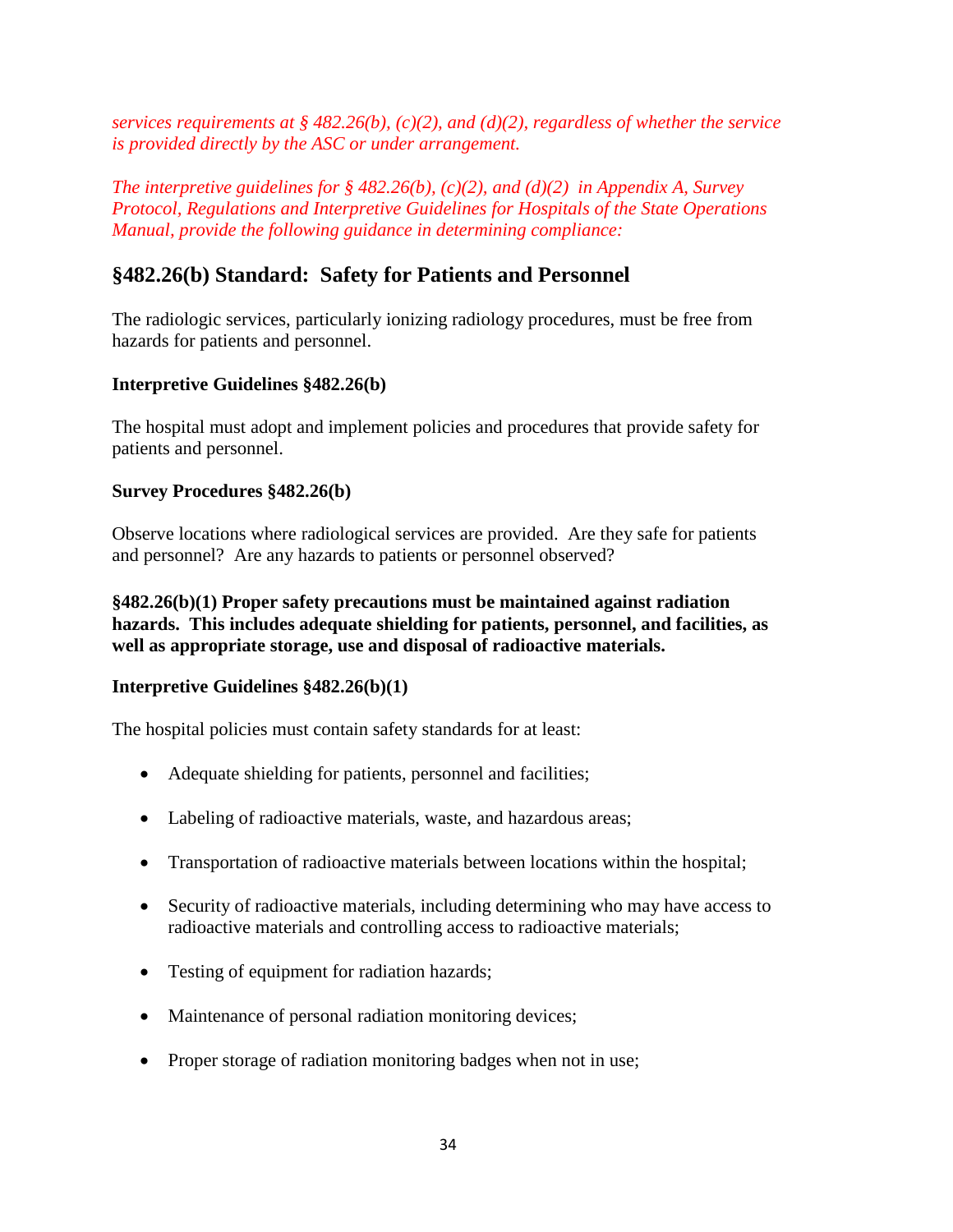- Storage of radio nuclides and radio pharmaceuticals as well as radioactive waste; and
- Disposal of radio nuclides, unused radio pharmaceuticals, and radioactive waste.
- Methods of identifying pregnant patients.

The hospital must implement and ensure compliance with its established safety standards.

#### **Survey Procedures §482.26(b)(1)**

- Verify that patient shielding (aprons, etc.) are properly maintained and routinely inspected by the hospital.
- Verify that hazardous materials are stored properly in a safe manner.
- Observe areas where testing is done for violations in safety precautions.

#### **§482.26(b)(2) Periodic inspection of equipment must be made and hazards identified must be properly corrected.**

#### **Interpretive Guidelines §482.26(b)(2)**

The hospital must have policies and procedures in place to ensure that periodic inspections of radiology equipment are conducted, current and that problems identified are corrected in a timely manner. The hospital must ensure that equipment is inspected in accordance with manufacturer's instructions, Federal and State laws, regulations, and guidelines, and hospital policy. The hospital must have a system in place, qualified employees or contracts, to correct hazards. The hospital must be able to demonstrate current inspection and proper correction of all hazards.

#### **Survey Procedures §482.26(b)(2)**

- Review the inspection records (logs) to verify that periodic inspections are conducted in accordance with manufacturer's instructions, Federal and State laws, regulations, and guidelines and hospital policy.
- Determine that any problems identified are properly corrected in a timely manner.

#### **§482.26(b)(3) Radiation workers must be checked periodically, by the use of exposure meters or badge tests, for amount of radiation exposure.**

#### **Interpretive Guidelines §482.26(b)(3)**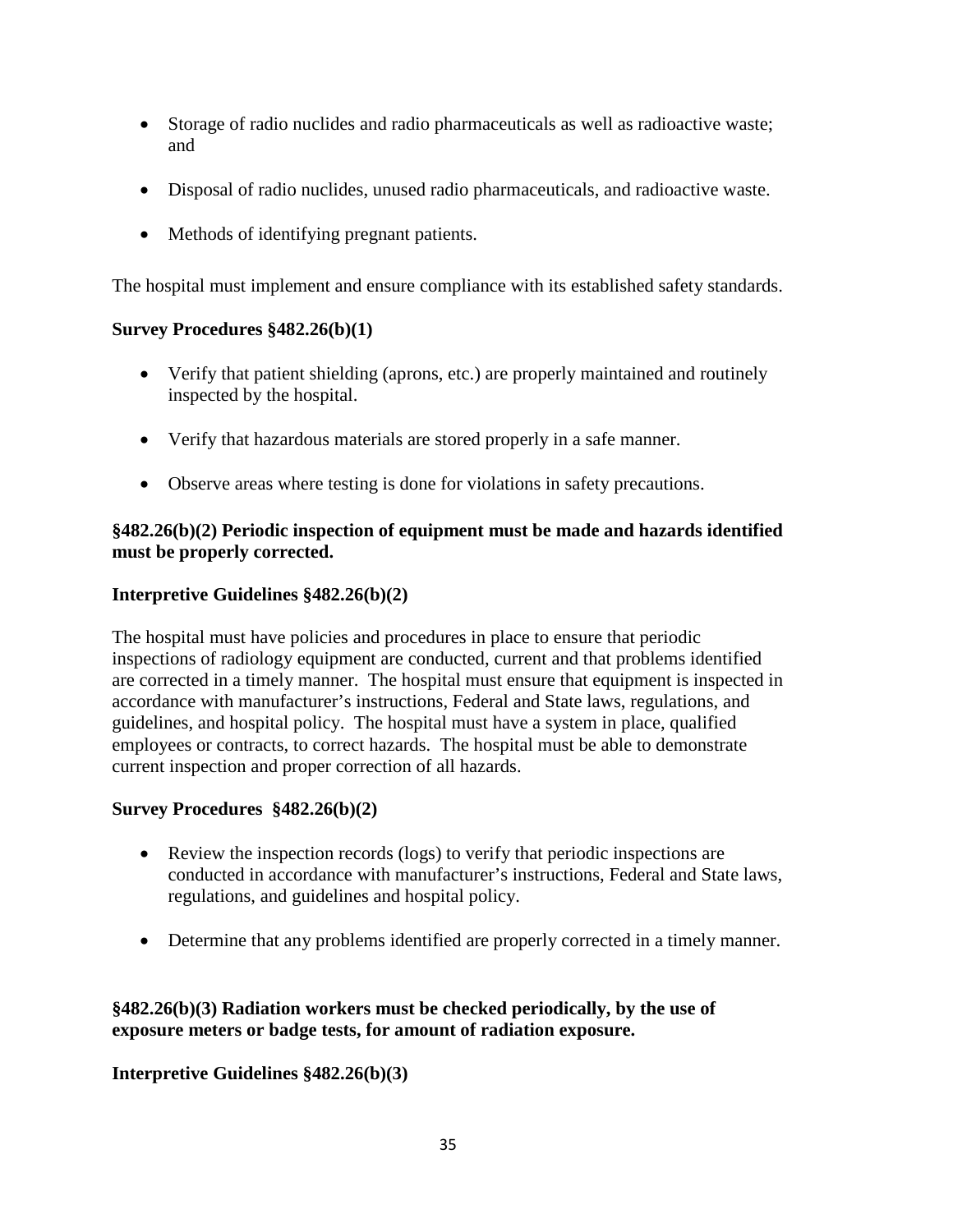The requirement that "radiation workers must be checked periodically, by use of exposure meters or badge tests, for amount of radiation exposure" would include radiological services personnel, as well as, other hospital employees who may be regularly exposed to radiation due to working near radiation sources. This could include personnel such as certain nursing and maintenance staff.

#### **Survey Procedures §482.26(b)(3)**

- Verify that the hospital requires periodic checks on all radiology personnel and any other hospital staff exposed to radiation and that the personnel are knowledgeable about radiation exposure for month, year, and cumulative/entire working life.
- Observe that appropriate staff have a radiation-detecting device and that they appropriately wear their radiation detecting device.
- Review records to verify that periodic tests of radiology personnel by exposure meters or test badges are performed.

**§482.26(b)(4) Radiologic services must be provided only on the order of practitioners with clinical privileges or, consistent with State law, of other practitioners authorized by the medical staff and the governing body to order the services.**

#### **Survey Procedures §482.26(b)(4)**

Review medical records to determine that radiological services are provided only on the orders of practitioners with clinical privileges and to practitioners outside the hospital who have been authorized by the medical staff and the governing body to order radiological services, consistent with State law.

#### **§482.26(c)(2) Only personnel designated as qualified by the medical staff may use the radiologic equipment and administer procedures.**

#### **Interpretive Guidelines §482.26(c)(2)**

There should be written policies, developed and approved by the medical staff, consistent with State law, to designate which personnel are qualified to use the radiological equipment and administer procedures.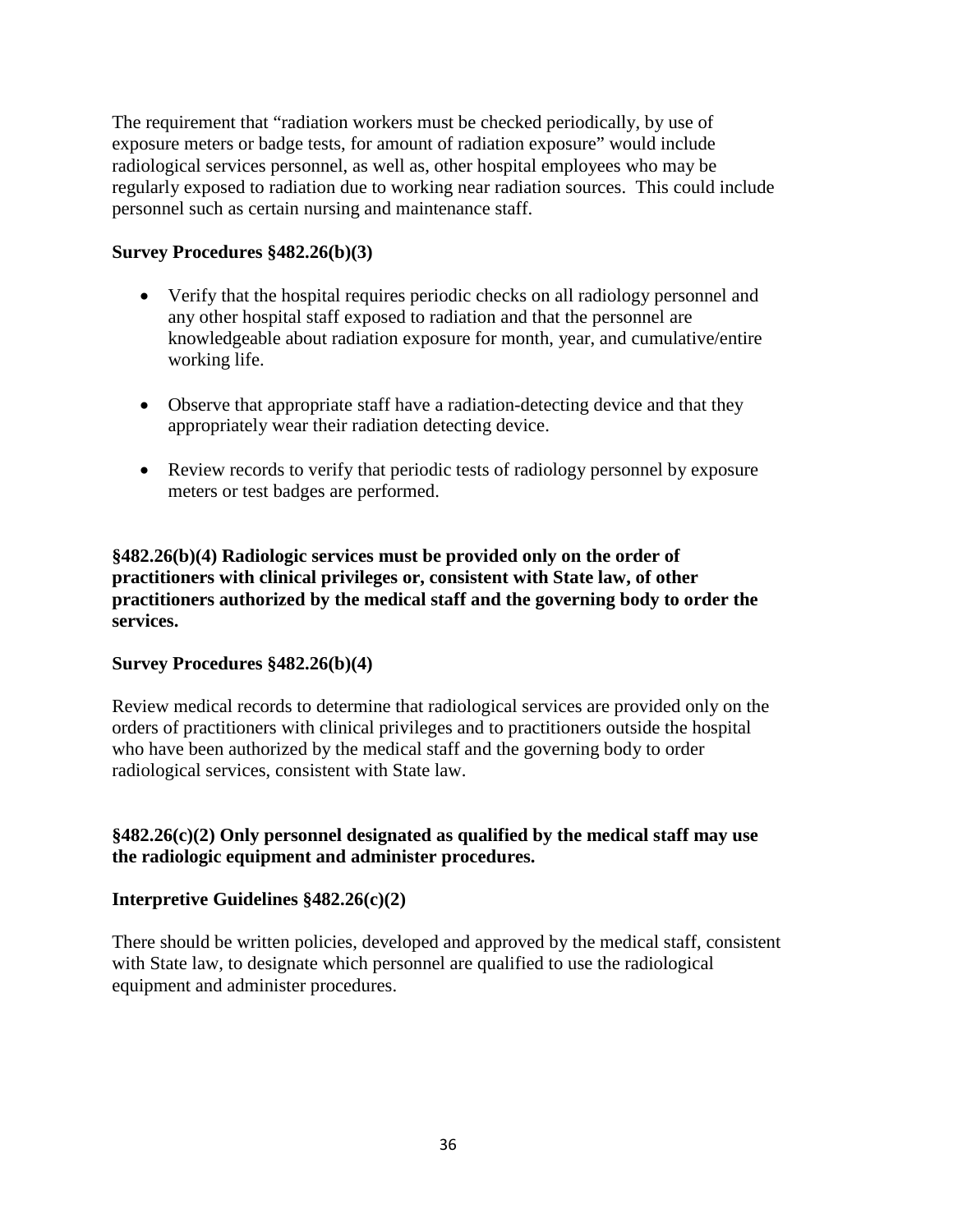#### **Survey Procedures §482.26(c)(2)**

Determine which staff are using differing pieces of radiological equipment and/or administering patient procedures. Review their personnel folders to determine they meet the qualifications established by the medical staff for the tasks they perform.

#### **§482.26(d)(2) The hospital must maintain the following for at least 5 years:**

#### **(i) Copies of reports and printouts**

#### **(ii) Films, scans, and other image records, as appropriate.**

#### **Interpretive Guidelines §482.26(d)(2)**

Patient radiology records are a type of patient medical record. The hospital must maintain radiology records in compliance with the medical records CoP and this CoP. Medical records, including radiology records, must be maintained for 5 years.

#### **Survey Procedures §482.26(d)(2)**

- Verify that the hospital maintains records for at least 5 years.
- Verify that radiology records are maintained in the manner required by the Medical Records…." [CfC].

#### **Survey Procedures: §416.49(b)(1)**

- *If the ASC provides radiologic services as an integral part of surgical procedures, does it* comply with the requirements of*§ 482.26(b), (c)(2), and (d)(2*) *in its provision of those services,* using the hospital radiologic services interpretive guidelines cited above*?*
- *Interview the individual designated responsible for assuring compliance with this CfC and review related documentation to assess how these responsibilities have been implemented in the ASC. For example, is there evidence that this individual monitors and/or oversees the monitoring of compliance with all of the requirements in §482.26(b), (c)(2), and (d)(2)? What steps are available to this individual to remedy the situation if there is evidence of noncompliance with any of the requirements?*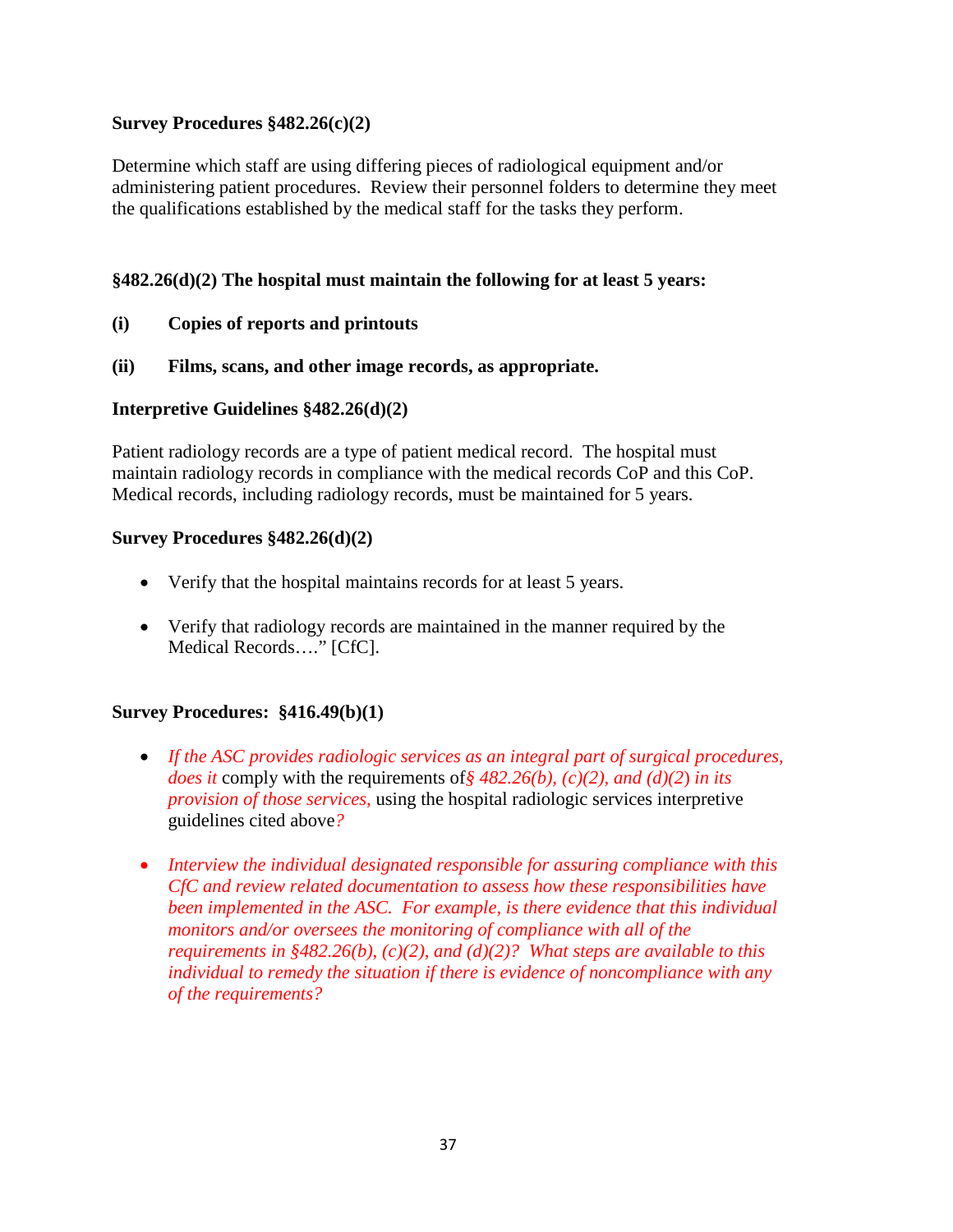#### *Q-0204 (Issued)*

*§416.49(b)(2) If radiologic services are utilized, the governing body must appoint an individual qualified in accordance with State law and ASC policies who is responsible for assuring all radiologic services are provided in accordance with the requirements of this section.*

#### *Interpretive Guidelines: §416.49(b)(2)*

*If the ASC provides radiologic services, the ASC's governing body must appoint an individual who has appropriate qualifications, in accordance with State law and Federal regulations, to provide oversight of these services. The appointed individual is responsible for assuring the ASC's compliance with §§ 482.26(b), (c)(2), and (d)(2). In order to assure compliance with these requirements the individual is expected to be qualified, through training and/or experience, to oversee areas including, but not limited to: use of safety precautions (shielding, and appropriate storage, use and disposal of radioactive materials) against radiation hazards; regular equipment inspection and hazard correction; regular review of radiation worker radiation exposure; assuring use of radiologic equipment only by qualified personnel; and maintenance of imaging results or records. The person appointed to oversee radiologic services could be someone already working in the ASC who is qualified in accordance with State law and Federal regulations. Under the medical staff credentialing and privileging requirements at §416.45, the ASC's governing body will continue to be required to ensure that the operating surgeon is competent both to perform the surgical procedures for which privileges have been issued by the ASC and to appropriately and safely use the imaging modalit(ies) that are integral to the procedures s/he performs.* 

#### *Survey Procedures: §416.49(b)(2)*

- *Can the ASC demonstrate that the individual responsible for assuring all radiologic services are provided in accordance with the requirements of this section:*
	- *Is qualified for this role in accordance with State and/or Federal law and regulations and ASC policies?*
	- *Was appointed by the ASC's governing body?*

#### **Q-0221** *(Rev.)*

#### **§416.50(a) Standard: Notice of Rights**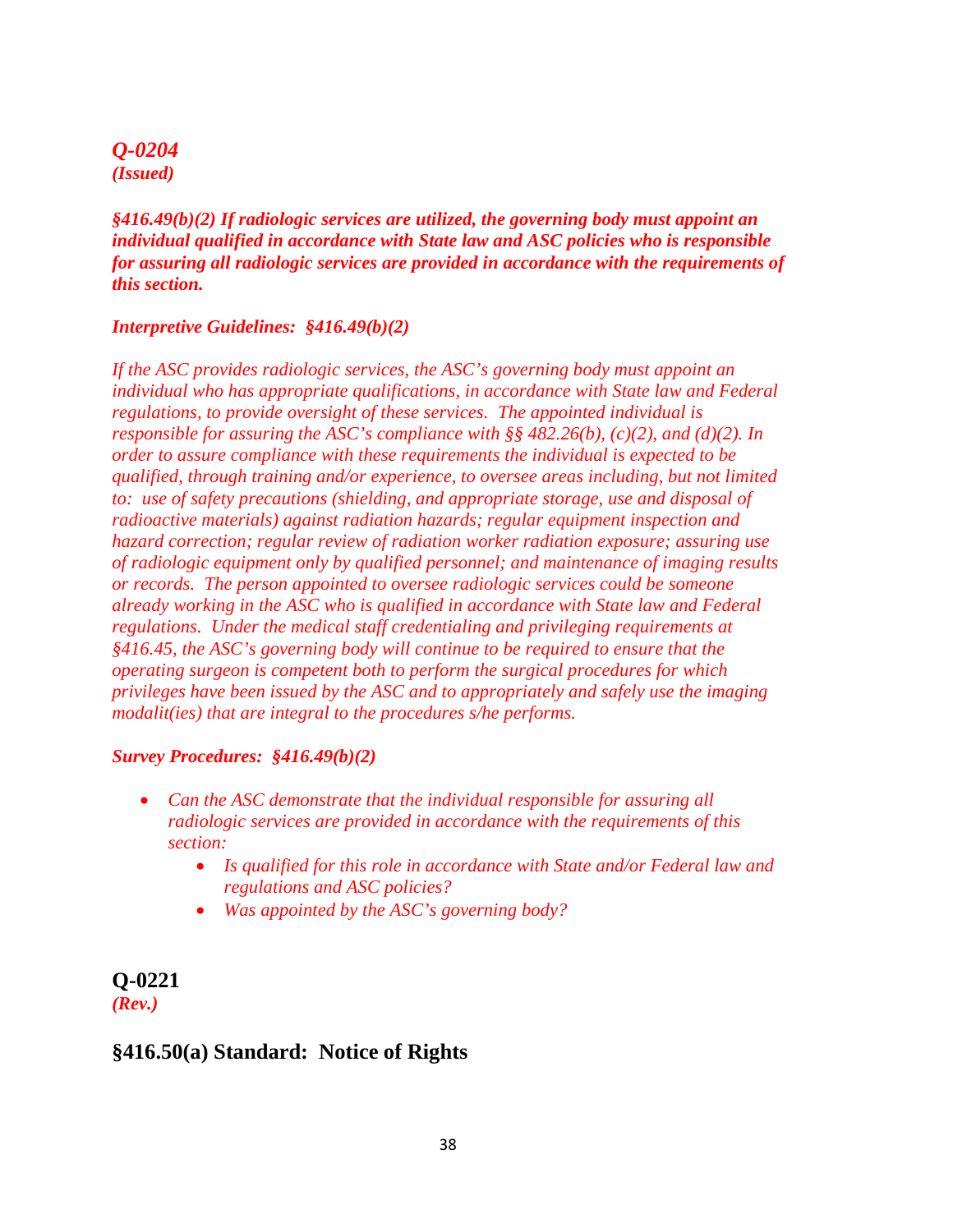**An ASC must, prior to the start of the surgical procedure, provide the patient, or the patient's representative, or the patient's surrogate with verbal and written notice of the patient's rights in a language and manner that ensures the patient, the representative, or the surrogate understand all of the patient's rights as set forth in this section. The ASC's notice of rights must include the address and telephone number of the State agency to which patients may report complaints, as well as the Web site for the Office of the Medicare Beneficiary Ombudsman.**

#### **Interpretive Guidelines: §416.50(a)**

The ASC must inform each patient, or the patient's representative or surrogate of the patient's rights. This notice must be provided both verbally and in writing prior to the start of the surgical procedure, i.e., prior to the patient's movement out of the preoperative area, and, if applicable, before the patient is medicated with a drug(s) that suppresses the patient's consciousness. It is not acceptable for the ASC to provide the notice when the patient has already been moved into the operating room (including procedure room) or has been medicated in such a manner that he or she is not able to follow or remember the provision of notice.

This regulation does not require that in every instance notice be delivered just prior to the start of the surgical procedure. Instead, the regulation indicates the latest acceptable time for delivery of the notice. It would be acceptable for the ASC to mail or e-mail the notice of patient rights in advance of the date of the scheduled procedure, or at the time the patient appears in the registration area on the date of the procedure. CMS recommends that ASCs provide patients notice of their rights as soon as possible after the procedure is scheduled, but so long as notice is provided prior to the start of the surgical procedure, the ASC is in compliance with the regulation.

Notice must be provided regardless of the type of procedure scheduled to be performed.

The regulation does not require a specific form or wording for the written notice, so it is acceptable for the ASC to develop a generic, pre-printed notice for use with all of its patients, as long as the notice includes all of the patient rights established under the regulation.

The notice must include the address and telephone number of the appropriate State agency to which patients may report complaints about the ASC. If available, an e-mail or web address for submission of complaints to the State agency should also be provided.

The notice must also include, with respect to ASC patients who are Medicare beneficiaries, the Web site for the Office of the Medicare Beneficiary Ombudsman: *<http://www.medicare.gov/claims-and-appeals/medicare-rights/get-help/ombudsman.html>*

Patients who are Medicare beneficiaries, or their representative or surrogates, should be informed that the role of the Medicare Beneficiary Ombudsman is to ensure that Medicare beneficiaries receive the information and help they need to understand their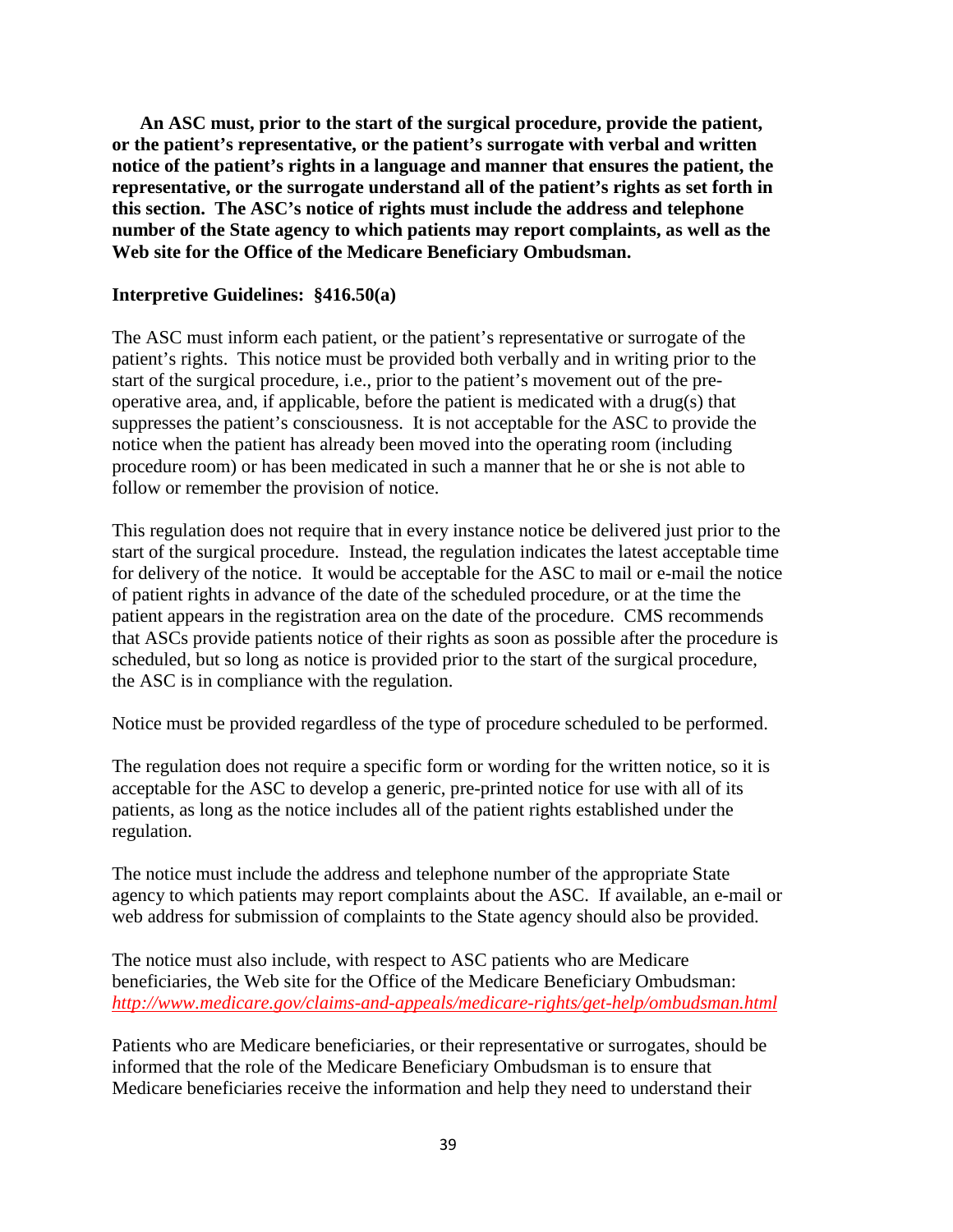Medicare options and to apply their Medicare rights and protections. These Medicare rights are in addition to the rights available to all ASC patients under this CfC.

The notice must:

- Address all of the patient's rights under this Condition.
- Be provided and explained in a language and manner that the patient or the patient's representative or surrogate understands, including patients who do not speak English or with limited communication skills. The patient has the choice of using an interpreter of his or her own, or one supplied by the ASC. A professional interpreter is not considered to be a patient's representative or surrogate. Rather, it is the professional interpreter's role to pass information from the ASC to the patient. In following translation practices, CMS recommends, but does not require, that a written translation be provided in languages that non-English speaking patients can read, particularly for languages that are most commonly used by non-English-speaking patients of the ASC. We note that there are many hundreds of languages (not all written) that are used by one or more residents of the United State, but that in most geographic areas the most common non-English language generally is Spanish. We note there are other applicable legal requirements, most notably, those under title VI of the Civil Rights Act of 1964. The Department of Health and Human Services' (HHS) guidance related to Title VI of the Civil Rights Act of 1964, ''Guidance to Federal Financial Assistance Recipients Regarding Title VI Prohibition Against National Origin Discrimination Affecting Limited English Proficient Persons'' (68 FR 47311, Aug. 8, 2003) applies to those entities that receive federal financial assistance from HHS, including ASCs. This guidance may assist ASCs in ensuring that patient rights information is provided in a language and manner the patient understands. The regulation at §416.50(a) is compatible with guidance on Title VI.

#### **Survey Procedures: §416.50(a)**

- Determine what the ASC's policy and procedures are for providing all patients and/or their representatives or surrogates notice of their rights prior to the start of the surgical procedure. Are the policies and procedures consistent with the regulatory requirements?
- Determine whether the information provided in the written notice to the patients and/or their representatives or surrogates by the ASC is complete and accurate:
	- Does the notice address all of the patients' rights listed in this Condition?
	- Does the notice provide the required information about where to file complaints or how to contact the Medicare Ombudsman?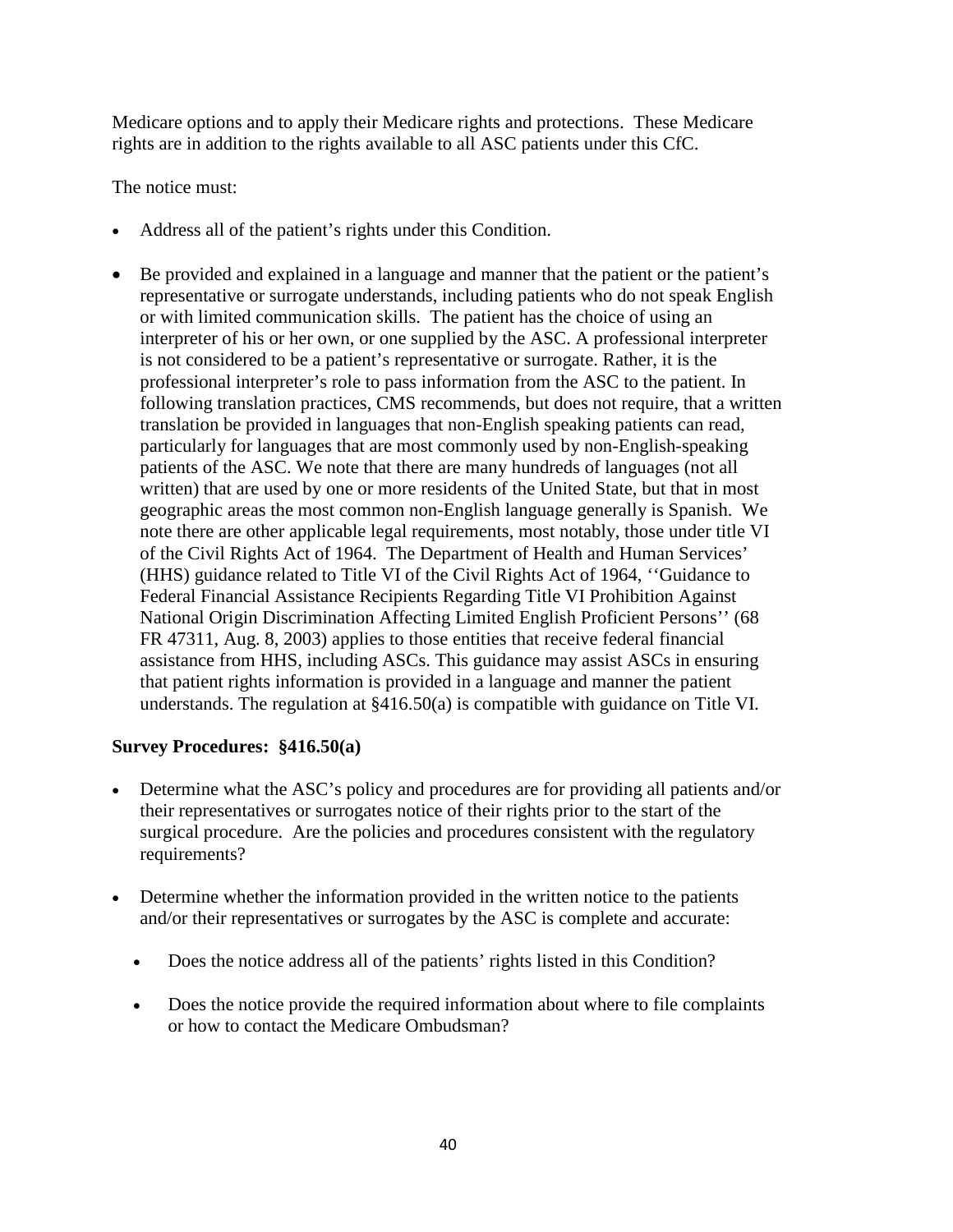- Is the staff who are responsible for advising patients of their rights aware of the ASC's policies and procedures for providing such notice, including to those patients with special communication needs?
- Review records, interview staff, and observe staff/patient interaction to examine how the ASC communicates information about patient rights to diverse patients, including patients who need assistive devices or translation services.
	- Does the ASC provide all patients with verbal and written notice of their rights prior to the start of the surgical procedure?
	- Does the ASC have a significant number of patients with limited English proficiency? If so, are there written notice materials available for patients who have a primary language other than English? If not, does the ASC have translators available to provide verbal notice of their rights to ASC patients?
- Ask patients to tell you how, when and what the ASC has told them about their rights.

# **Q-0222**

*(Rev. )*

## **§416.50(a) Standard: Notice of rights**

## **(1)[…] In addition, the ASC must –**

**(i) Post written notice of patient rights in a place or places within the ASC likely to be noticed by patients (or their representatives, if applicable) waiting for treatment. The ASC's notice of rights must include the name, address, and telephone number of a representative in the State agency to whom patients can report complaints, as well as the Web site for the Office of the Medicare Beneficiary Ombudsman.**

### **Interpretive Guidelines: §416.50(a)(1)(i)**

The ASC must ensure that a written notice of patient rights is posted in one or more places where they are likely to be noticed. This would include waiting rooms, recovery rooms, or any other areas where patients and/or their representatives are likely to be. Notices must be posted in at least one area. Posting in more than one area increases the likelihood that patients will see the notice, but an ASC may post only one notice and comply with the requirement, so long as the notice is posted in an area used by every ASC patient and where it is likely to be noticed.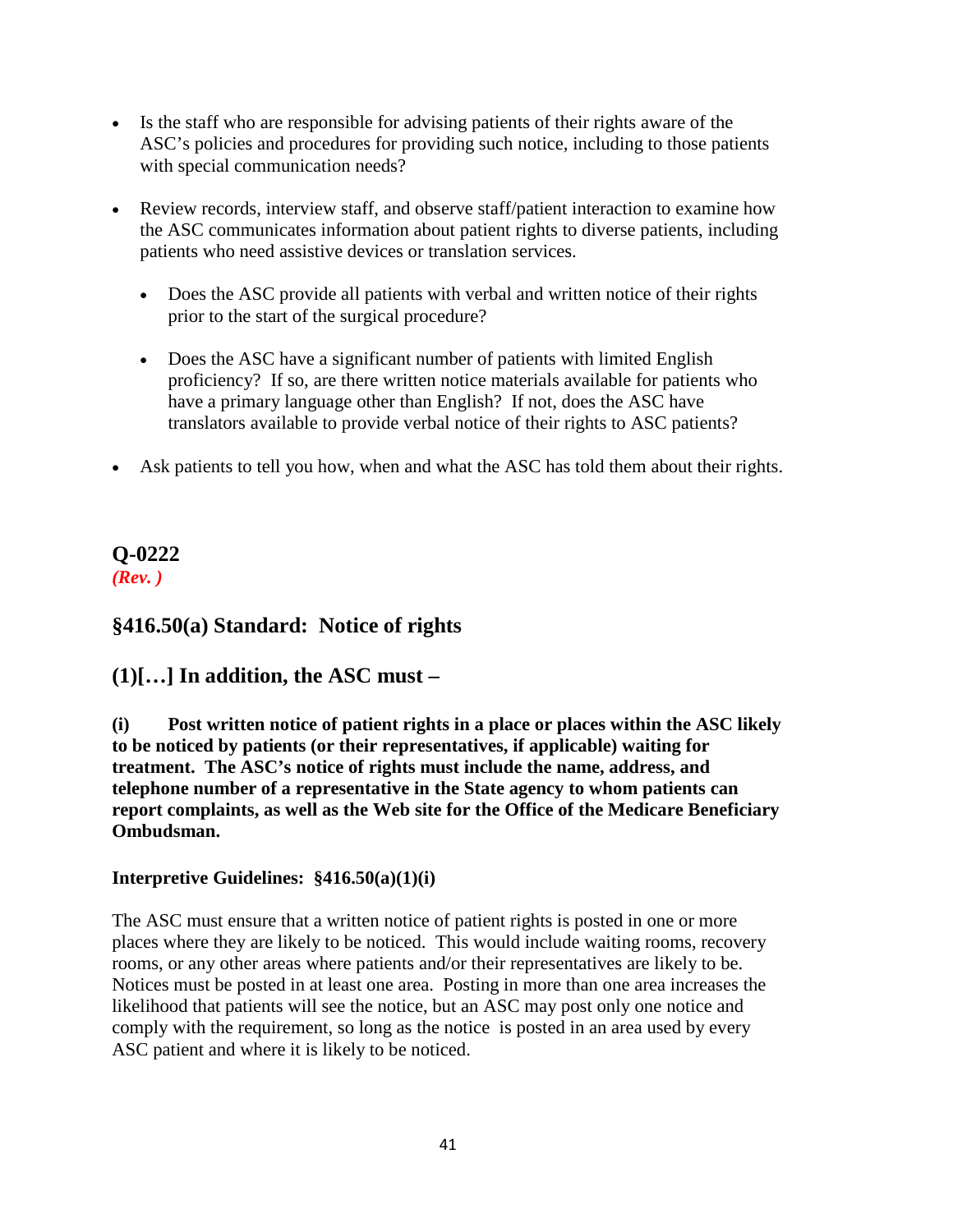The notice must include the name, address, and telephone number of a representative in the State survey agency to whom patients and/or their representatives can report complaints. Because there can be staff turnover in the State survey agency, creating a burden for both States and ASCs to keep current the names of State staff, it is sufficient if the notice provides the title of the individual in the State survey agency to whom complaints may be reported, as well as the address and telephone number.

The notice must also include, with respect to ASC patients who are Medicare beneficiaries, the Web site for the Office of the Medicare Beneficiary Ombudsman: *<http://www.medicare.gov/claims-and-appeals/medicare-rights/get-help/ombudsman.html>*

Patients who are Medicare beneficiaries, or their representative, should be informed that the role of the Medicare Beneficiary Ombudsman is to ensure that Medicare beneficiaries receive the information and help they need to understand their Medicare options and to apply their Medicare rights and protections. These Medicare rights are in addition to the rights available to all ASC patients under this CfC.

#### **Survey Procedures: §416.50(a)(1)(i)**

- Observe waiting rooms, recovery rooms, and other common areas used by patients to see if one or more notices of patient rights are posted. Ensure that the notices are posted in conspicuous locations in the waiting rooms, recovery rooms, or other common areas. If only one notice is posted, verify that it is conspicuously located in an area used by every ASC patient.
- Observe notices to see that each notice contains all required information.

## **Q-0229**

#### *(Rev. )*

## **§416.50(e) Standard: Exercise of rights and respect for property and person.**

- $[(1)$  The patient has the right to the following:
- (iii) Be fully informed about a treatment or procedure and the expected outcome before it is performed.

#### **Interpretive Guidelines: §416.50(e)(1)(iii)**

As in the case of advance directives, the patient has the right to make an informed decision regarding his/her care in the ASC. The right to make informed decisions means that the patient or patient's representative or surrogate is given the information needed in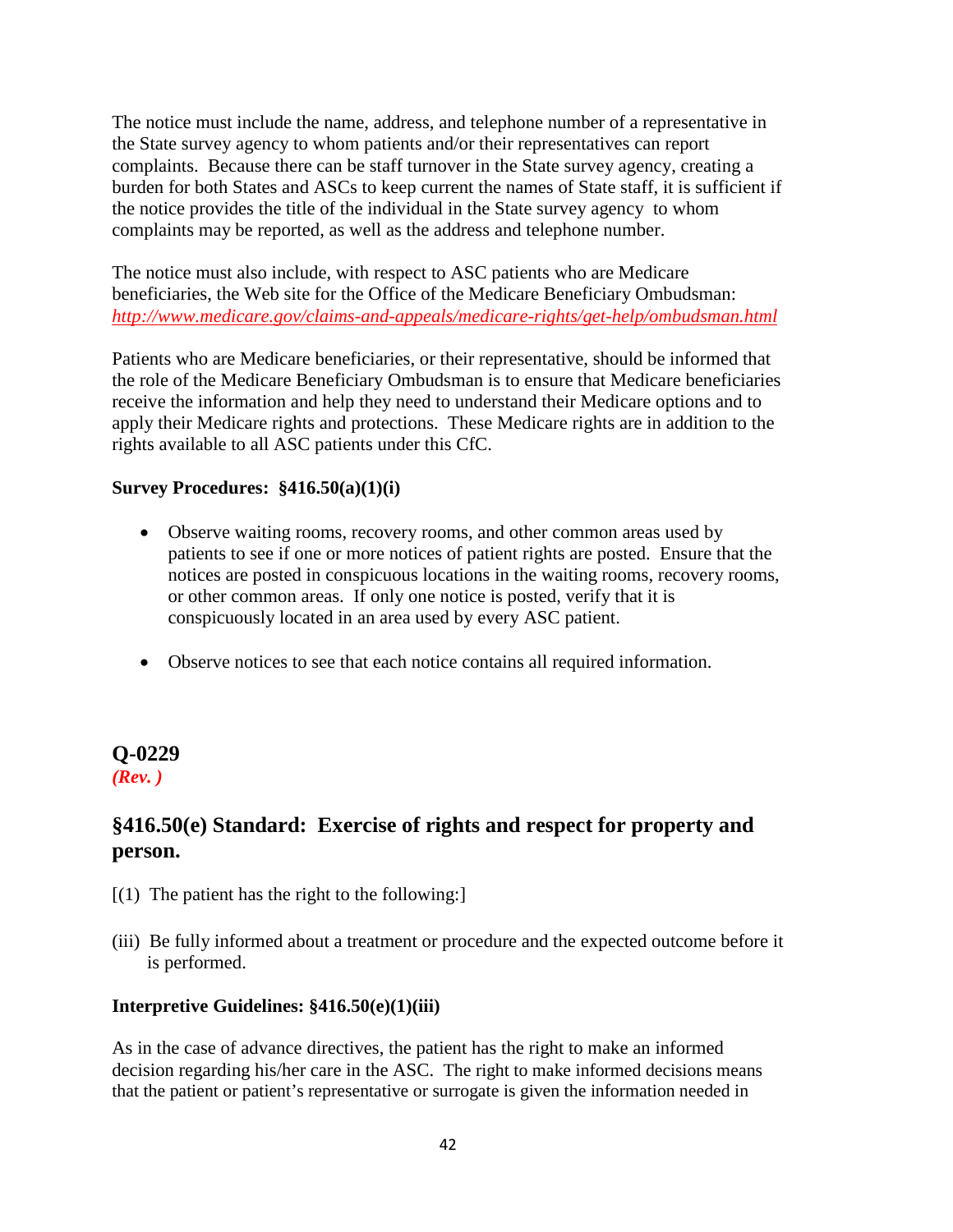order to make "informed" decisions regarding his/her care. The right to make informed decisions regarding care presumes that the patient has been provided information about his/her health status, diagnosis, and prognosis. Furthermore, it includes the patient's participation in the development of their plan of care, including providing consent to, or refusal of, medical or surgical interventions, and in planning for care after discharge from the ASC. The patient or the patient's representative or surrogate should receive adequate information, provided in a manner that the patient or the patient's representative or surrogate can understand, to assure that the patient can effectively exercise the right to make informed decisions.

ASCs must utilize an informed consent process that assures patients or their representatives or surrogates are given the information and disclosures needed to make an informed decision about whether to consent to a surgical procedure in the ASC. The primary purpose of the informed consent process in the ASC is to ensure that the patient, or the patient's representative or surrogate, is provided information necessary to enable him/her to evaluate a proposed surgery before agreeing to the surgery. Typically, this information would include potential short- and longer-term risks and benefits to the patient of the proposed intervention, including the likelihood of each, based on the available clinical evidence, as informed by the responsible physician's professional judgment. Informed consent must be obtained and the informed consent form must be *signed by the patient, or as appropriate, the patient's representative, and* placed in the patient's medical record, prior to surgery. It would be acceptable if the ASC required the physician(s) who perform procedures in the ASC to obtain the patient's informed consent outside of the ASC, prior to the date of the surgery, since this might allow more time for discussion between the patient and physician than would be feasible on the date of the surgery. In such cases, the physician must follow the ASC's informed consent process. In all cases, the ASC must ensure that the patient's informed consent is secured prior to the start of the surgical procedure, and that this consent is documented in the patient's medical record. (See the interpretive guidelines for §416.47(b)(7) concerning documentation in the medical record of informed consent.)

Given that ASC surgical procedures generally entail use of some form of anesthesia, and that there are risks as well as benefits associated with the use of anesthesia, ASCs should assure that their informed consent process provides the patient with information on anesthesia risks and benefits as well as the risks and benefits of the surgical procedure. The ASC's surgical informed consent policy should describe the following:

- Who may obtain the patient's informed consent;
- The circumstances when a patient's representative, rather than the patient, may give informed consent for a surgery (see guidance for  $\frac{2416.50(e)}{2}$  & (3);
- The content of the informed consent form and instructions for completing it;
- The process used to obtain informed consent, including how informed consent is to be documented in the medical record;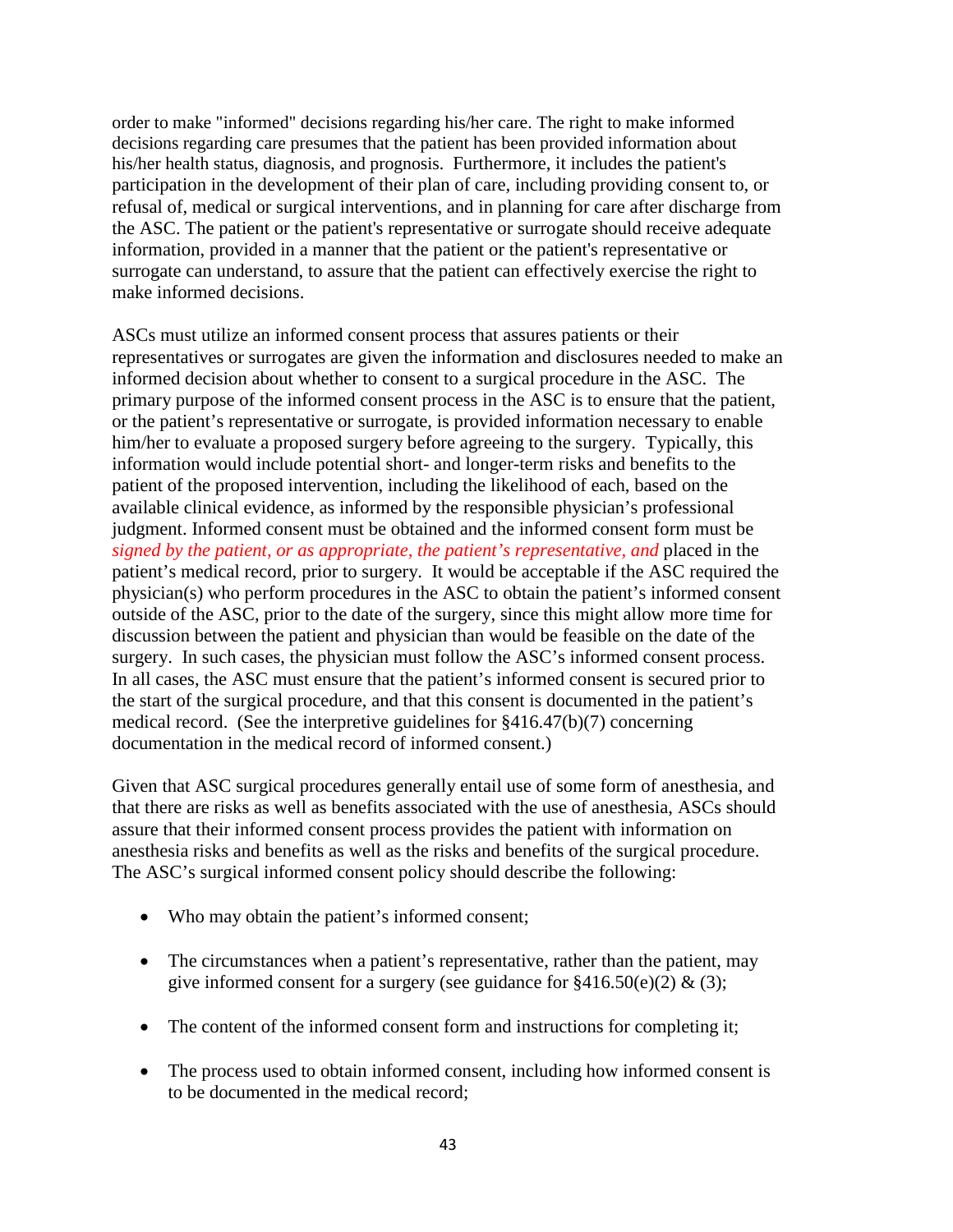- Mechanisms that ensure that the informed consent form is properly executed and is in the patient's medical record prior to the surgery; and
- If the informed consent process and informed consent form are obtained outside the ASC, how the properly executed informed consent form is incorporated into the patient's medical record prior to the surgery.

If there are additional requirements under State law for informed consent, the ASC must comply with those requirements.

#### **Example of a Well-Designed Informed Consent Process**

A well-designed informed consent process would include discussion of the following elements:

- A description of the proposed surgery, including the anesthesia to be used;
- The indications for the proposed surgery;
- Material risks and benefits for the patient related to the surgery and anesthesia, including the likelihood of each, based on the available clinical evidence, as informed by the responsible practitioner's clinical judgment. Material risks could include risks with a high degree of likelihood but a low degree of severity, as well as those with a very low degree of likelihood but high degree of severity;
- Treatment alternatives, including the attendant material risks and benefits;
- The probable consequences of declining recommended or alternative therapies;
- Who will conduct the surgical intervention and administer the anesthesia;
- Whether physicians other than the operating practitioner will be performing important tasks related to the surgery, in accordance with the ASC's policies. Important surgical tasks include: opening and closing, dissecting tissue, removing tissue, harvesting grafts, transplanting tissue, administering anesthesia, implanting devices and placing invasive lines;
- Whether, as permitted by State law, qualified medical practitioners who are not physicians will perform important parts of the surgery or administer the anesthesia, and if so, the types of tasks each type of practitioner will carry out; and that such practitioners will be performing only tasks within their scope of practice for which they have been granted privileges by the ASC.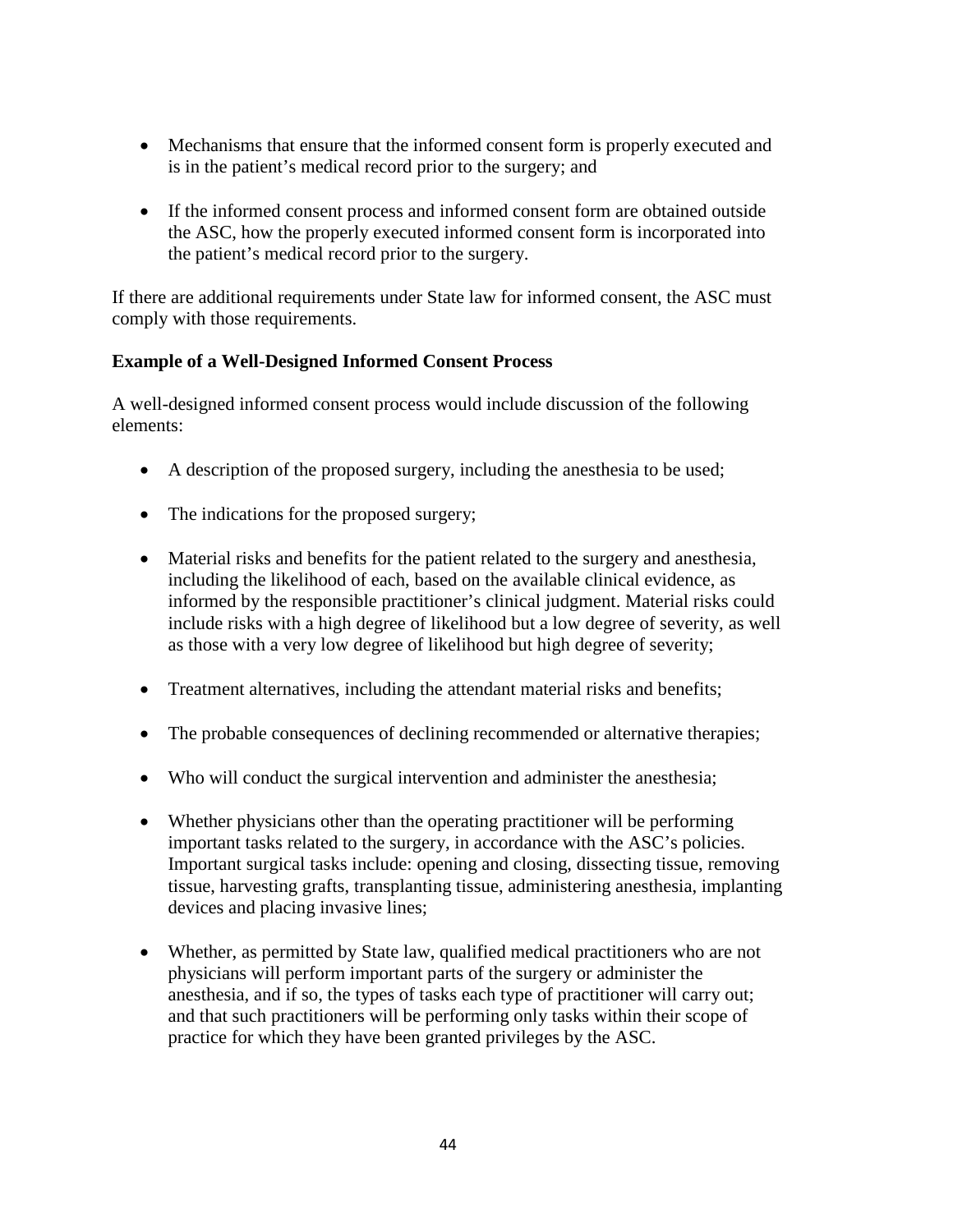#### **Survey Procedures: §416.50(e)(1)(iii)**

- Determine whether the ASC has an informed consent policy that meets the regulatory requirements.
- Verify in the survey sample of medical records that there is documentation that informed consent was given prior to the surgical procedure. *Was the consent signed by the patient or as appropriate, the patient's representative?*
- As part of the process of following one or more cases from start to finish, determine whether there is an informed consent that was executed prior to the surgery date on file, and if not, observe whether the ASC obtains informed consent.
- Check the records of patients who are in recovery on the date(s) of the survey to verify that there is documentation of informed consent.
- Interview patients to determine whether they recall being asked to consent to the procedure, and whether the risks and benefits were discussed with them at that time.

## **Q-0266** *(Rev.)*

## **§416.52(c) Standard: Discharge.**

#### **The ASC must -**

**(2) Ensure each patient has a discharge order, signed by the physician who performed the surgery or procedure in accordance with applicable State health and safety laws, standards of practice, and ASC policy.**

#### **Interpretive Guidelines: §416.52(c)(2)**

No patient may be discharged from the ASC unless the physician who performed the surgery or procedure signs a discharge order. The ASC must ensure that physicians follow applicable State laws as well as generally accepted standards of practice and ASC policy when determining that a patient has recovered sufficiently from surgery and may be discharged from the ASC, or, as applicable, that the patient must be transferred to another healthcare facility that can provide the ongoing treatment that the patient requires and that the ASC is unable to provide. *It is permissible for the operating physician to write a discharge order indicating "the patient may be discharged when stable." (73 FR 68721). In such cases there must be documentation of when patient was stable.* It is expected that a patient will actually leave the ASC within 15 – 30 minutes of the time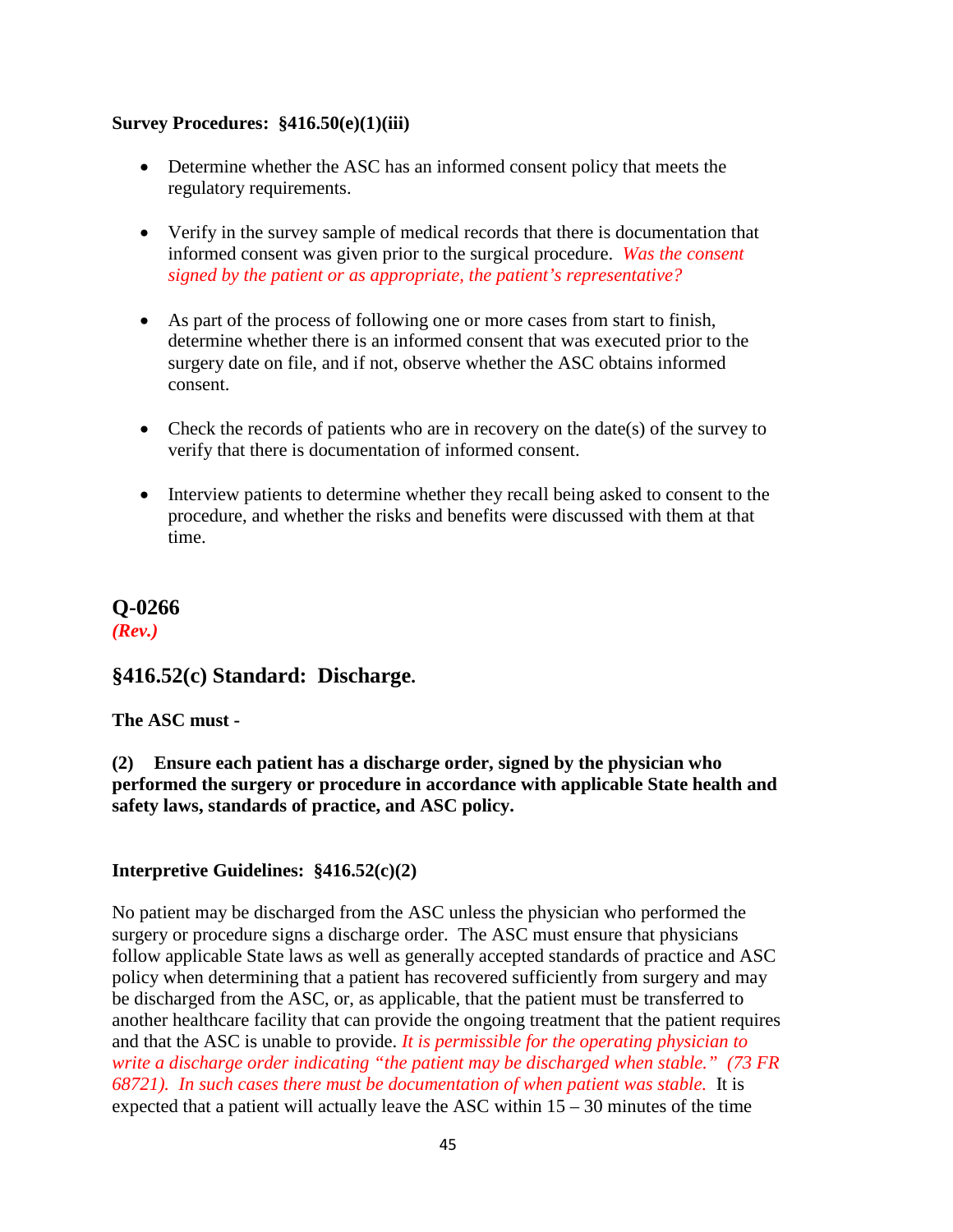when the physician signs the discharge order *or when he or she was found to be stable, whichever happens later*.

#### **Survey Procedures: §416.52(c)(2)**

- Determine whether there is a discharge order, signed by the physician who performed the surgery/procedure, in the sample of medical records being reviewed.
- Determine whether there is a discharge order signed by the physician for patients being discharged while the survey takes place.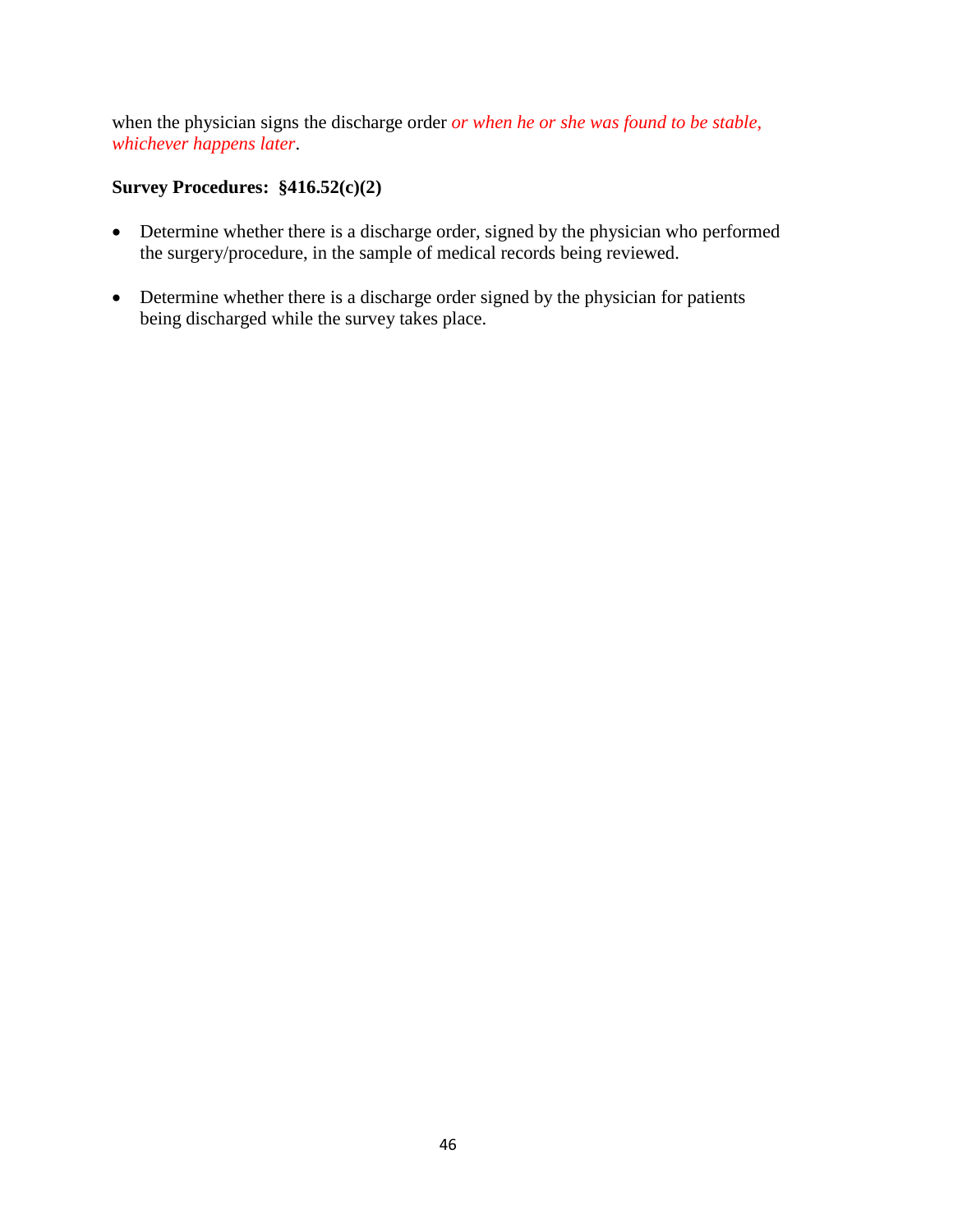# **State Operations Manual Appendix G - Guidance to Surveyors: Rural Health Clinics (RHCs) –**

*(Rev. )*

**Transmittals for Appendix G**

#### **INDEX**

**§491.4 Condition for Certification : Compliance With Federal, State, and Local Laws §491.5 Condition for Certification: Location of Clinic**

**§491.6 Condition for Certification: Physical Plant and Environment**

**§491.7 Condition for Certification: Organizational Structure**

**§491.8 Condition for Certification: Staffing and Staff Responsibilities**

**§491.9 Condition for Certification: Provision of Services**

**§491.10 Condition for Certification: Patient Health Records**

**§491.11 Condition for Certification: Program Evaluation**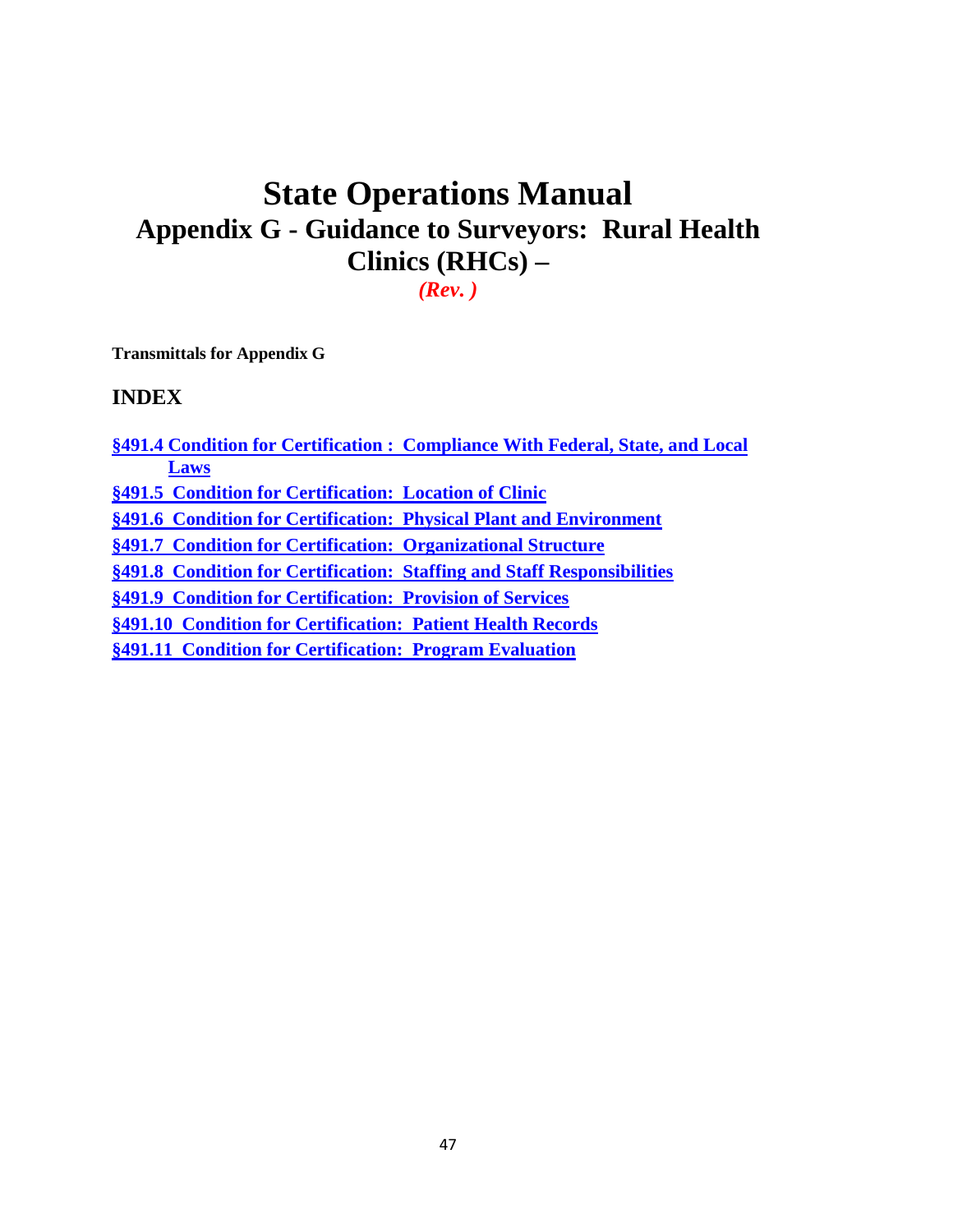**§491.8 Condition** *for Certification***: Staffing and Staff Responsibilities** *(Rev.)*

*(a) Staffing.*

*(1) The clinic or center has a health care staff that includes one or more physicians. Rural health clinic staffs must also include one or more physician's assistants or nurse practitioners.*

*(2) The physician member of the staff may be the owner of the rural health clinic, an employee of the clinic or center, or under agreement with the clinic or center to carry out the responsibilities required under this section.*

*(3) The physician assistant, nurse practitioner, nurse-midwife, clinical social worker, or clinical psychologist member of the staff may be the owner or an employee of the clinic or center, or may furnish services under contract to the clinic or center. In the case of a clinic, at least one physician assistant or nurse practitioner must be an employee of the clinic.*

*(4) The staff may also include ancillary personnel who are supervised by the professional staff.*

*(5) The staff is sufficient to provide the services essential to the operation of the clinic or center.*

*(6) A physician, nurse practitioner, physician assistant, certified nurse-midwife, clinical social worker, or clinical psychologist is available to furnish patient care services at all times the clinic or center operates. In addition, for RHCs, a nurse practitioner, physician assistant or certified nurse-midwife is available to furnish patient care services at least 50 percent of the time the RHC operates.*

*(b) Physician responsibilities. The physician performs the following:* 

*(1) Except for services furnished by a clinical psychologist in an FQHC, which State law permits to be provided without physician supervision, provides medical direction for the clinic's or center's health care activities and consultation for, and medical supervision of, the health care staff.* 

*(2) In conjunction with the physician's assistant and/or nurse practitioner member(s), participates in developing, executing, and periodically reviewing the clinic's or center's written policies and the services provided to Federal program patients.*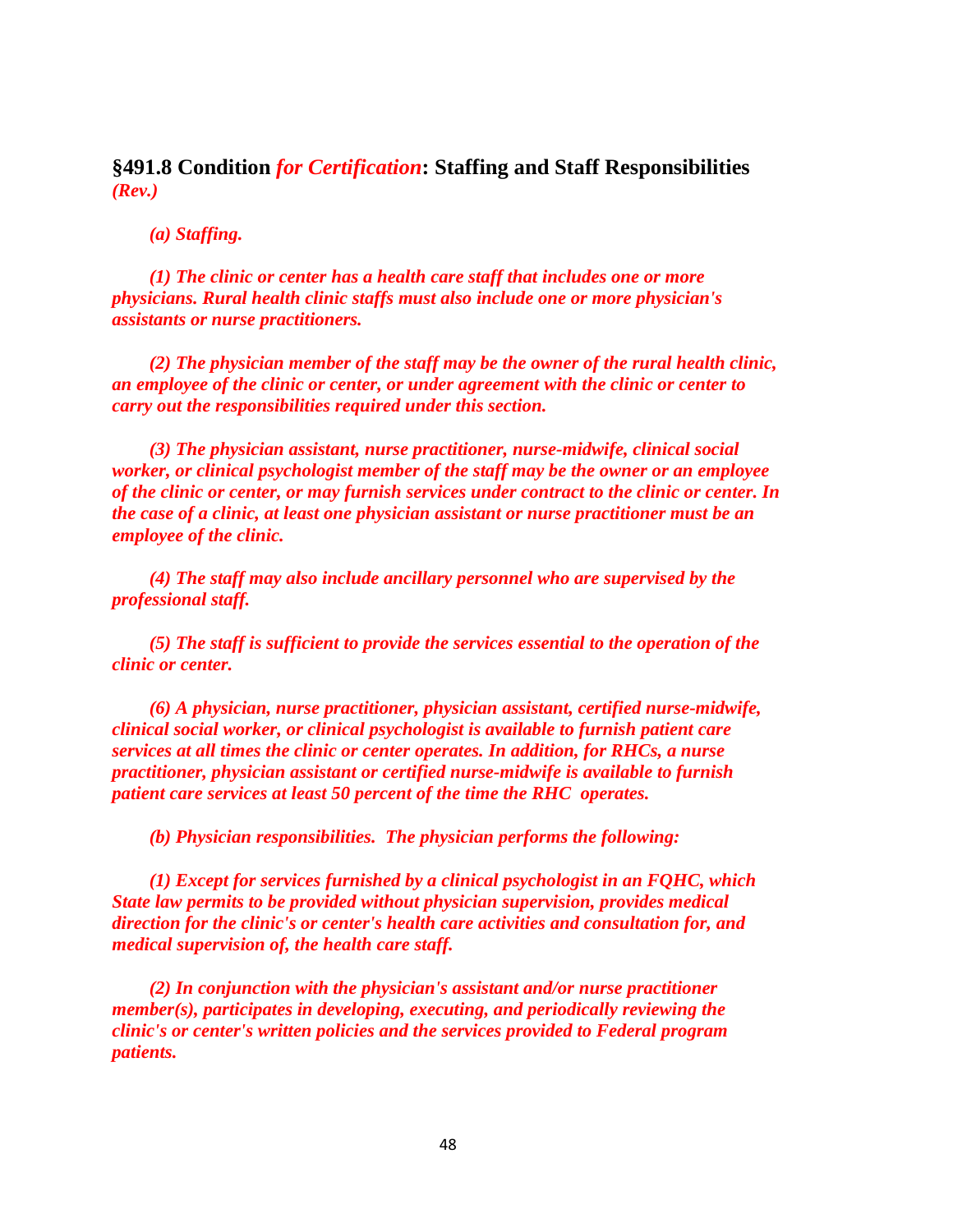*(3) Periodically reviews the clinic's or center's patient records, provides medical orders, and provides medical care services to the patients of the clinic or center.*

*(c) Physician assistant and nurse practitioner responsibilities. (1) The physician assistant and the nurse practitioner members of the clinic's or center's staff:*

*(i) Participate in the development, execution and periodic review of the written policies governing the services the clinic or center furnishes;*

*(ii) Participate with a physician in a periodic review of the patients' health records.*

*(2) The physician assistant or nurse practitioner performs the following functions, to the extent they are not being performed by a physician:*

*(i) Provides services in accordance with the clinic's or center's policies;*

*(ii) Arranges for, or refers patients to, needed services that cannot be provided at the clinic or center; and*

*(iii) Assures that adequate patient health records are maintained and transferred as required when patients are referred.*

*In accordance with §491.2, "Physician means the following:*

*(1) As it pertains to the supervision, collaboration, and oversight requirements in sections 1861(aa)(2)(B) and (aa)(3) of the Act, a doctor of medicine or osteopathy legally authorized to practice medicine or surgery in the State in which the function is performed; and*

*(2) Within limitations as to the specific services furnished, a doctor of dental surgery or of dental medicine, a doctor of optometry, a doctor of podiatry or surgical chiropody or a chiropractor (see section 1861(r) of the Act for specific limitations)."* 

#### **A - Sufficient Staffing**

The staffing described in  $42 \text{ CFR } 491.8(a)$  is the minimum-staffing requirement. However, you also determine whether the clinic is sufficiently staffed to provide services essential to its operation. Because clinics are located in areas that have been designated as having shortages of health manpower or personnel health services, they frequently are not able to employ what would be considered sufficient health care staffs. When *staffing meets the minimum requirement but appears insufficient for the services the RHC provides*, explain, with reasonable detail, the circumstances (and *RHC's* efforts to overcome them) that make employment of additional needed staff not possible.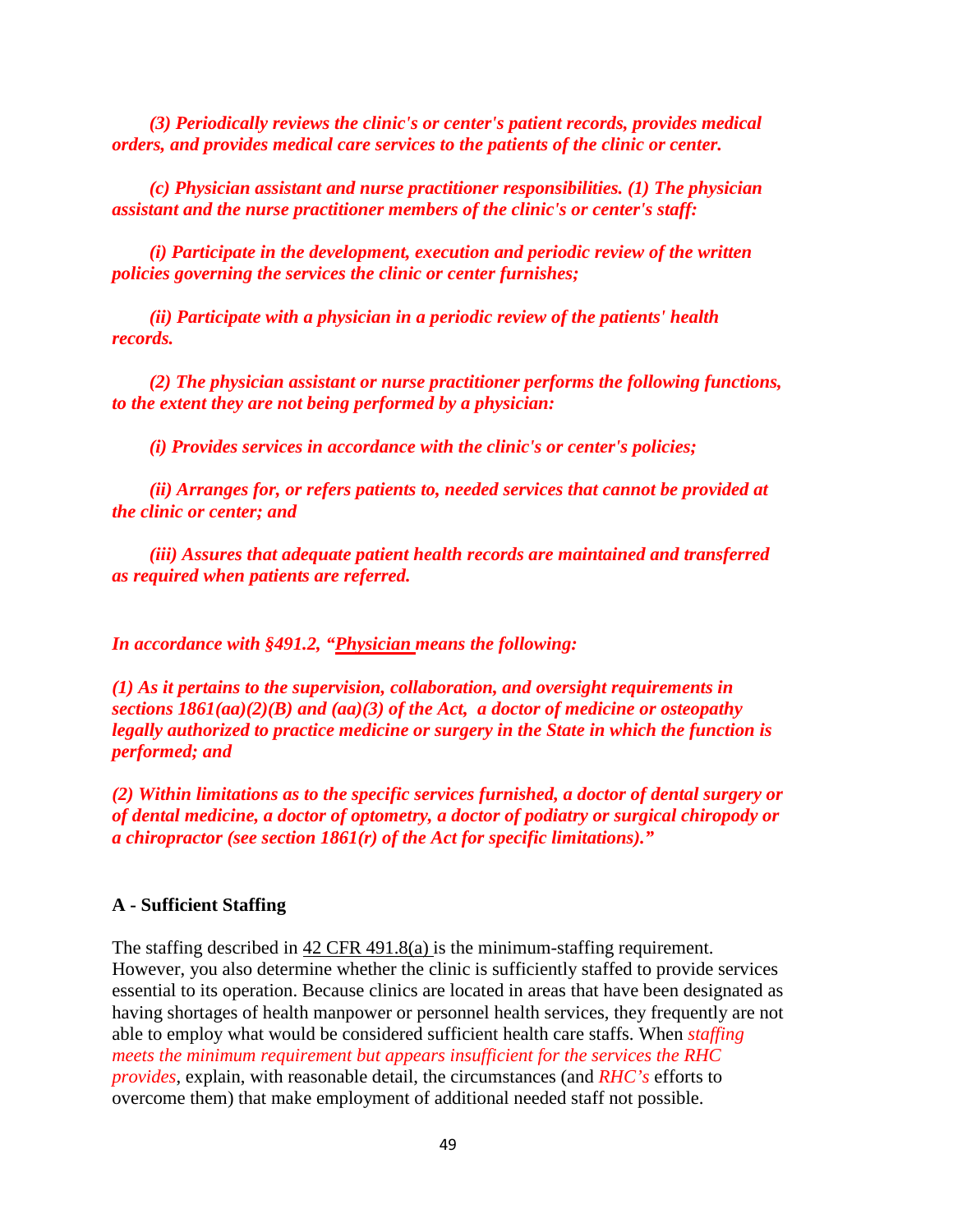Should the loss of a physician reduce the clinic's staff below the required minimum, the clinic should be afforded a reasonable time to comply with the staffing requirement. The clinic must provide documentation showing its good faith effort to obtain *the services of a physician on a permanent basis, as well as arrangements it has made for immediate temporary physician services to perform the required physician responsibilities.* The clinic should inform the State of all actions taken to recruit a replacement and expected outcome. *Follow these situations closely and make recommendations about approvals pending correction of deficiencies, compliance, or decertification.* 

*The regulation requires that at least one physician assistant, or nurse practitioner is an employee of the clinic. However, if the clinic has more than one non-physician practitioner on staff, the other practitioners may furnish services under contract to the clinic instead of being employees.*

*If a currently certified RHC loses its non-physician practitioner(s) and is unable to meet the requirement for a minimum 50 percent availability of such practitioners during the RHC's operating hours, it may request a temporary staffing waiver. The RHC must demonstrate its inability to recruit a replacement within the 90-day period prior to its application for a waiver. Only currently certified RHCs may request a waiver. CMS may not approve any waiver request submitted less than six months after the expiration of a previous waiver. Eligible waiver requests are deemed granted unless denied by the CMS regional office within 60 days of receipt.* 

*It is the responsibility of the clinic to promptly advise the State Survey Agency of any changes in staffing which would affect its certification status.*

#### **B - Staffing Availability**

A physician, nurse practitioner, certified nurse-midwife (meeting the definition in 42 CFR 405.2401(b) or physician assistant must be available to furnish patient care services *on the clinic's premises (including a mobile unit)* at all times the clinic operates. Only the scheduled operating hours the clinic is offering RHC services are to be considered (as distinguished from other ambulatory services or related health activities).

A nurse practitioner, certified nurse-midwife or physician assistant must be available to furnish patient care services at least 50 percent of the operating hours during which RHC services are offered, even *when* a physician is *also* present in the clinic. *All time present in the clinic during the clinic's operating hours, even if not actually providing RHC services to patients, may be counted toward the 50 percent requirement. In addition, when RHC services are furnished to clinic patients outside of the clinic (e.g. in the patient's home, in a SNF or other residential facility.), the time spent providing RHC services outside the clinic may be counted towards the 50 percent requirement.*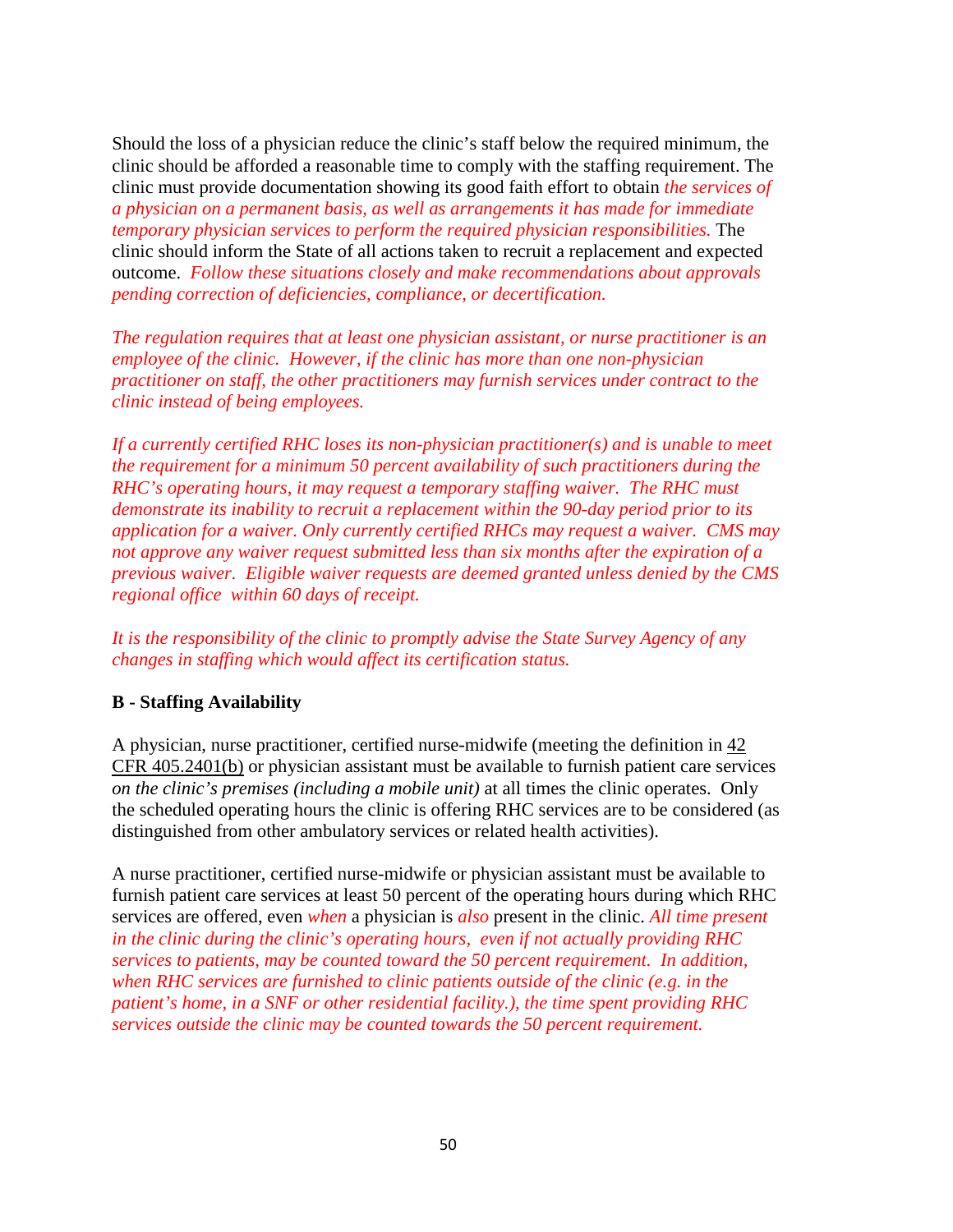*For any portion of the RHC's schedule when neither a physician assistant, nor a certified nurse-midwife, nor a nurse practitioner is available, a physician must be available onsite to provide needed services in order for the RHC to be open and operating.*

The following are examples of how determinations regarding these requirements may be made. A clinic *offers* RHC services from 10 to 5 Tuesday through Friday, 28 hours a week. A physician, nurse practitioner, certified nurse-midwife, or a physician assistant must be available to furnish patient care services *during all* 28 hours . Of these 28 hours, a nurse practitioner, certified nurse-midwife or physician assistant must be available *onsite at the clinic (including in a mobile unit) or providing RHC services in the patient's residence* at least 14 hours (50 percent of 28 hours) to furnish patient care services.

In some cases, the clinic's weekly schedule may not be a *reasonable* period of time on which to base these determinations, and consideration of the biweekly or even a monthly schedule may be more appropriate. Such a situation may occur when *its* schedule offering RHC services is *very limited*. An example would be a clinic *where* RHC services are offered every other Tuesday from 10 to 4, and one Friday a month from 10 to 4 (18 hours a month). Of these 18 hours, a nurse practitioner, certified nurse-midwife or physician assistant must be available *on-site at the clinic (including in a mobile unit) or providing RHC services in the patient's residence* at least 9 hours to furnish patient care services. *This requirement would be met if a nurse practitioner, certified nurse-midwife or physician assistant was on-site on one Tuesday for 3 hours and on the Friday for 6 hours, or through some other schedule that results in their availability 9 hours/month.*

#### **C - Staff Responsibilities**

The requirement that a physician, physician assistant, certified nurse-midwife, and/or nurse practitioner participate jointly in the development of the clinic's written policies does not require the development of new policies in the event of changes in these staff members. Nevertheless, each staff member must review, agree with, and adhere to, or propose amendments to the clinic's policies. Compliance with this requirement has a special relationship to the clinic's written patient care guidelines. There should be sufficient written documentation that this requirement is appropriately carried out. There should be some mechanism to ensure that new clinic personnel are completely familiar with these policies.

#### **1 - Physician Responsibilities**

#### *In accordance with §491.8(b), the physician performs the following:*

• *Provides medical direction for the clinic's or center's health care activities and consultation for, and medical supervision of, the health care staff, except for services furnished by a clinical psychologist in an FQHC, if State law permits them to be provided without physician supervision.*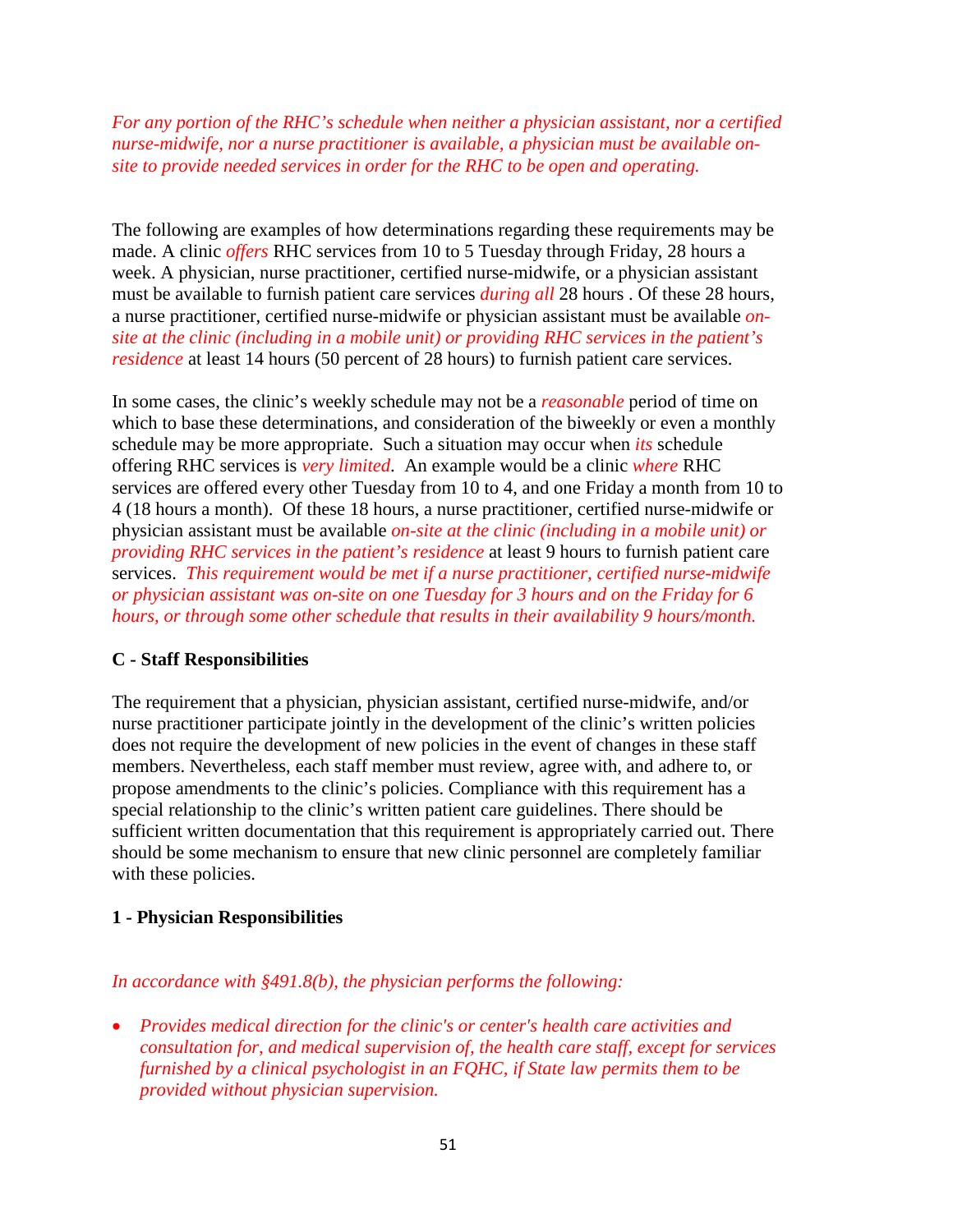- *Together with the physician assistant and/or nurse practitioner member(s), participates in developing, executing, and periodically reviewing the clinic's or center's written policies and procedures governing the clinic's patient care services.*
- *Periodically reviews the clinic's or center's patient records, provides medical orders, and provides medical care services to the patients of the clinic or center.*

A physician member *must* perform the duties and responsibilities described in 42 CFR 491.8(b)(1), (2), and (3)*, but does not need to be on-site in order to perform all of these duties, unless there are times during the RHC's operating hours when no nurse practitioner, certified nurse-midwife or physician assistant is present at the RHC*. *With the development of technology that facilitates telemedicine, a physician has the flexibility to use a variety of ways and timeframes to provide medical direction, consultation, supervision, and medical care services, including being on-site at the facility. The regulation allows for use of team-based care while still requiring the physician to be onsite, as appropriate, to ensure the delivery of quality care. A State or the RHC itself is not precluded from establishing requirements for physician supervision of non-physician practitioners that are more stringent, but these requirements are not enforced through the Federal Medicare certification process.* 

#### **2 - Physician Assistant, Nurse Practitioner and Certified Nurse Midwife Responsibilities**

The surveyor verifies through appropriate written documentation that the physician assistant, certified nurse-midwife and/or nurse practitioner is performing the necessary responsibilities *at 42 CFR 491.8(c)(1) and (2)*.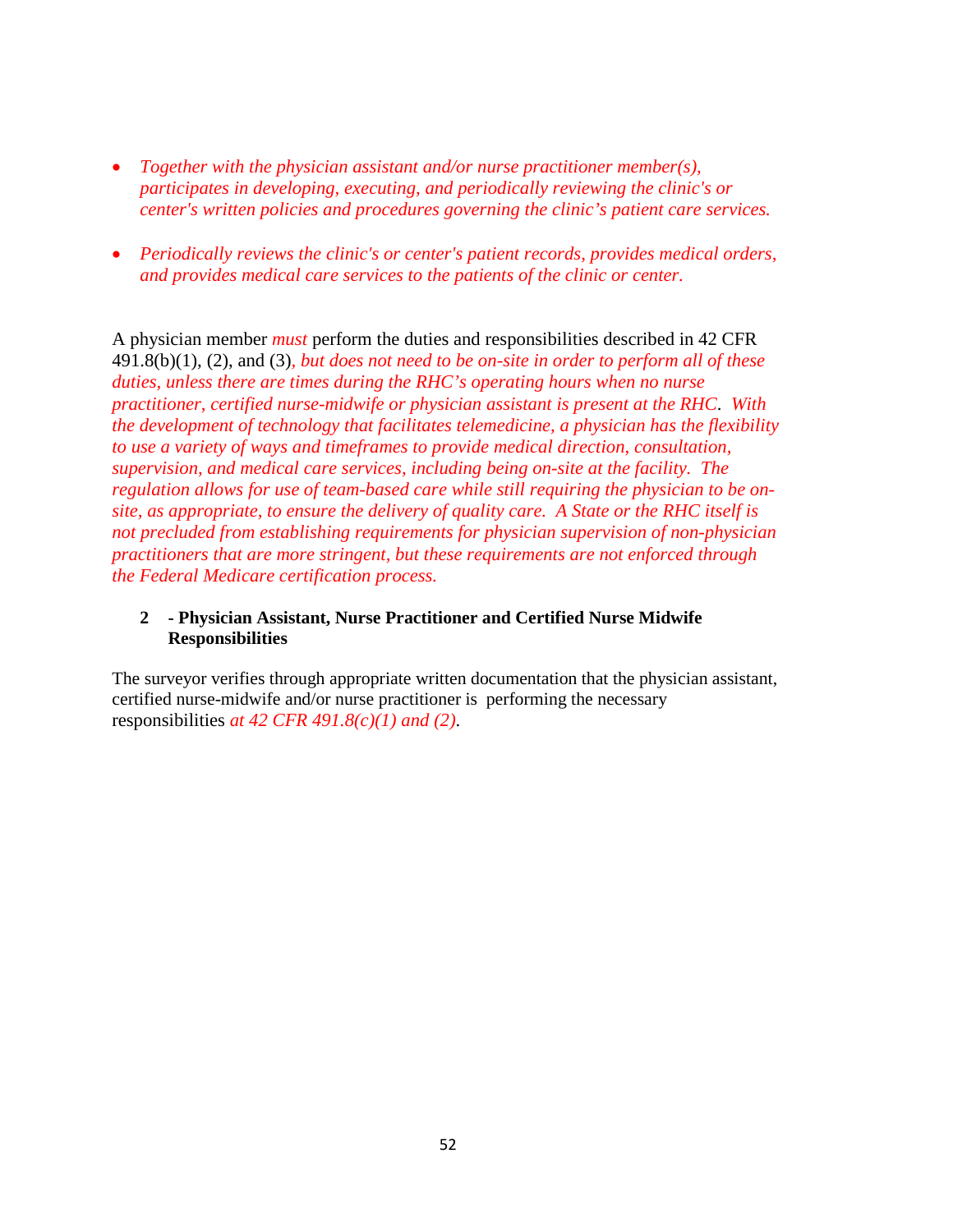# **State Operations Manual Appendix T - Regulations and Interpretive Guidelines for Swing Beds in Hospitals**

*(Rev.)*

## **Transmittals for Appendix T**

| §482.58 Special Requirements for Hospital Providers of Long-Term Care Services<br>("Swing-Beds") |
|--------------------------------------------------------------------------------------------------|
| $§482.58$ (a) Eligibility                                                                        |
| §482.58(b) Skilled Nursing Facility Services                                                     |
| §483.10 Resident Rights                                                                          |
| §483.10(b) Notice of Rights and Services                                                         |
| §483.10(d) Free Choice                                                                           |
| §483.10(e) Privacy and Confidentiality                                                           |
| §483.10(h) Work                                                                                  |
| §483.10(i) Mail                                                                                  |
| §483.10(j) Access and Visitation Rights                                                          |
| §483.10(l) Personal Property                                                                     |
| §483.10(m) Married Couples                                                                       |
| §483.12 Admission, Transfer, and Discharge Rights                                                |
| §483.12(a) Transfer and Discharge                                                                |
| §483.13 Resident Behavior and Facility Practices                                                 |
| §483.13(a) Restraints                                                                            |
| §483.13(b) Abuse                                                                                 |
| §483.13(c) Staff Treatment of Residents                                                          |
| §483.15(f) Activities                                                                            |
| §483.15(g) Social Services                                                                       |
| §483.20(1) Discharge Summary                                                                     |
| §483.45 Specialized Rehabilitative Services                                                      |
| §483.45(a) Provision of Services                                                                 |
| §483.45(b) Qualifications                                                                        |
| §483.55 Dental Services                                                                          |
| §483.55(a) Skilled Nursing Facilities                                                            |
| §483.55(b) Nursing Facilities                                                                    |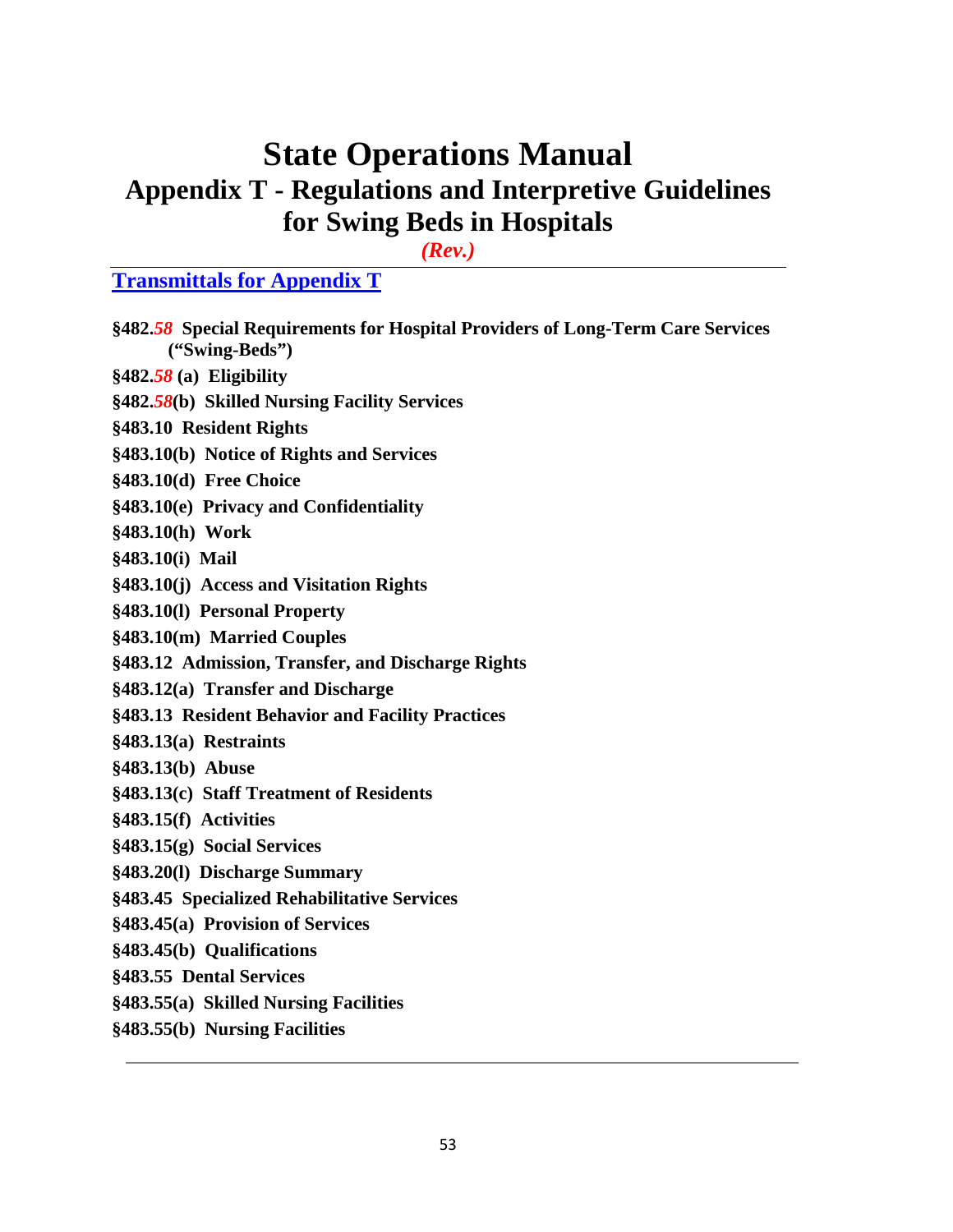#### **A-1500** *(Rev.)*

## <span id="page-58-0"></span>**§482.***58* **Special Requirements for Hospital Providers of Long-Term Care Services ("Swing-Beds")**

**A hospital that has a Medicare provider agreement must meet the following requirements in order to be granted an approval from CMS to provide post-hospital extended care services, as specified in §409.30 of this chapter, and be reimbursed as a swing-bed hospital, as specified in §413.114of this chapter:** 

## <span id="page-58-1"></span>**Interpretive Guidelines §482.58**

*Surveyors assess the manner and degree of non-compliance with the swing bed standards in determining whether there is condition-level compliance or non-compliance.*

#### **A-1501** *(Rev.)*

## **§482.***58***(a) Eligibility**

**A hospital must meet the following eligibility requirements:**

*(1) The facility has fewer than 100 hospital beds, excluding beds for newborns and beds in intensive care type inpatient units (for eligibility of hospitals with distinct parts electing the optional reimbursement method, see §413.24(d)(5) of this chapter).*

*(2) The hospital is located in a rural area. This includes all areas not delineated as "urbanized" areas by the Census Bureau, based on the most recent census.* 

*(3) The hospital does not have in effect a 24-hour nursing waiver granted under §488.54(c) of this chapter.*

*(4) The hospital has not had a swing-bed approval terminated within the two years previous to application.*

#### **Interpretive Guidelines §482.***58*

The swing-bed concept allows a hospital to use their beds interchangeably for either acute-care or post-acute care. A "swing-bed" is a change in reimbursement status. The patient swings from receiving acute-care services and reimbursement to receiving skilled nursing (SNF) services and reimbursement.

Allowing a hospital to operate swing-beds is done by issuing a "swing-bed approval." If the facility fails to meet the swing-bed "requirements" (not the same as the provider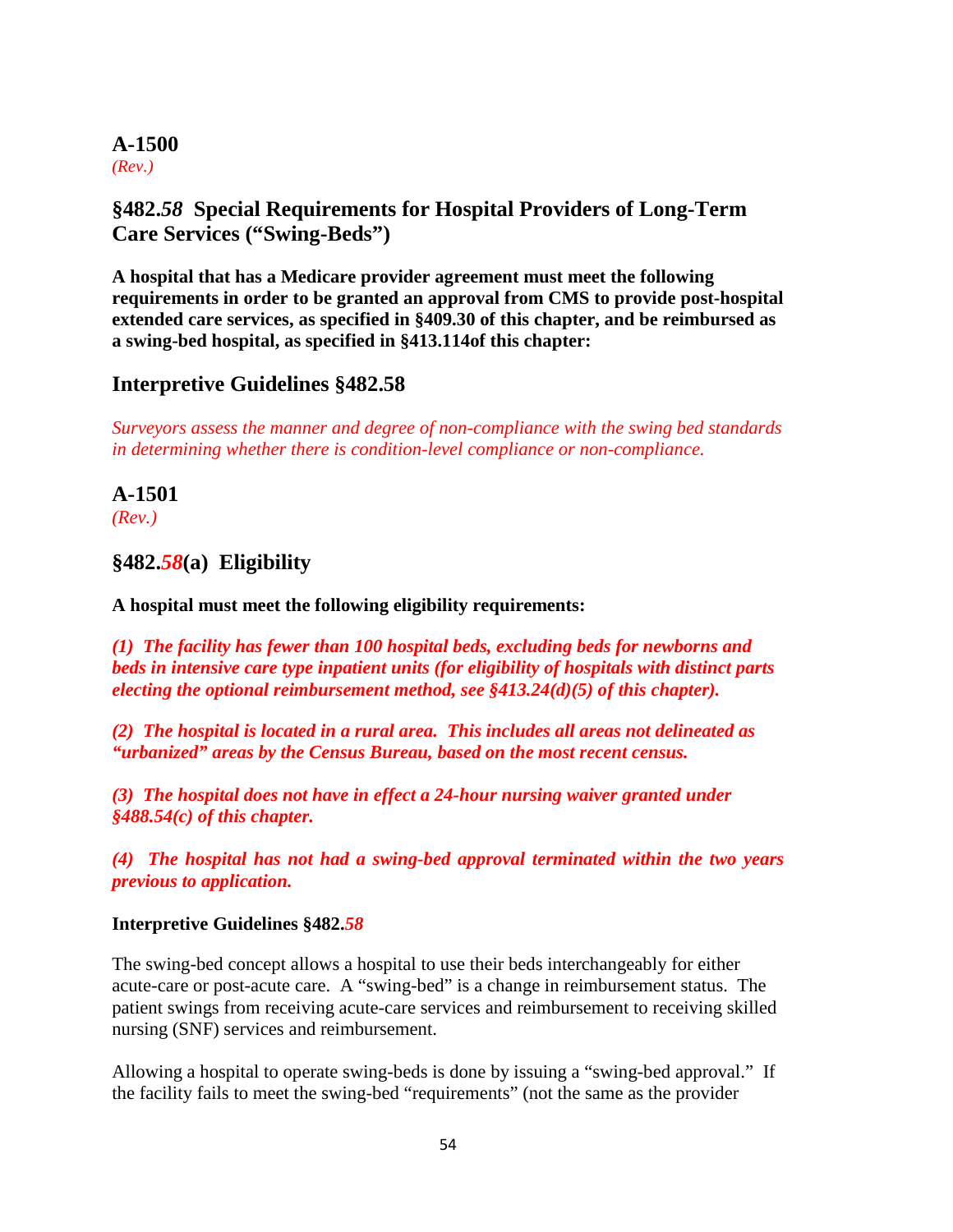CoPs), and the facility chooses not to initiate a plan of correction, they lose the approval to operate swing-beds and receive swing-bed reimbursement. The facility does not go on a termination track. If the hospital continues to meet the CoPs for the provider type, *it* continue*s* to *participate in Medicare,* but lose*s* swing-bed approval.

Swing beds do not have to be located in a special section of the hospital. The patient does not have to change locations in the *hospital* merely because their status changes unless the *hospital* requires it. The change in status from acute care to swing-bed status can occur within *the same part of the hospital* or the patient can be *moved* to another *part of the hospital* for swing-bed admission. *Likewise, a patient may be discharged from one hospital and admitted in swing bed status to another hospital that has swing bed approval.*

There must be discharge orders changing status from acute care services, appropriate progress notes, discharge summary, and subsequent admission orders to swing-bed status regardless of whether the patient stays in the same *hospital* or transfers to another *hospital with swing bed approval*. If the patient *remains within the hospital,* the same chart can be utilized but the swing-bed section of the chart must be separate*,* with appropriate admission orders, progress notes, and supporting documents.

There is no length of stay restriction for any hospital swing-bed patient. There is no Medicare requirement to place a swing-bed patient in a nursing home and there are no requirements for transfer agreements between hospitals and nursing homes.

*The statute governing* Medicare *payment* requires a 3-day qualifying stay in any hospital or CAH prior to admission to a swing bed in any hospital or CAH, or *admission to a skilled nursing facility* (SNF). The *Medicare beneficiary's* swing-bed stay must fall within the same spell of illness as the qualifying stay. This requirement *applies only* to patients who are Medicare *beneficiaries who seek Medicare coverage of their SNF services. It is not enforced through the survey and certification process, since it is a payment requirement.*

*In accordance with SOM Section 2037 hospitals seeking swing bed approval are screened prior to survey for their eligibility for swing beds*. *However, the CMS Regional Office makes the determination whether the hospital has satisfied the eligibility criteria, regardless of whether the State Survey Agency or Accrediting Organization, as applicable, recommends approval of swing bed status.*